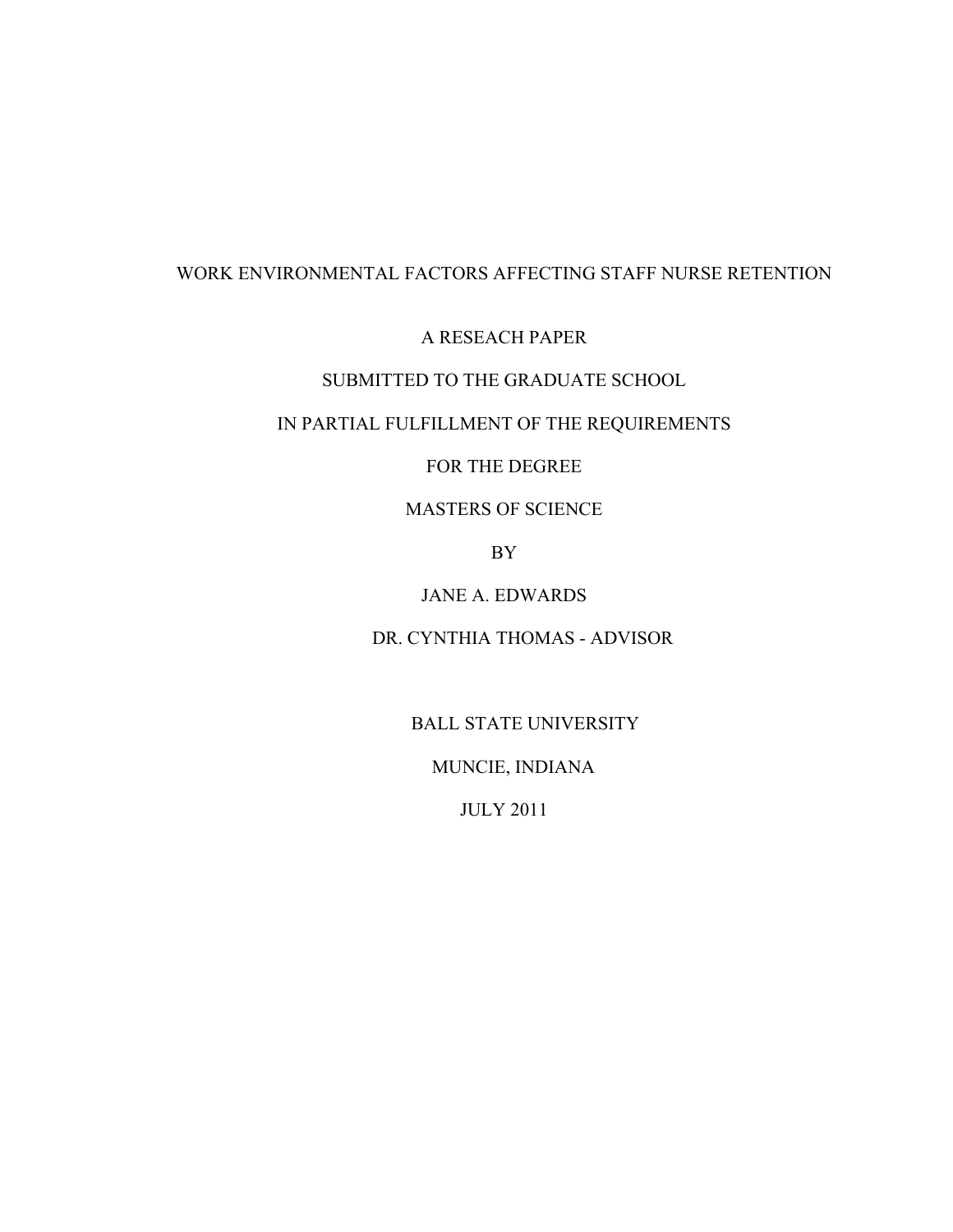| <b>CHAPTER I: INTRODUCTION</b>       |    |
|--------------------------------------|----|
|                                      |    |
|                                      |    |
|                                      |    |
|                                      |    |
|                                      |    |
|                                      |    |
|                                      |    |
|                                      |    |
|                                      |    |
| <b>CHAPTER II: LITERATURE REVIEW</b> |    |
|                                      |    |
|                                      |    |
|                                      |    |
|                                      | 8. |
|                                      |    |
|                                      |    |
|                                      |    |
|                                      |    |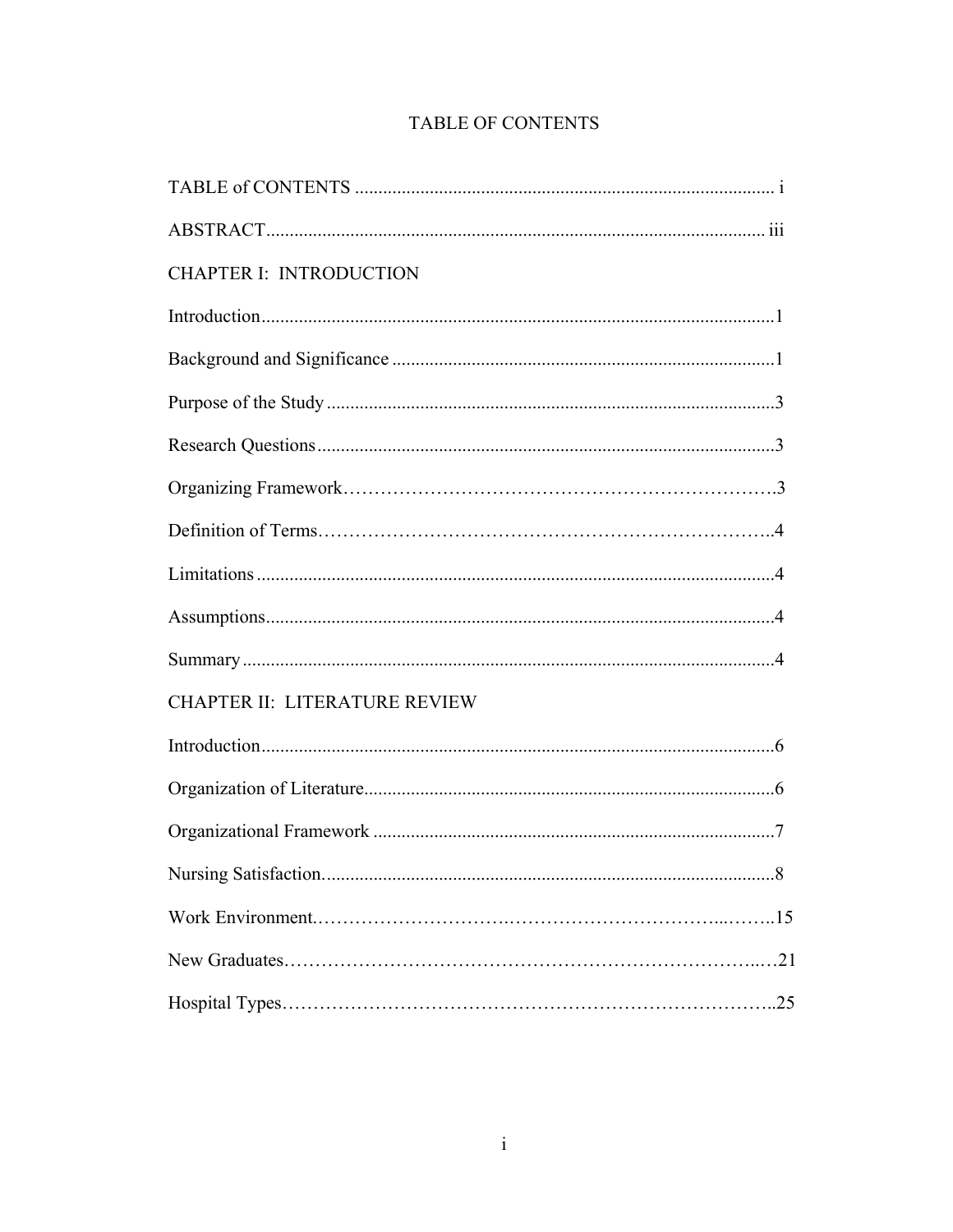| CHAPTER III: METHODLOGY |  |
|-------------------------|--|
|                         |  |
|                         |  |
|                         |  |
|                         |  |
|                         |  |
|                         |  |
|                         |  |
|                         |  |
|                         |  |
|                         |  |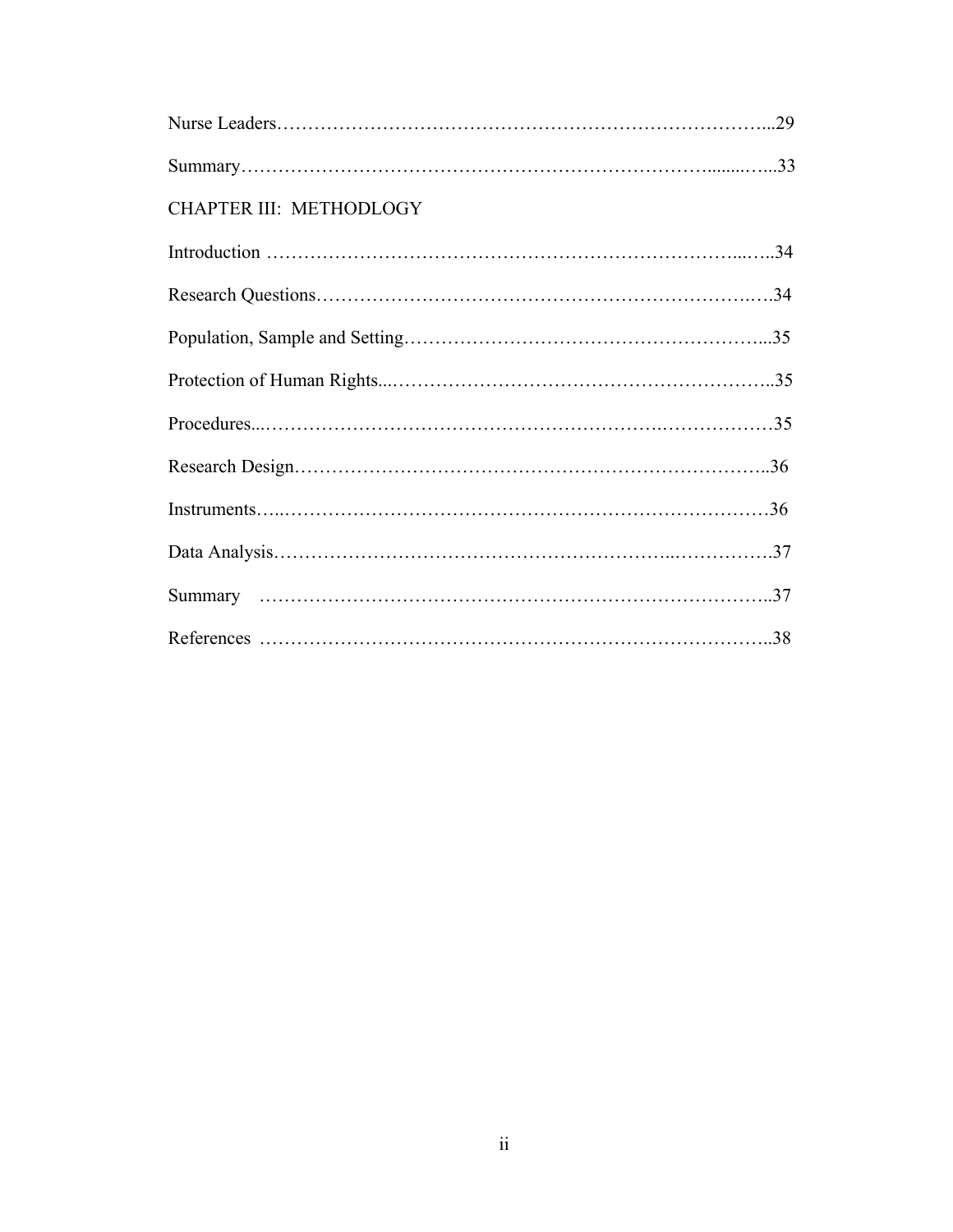#### Abstract

|                 | RESEARCH SUBJECT: Work Environment Factors Affecting Staff Nurse Retention |
|-----------------|----------------------------------------------------------------------------|
| STUDENT:        | Jane Edwards, BSN, RN                                                      |
| DEGREE:         | Masters of Science                                                         |
| <b>COLLEGE:</b> | College of Applied Sciences and Technology                                 |
| DATE:           | July, 2011                                                                 |

 Nurses are experiencing increased stress and pressure in the work environment. The social climate of the work place impacts nurses' perceptions of autonomy, task orientation, and work pressure. The purpose of this study is to describe nurses' perceptions of autonomy, task orientation, and work pressure to better understand nurse turnover. The study is a replication of Atencio, Cohen, and Gorenburg's study (2003). The Organizational and Personal Factors and Outcomes (Moos, 1991) is the conceptual framework for this study. The population consists of acute care staff registered nurses (RN) (n= 400), who have worked at least 1 year at a 550 bed acute care facility in a Midwestern state. The anticipated sample is 100 RNs who will be followed every 6 months, for 24 months, to monitor retention on the original units. The Insel and Moos Work Environment Scale (WES) form R (Moos, 1994) will measure three dimensions of the work environment: personal, relationships and systems. Demographic data will also be collected to describe the sample. Findings will provide information about factors that influence staff nurses' perceptions of the work environment for staff development educators.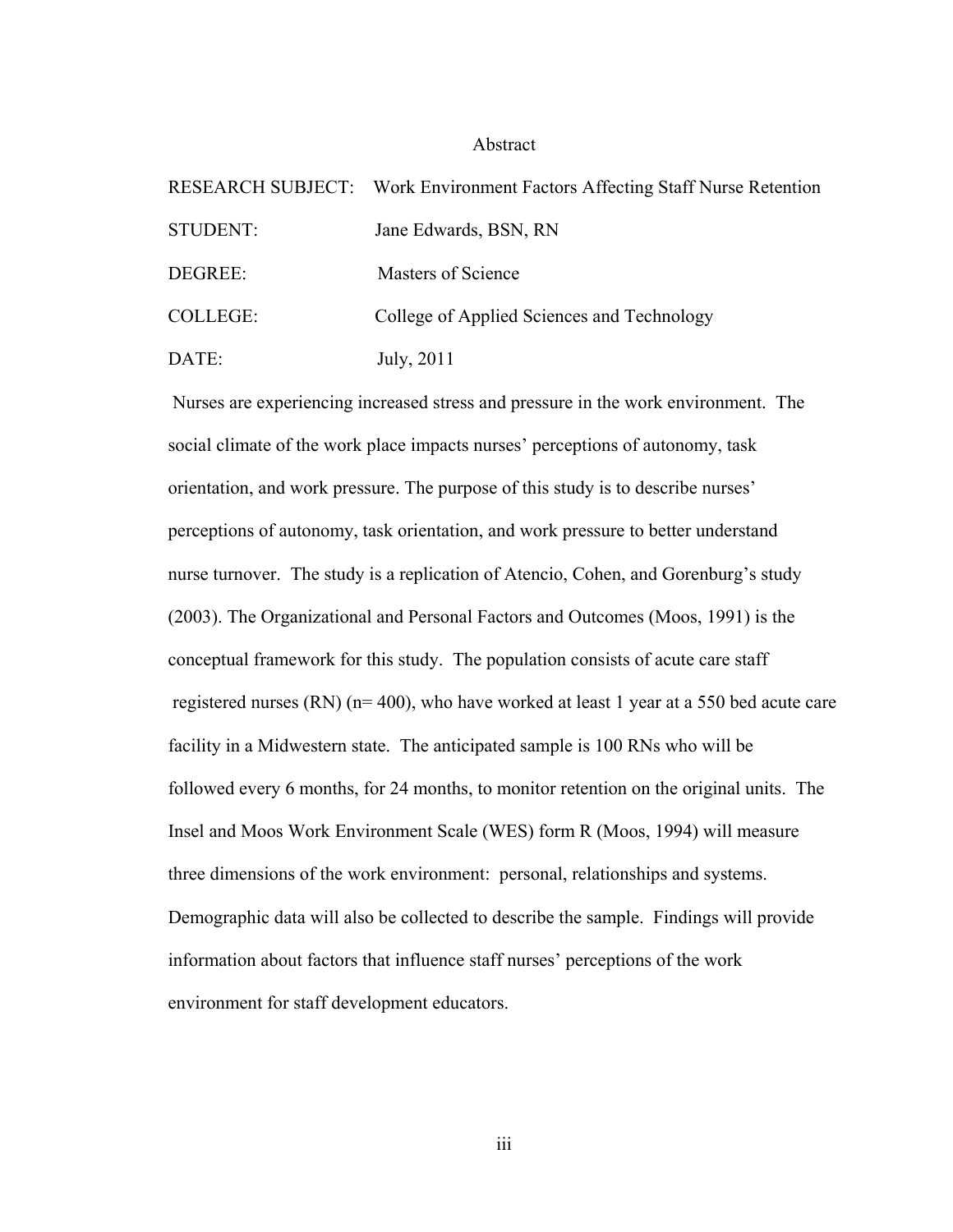### Chapter I

### *Introduction*

 The evolving nursing shortage has and continues to receive considerable attention from researchers, health care organizations, higher education faculty and policymakers. The attention not only focuses on attracting new nurses but also retaining more experienced nurses. The estimated cost to replace a registered nurse is 1.2 to 1.3 times a nurses annual salary (\$40,000 to \$65,000) (Kovner, Brewer, Greene, & Fairchild, 2009). The average cost to replace a specialty area nurse is significantly more. Nursing units with low nurse turnover are likely to have fewer patient falls than nursing units experiencing higher turnover. Also, workgroup cohesion and relational coordination had a positive impact on patient satisfaction, while increased workgroup learning led to fewer occurrences of severe medication errors (Bae, Mark, & Fried, 2011). With the many costs incurred by nursing turnover, nurse leaders and employers are investigating environmental factors that may have an affect on nurses leaving the workplace. *Background and Significance* 

 Prior to the Civil War (1861-1865), patients were cared for in the home by family members, friends, servants, or slaves. The first hospitals in the United States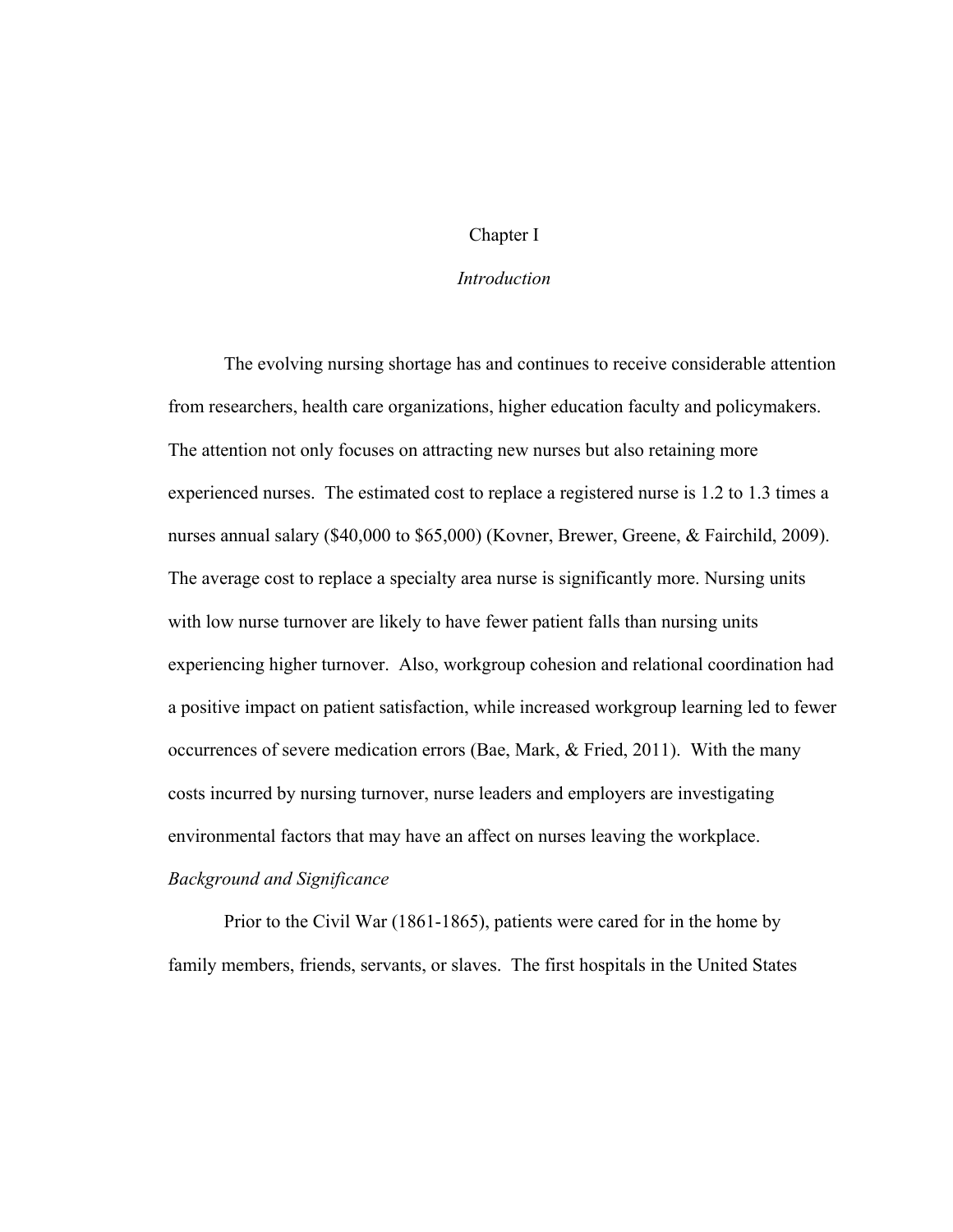were established by Catholic nuns, as a service to the poor and needy. The Nuns took care of smaller groups of patients until they were no longer able to care for the increasingly larger numbers. At that point, women were recruited to help care for the patients in exchange for room and board and a small stipend. It soon became apparent that nurses needed special training to protect the patients from incompetent and inadequate nurses. The first four schools of nursing were founded by 1873. Around the 1900s there were 400 schools of nursing, increasing to 1200 by 1910. Almost all of the schools of nursing during this time were in hospitals concurring students with a nursing diploma. Early nursing schools were not well regulated. Eventually, nursing leaders pushed for reform, and in 1907 the first nursing professor was hired at Columbia University. World War I and II increased the demand for nurses to care for the injured soldiers as well as other patients in hospitals. As the field of medicine continued to evolve, it was evident that nurse education needed reformed. In 1965, 85% of the U. S. nurses were still educated in hospital-based diploma programs. The American Nurses Association (ANA) proposed nurse education be based within colleges and universities. The evolving nurse education would transition from being hospital based to university based leading to the evolution of nursing education and standards of practice. Hospitals no longer had the cheap labor force of nurses in training increasing the demand for well educated and experienced nurses. The demand for nurses continued to the point of labeling this situation a, "nurse shortage." The cycles of registered nurse shortages continued to be an issue with only a few brief periods of exception; in the mid 1980s, when supply and demand were balanced, and from 1990-1992 when a slight surplus existed (Buerhaus, Staiger, & Auerbach, 2003). The current nursing shortage in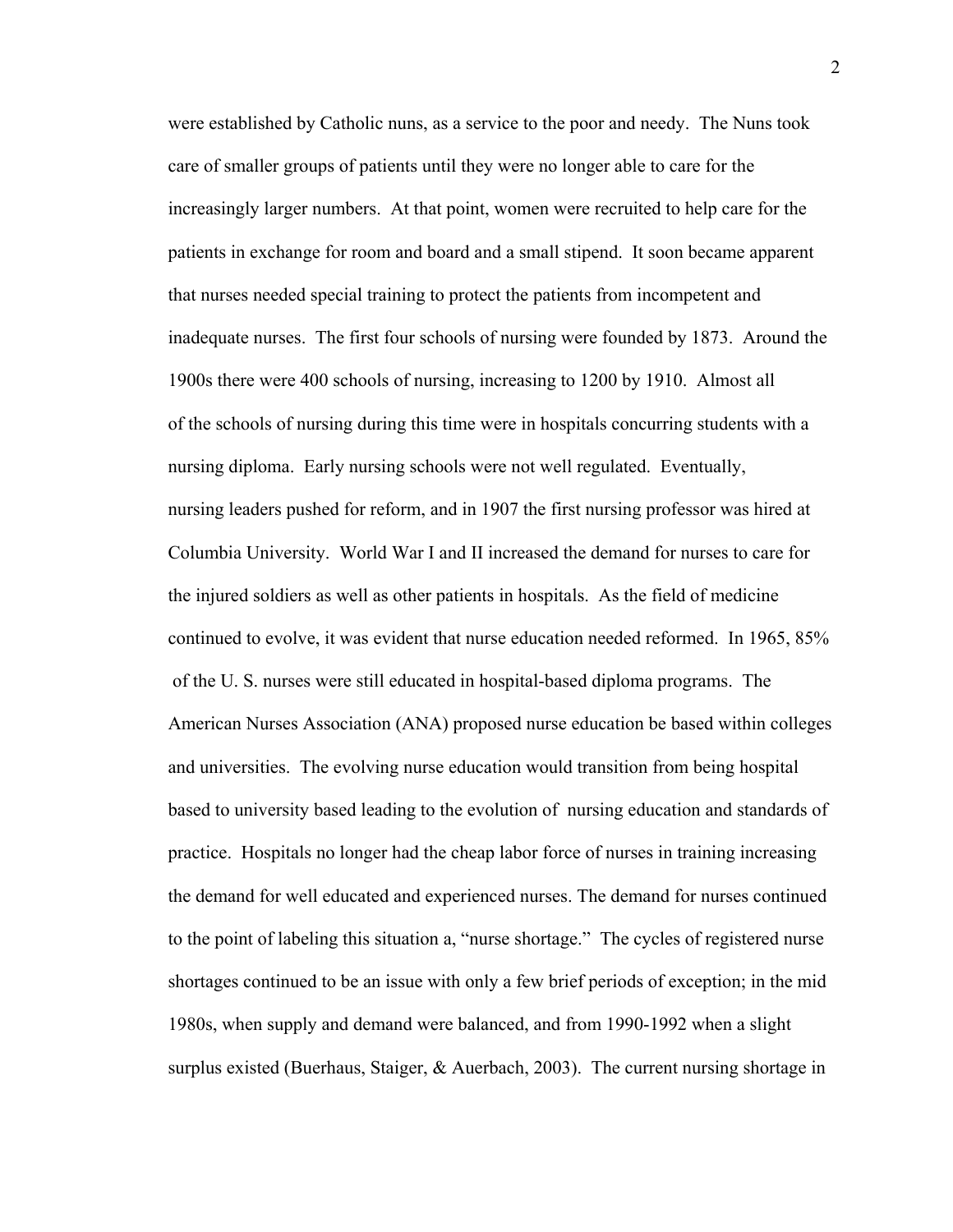the United States is expected to increase with an estimated shortage of 260,000 registered nurses by the year 2025 (Rother, & Lavizzo-Mourey, 2009). Currently, there are not registered nurses to fill open nursing positions.

 The ageing nurse population is another area of concern. Registered nurses over the age of 50 years comprised 44.7% of the nurse workforce in 2008 compared to 33% in 2000 (National Sample Survey of Registered Nurses, 2011). These ageing nurses bring experience that new registered nurses lack. More experienced nurses' will begin to retire within the next 10 years creating concern that a lack of graduating nurses will enter the work force as replacements.

### *Purpose of the Study*

The purpose of the study was to determine how environmental factors affect the staff nurses. By identifying environmental factors that may contribute to nurse dissatisfaction, nursing leaders and nursing management have an opportunity to make changes that will enhance nurses satisfaction. This study was a replication of Atencio, Cohen, and Gorenburg's study (2003).

### *Research Question*

Do environmental factors affect registered nurse retention?

#### *Organizing Framework*

The Organizational and Personal Factors and Outcomes developed by Moos (1981) and refined by Schaefer and Moos (1991) was used as the conceptual framework for the study.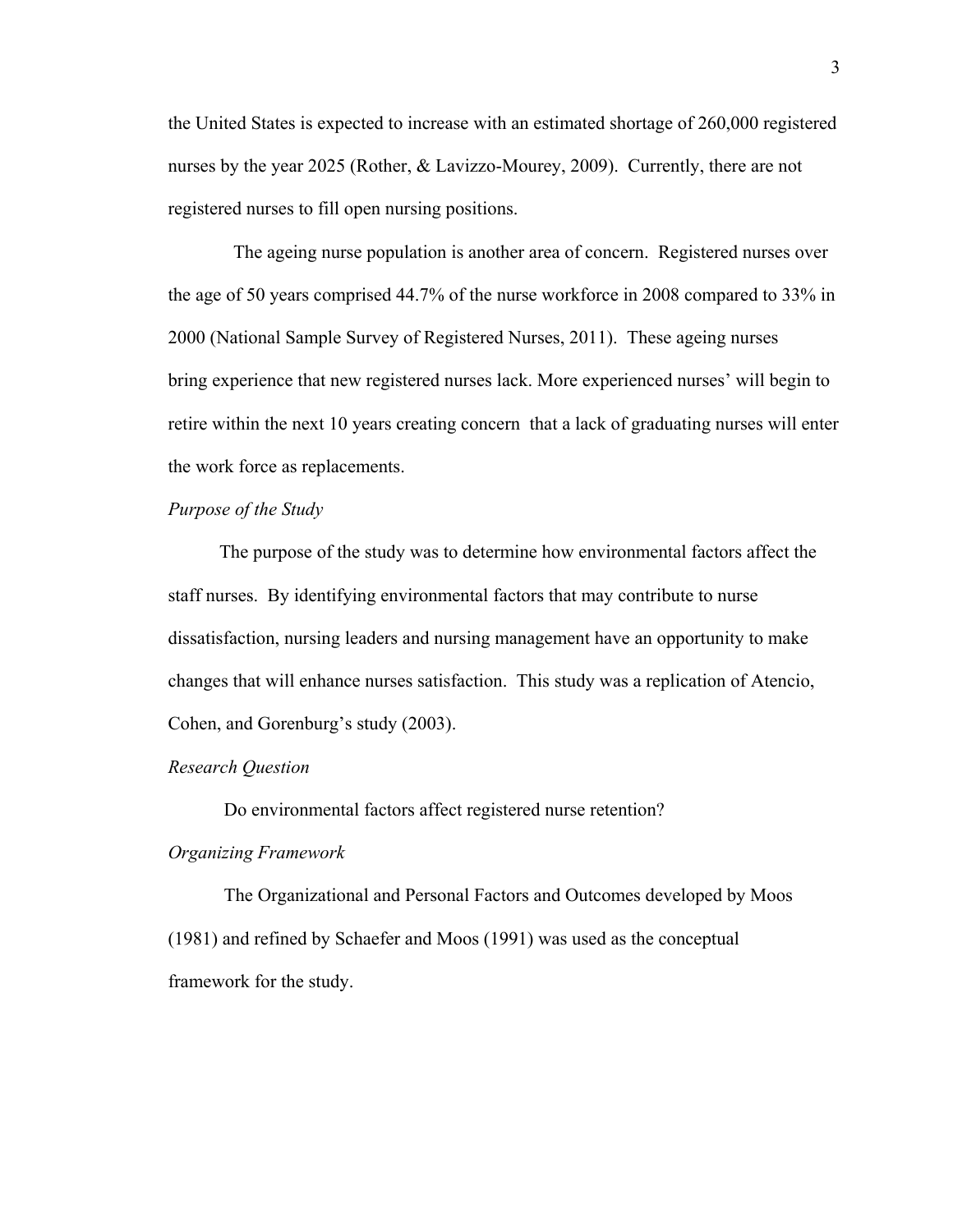#### *Definition of Terms*

#### *Conceptual Definitions*

1. Nursing environmental factors: those items in the work area that may affect

any part of the nurses ability to perform their job. Some examples are: light, noise, communication, hours worked, etc.

- 2. Nurse turnover: the number of nurses that must be replaced compared to the number of nurses working in that same particular area.
- 3. Retention: the number of nurses who continue to work in a particular area compared to the overall number of nurses in the same area.
- 4. Burnout : a psychological syndrome of exhaustion, cynicism and inefficacy which is experienced in response to chronic job stressors (Maslach 2004).

## *Limitations*

A limitation of the study is the limited sample size. Nurses from only one hospital were invited to participate in the study, limiting the study participants and potential findings. Study findings represent only one area of the Midwest and may not present the views of nurses in other areas of the United States.

#### *Assumptions*

It was assumed that study participants would respond to the questionnaire honestly.

#### *Summary*

 Nurse turnover creates negative issues at the unit and organizational levels including. poor patient outcomes, increased safety concerns, financial strains, and increased poor nurse morale. Understanding why nurses leave nursing as a career or change employers is the key to nurse retention. Identifying environmental factors that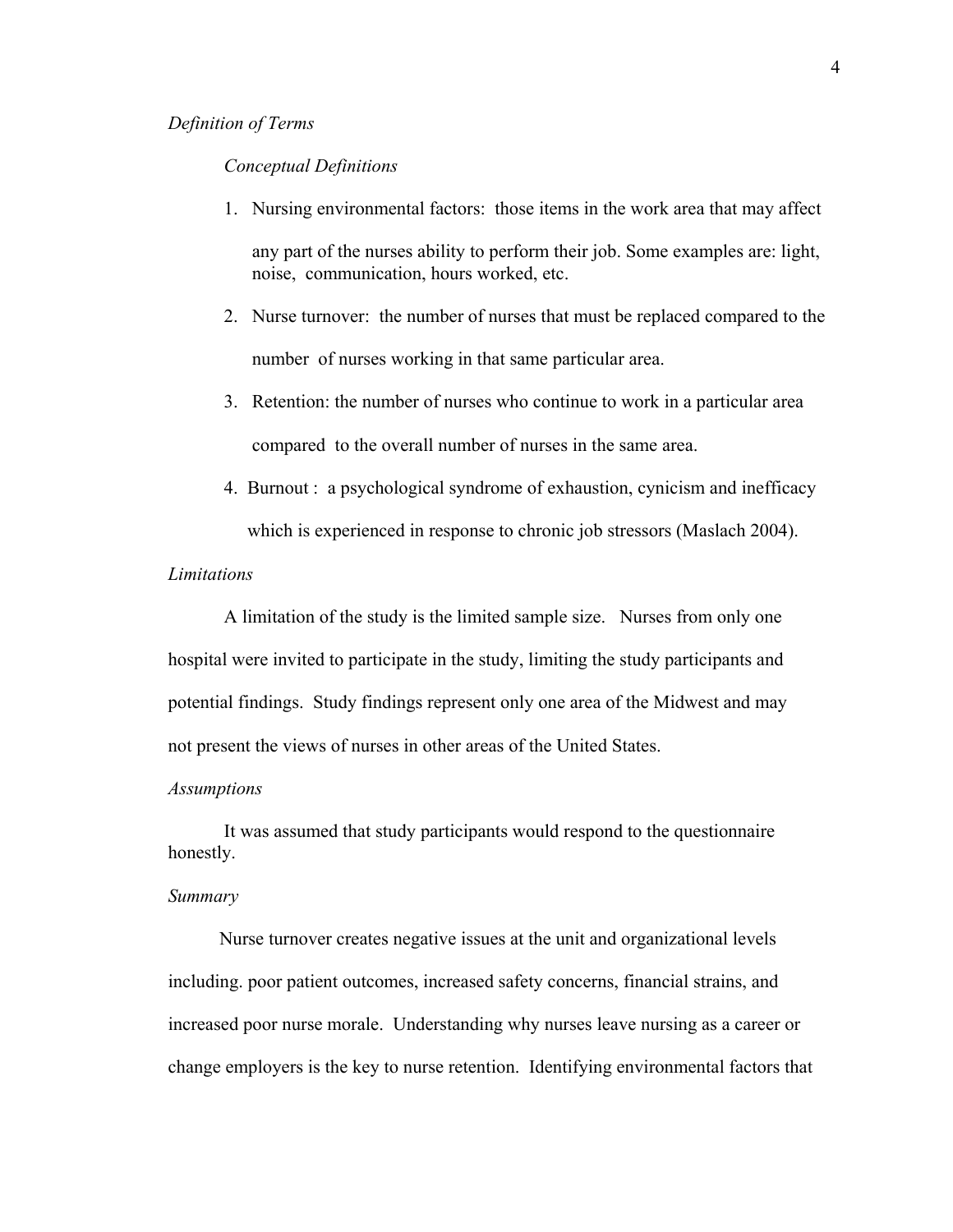may affect nurse retention allows healthcare employers an opportunity to implement changes that may increase job satisfaction and nurse retention.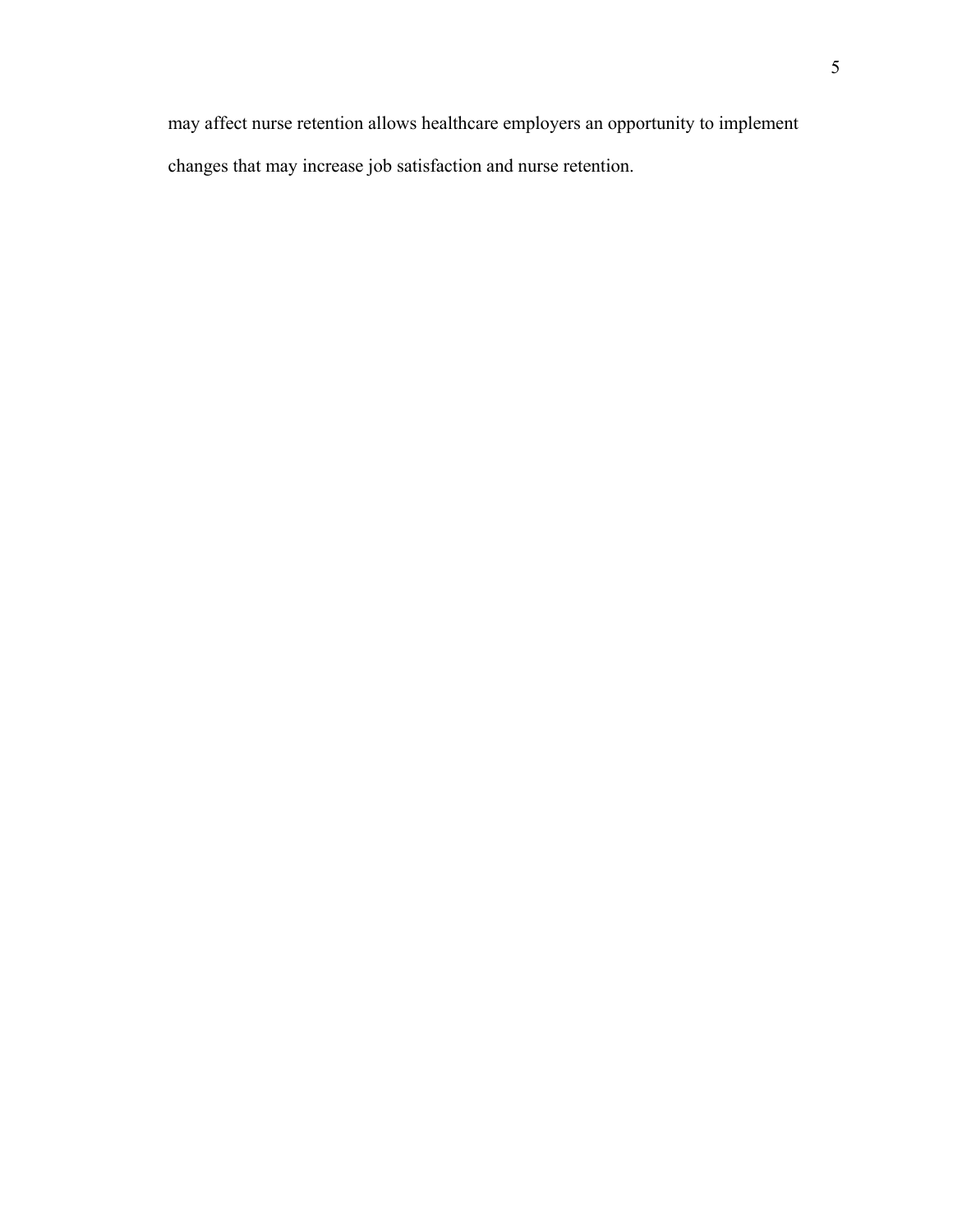### Chapter II

### *Review of the Literature*

## *Introduction*

 The nursing work environment is complex with many variables affecting the nurses perception and work satisfaction. The strongest predictor of nurse job dissatisfaction and intent to leave a job is personal stress related to the practice environment. The various causes of job stress include patient acuity, work schedules, poor physician /nurse interactions, new technology, staff shortages, unpredictable work flow or work load, and the perception that the care provided is unsafe, (Groff & Terhaar, 2010). What creates job stress for nurses on one unit may be different than what creates job stress on a different area or unit.

 Current research findings indicate that the healthcare work environment affects nursing job satisfaction, which in turn negatively impacts nurse retention. The literature review consists of 12 articles focusing on environmental issues and the influence the healthcare environment has on staff nurse work satisfaction and retention.

 The purpose of this study was to describe nurse's perceptions of autonomy, task orientation, and work pressure to better understand nurse turnover. This study was a replication of Atencio et al.'s study (2003).

### *Organization of the Literature*

The literature review is divided into five sections. The first section is nurse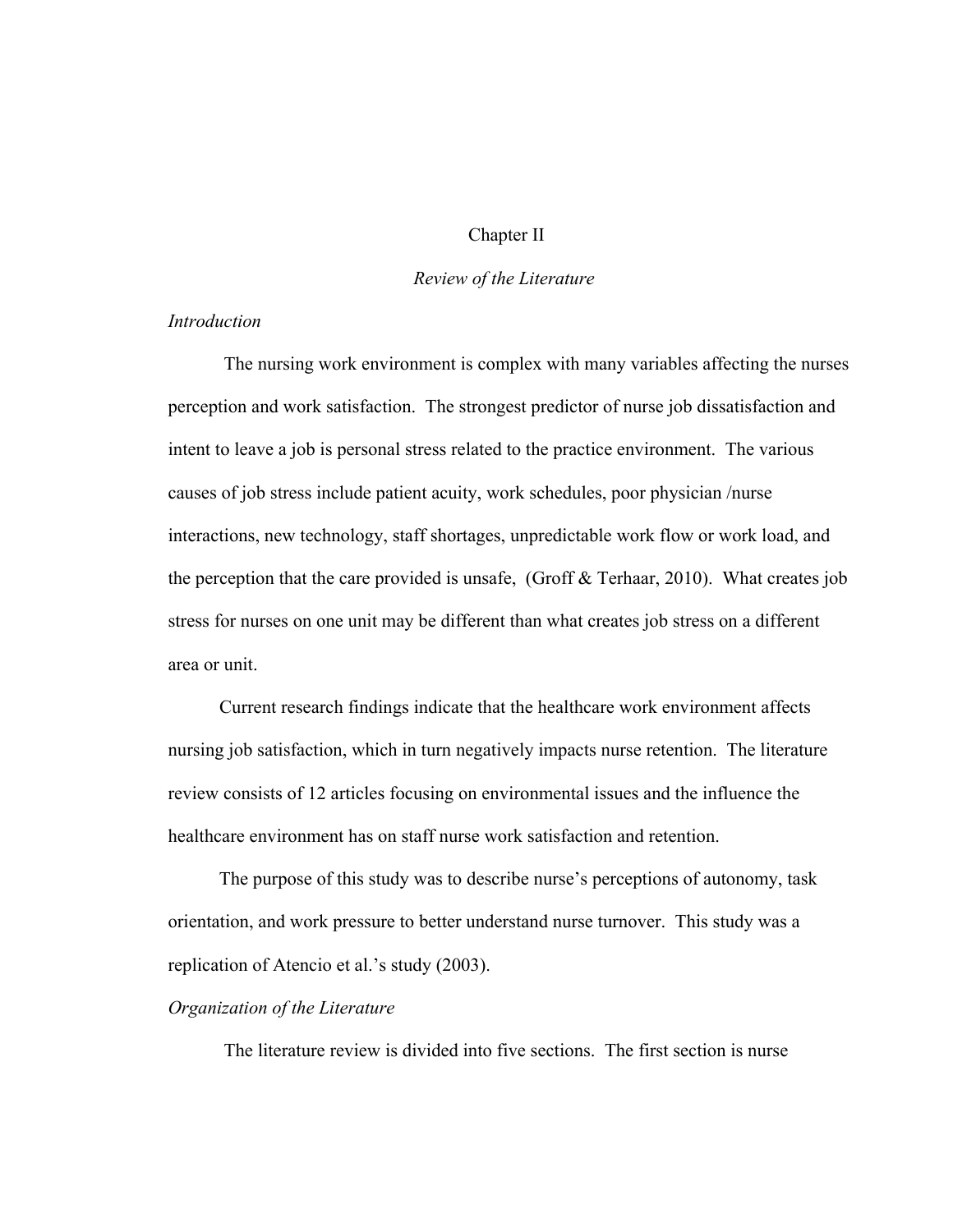satisfaction factors; followed by the healthcare work environment; new registered nurse facility type; and last nurse executives perceptions.

#### *Organizational Framework*

 The conceptual framework used in the study was the Organizational and Personal Factors and Outcomes by Moos (1981) and refined by Schaefer and Moos (1991). In this model an organizational system was described as containing physical features, organizational structure and policies, suprapersonal and work-task factors, and the work climate. Physical features includes the nursing unit. Nurses working in a newer, more pleasant facility reported higher job satisfaction than nurses working in an older, dated facility. The design of the unit as well as the availability of a staff lounge also affected job satisfaction. The design of the unit impacted the nurses' ability to supervise other staff and patients, as well as ease in the presence of a staff lounge promotes relationships with fellow staff members, and nurses a convenient place to take breaks.

 The organizational structure and policies includes the leadership or administration and the decision making process. Also included are the policies, guidelines and job positions. Centralized decision making and job formalization results in perceptions of lack of support, autonomy and clarity. Poorly staffed areas may create decreased nurse morale, autonomy , as well as decreased quality of relationships with co-workers and supervisors. Nursing care delivery systems (primary vs. team nursing) and shift night) may also influence work stressors and nurses' job attitudes (Moos & Schaefer, 1987).

Suprapersonal and task factors are the group that forms to create the staff,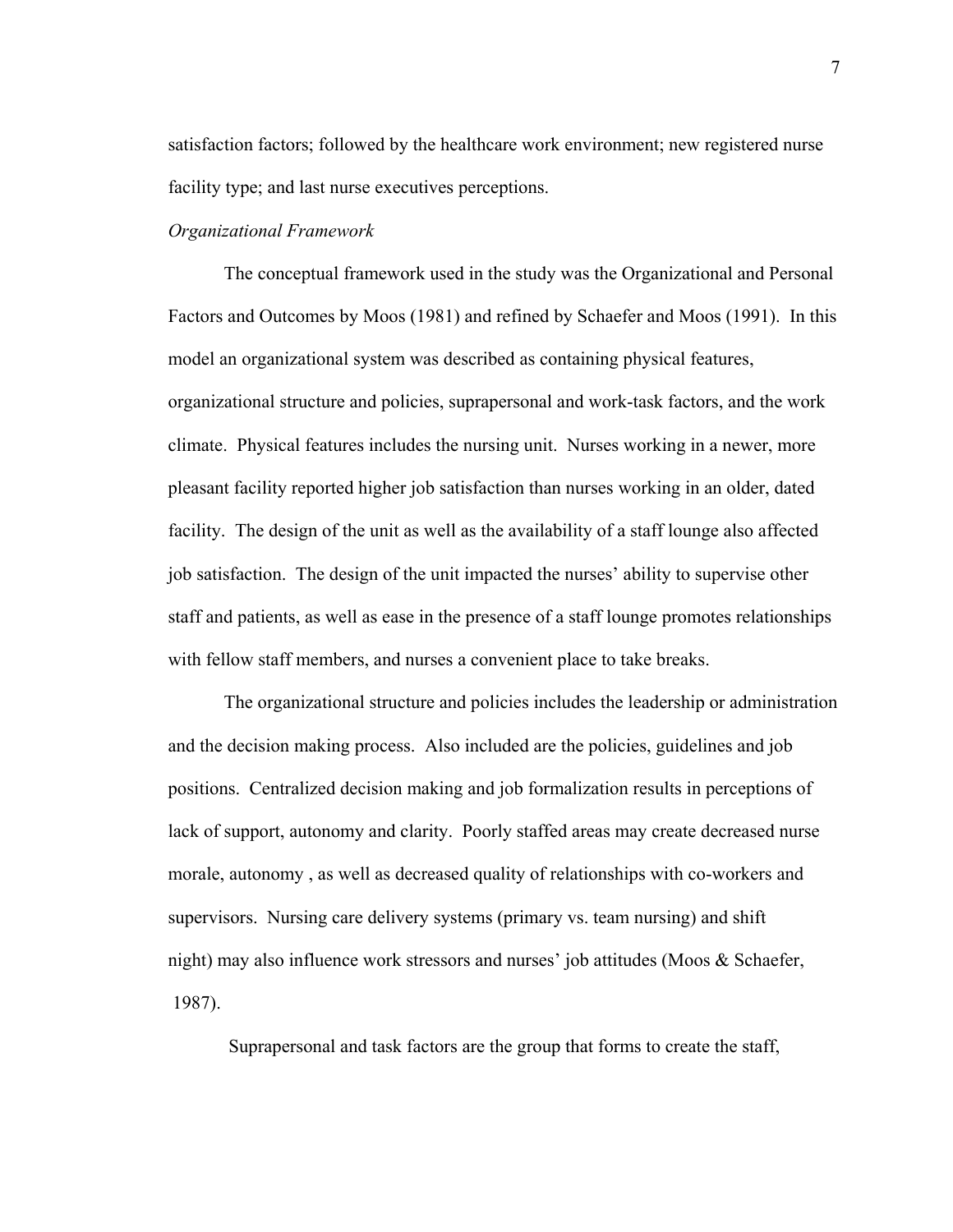including the acuity of the patients on the unit. When individuals come together in a work group, they bring with them a variety of values, norms and skills. Because of selective mechanisms, such groups draw members in a non-random manner from the general employee population and produce distinctive blends of individual characteristics. The aggregate of the members' attributes (the suprapersonal environment) in part shapes the subculture that forms in a group and, in turn, the morale and behavior of its members (Moos & Schaefer, 1987).

 The professional values and the average level of the nurse's education influence the work climate. The acuity level of the patients will also influence the work climate and the tasks or responsibilities of the staff. Patients with more complex medical issues require more demanding tasks and time. Nurses working in these areas usually report more autonomy in making nursing decisions.

 The Organizational and Personal Factors and Outcomes model (Moos, 1981) suggests that the association between the organizational system, work morale and performance is affected by the personal system as well as work stressors. Work stressors and coping responses are an outcome of the dynamics between organizational and personal system factors. Work stressors combined with organizational and personal system factors can influence coping responses and employee outcomes. As a result, employees work morale and performance impact organizational outcomes. In the health care environment these organizational outcomes include quality of care and patient outcomes (Antencio et al., 2003).

### *Nursing Satisfaction*

Nurse's job satisfaction and perception of the work environment has been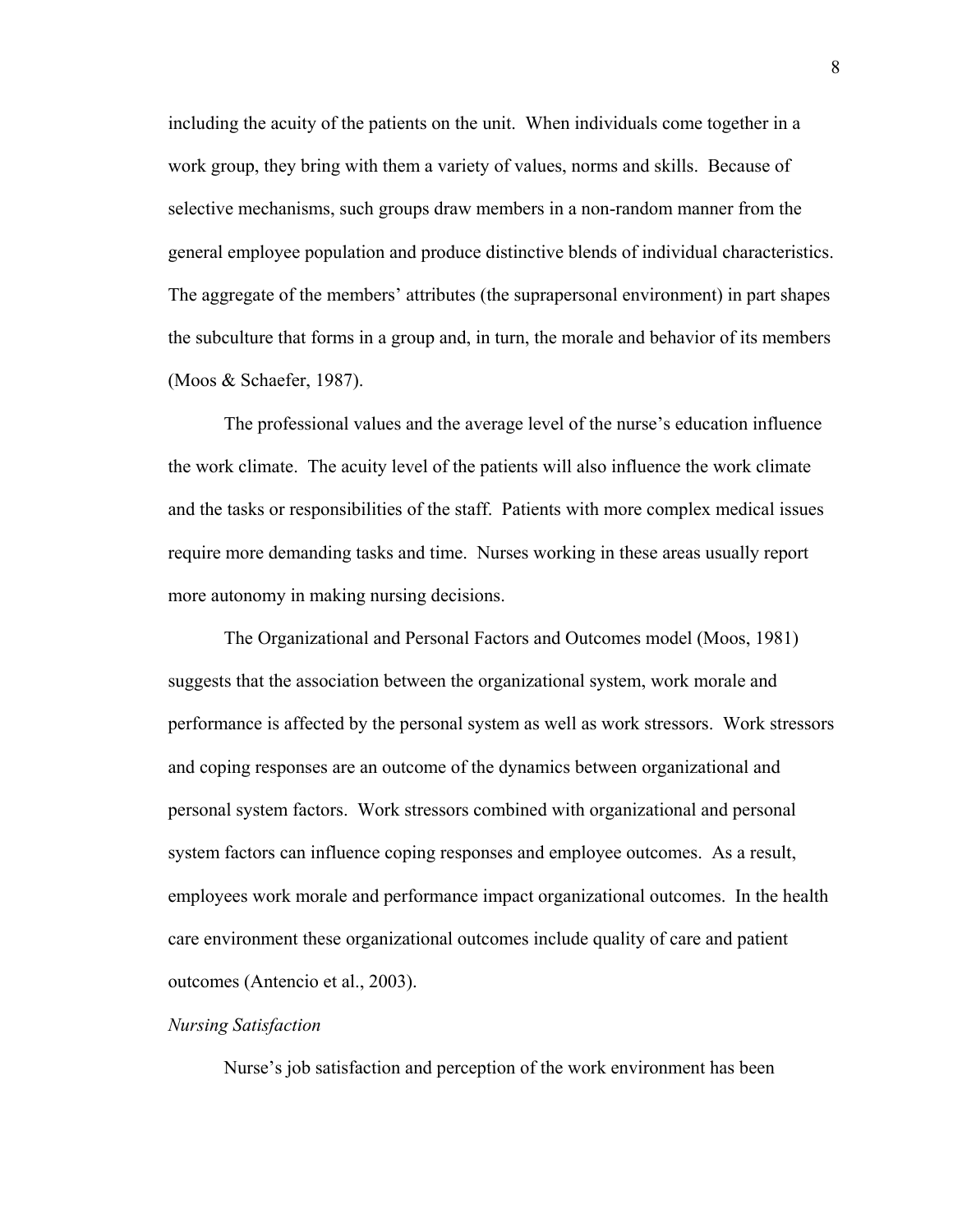associated with nurse retention. Identifying factors that influence registered nurse' job satisfaction and retention will enable healthcare organizations to implement strategies increasing job satisfaction and improving nurse retention.

 The purpose of the quantitative study by Hayhurst, Saylor, and Stuenkel (2005) was to describe work environmental factors and the relationship to RN retention in a local county hospital. The sample included direct care RNs from various units, on all shifts at a large tertiary county hospital in Northern California. A total of 692 questionnaires were distributed, and 272 were returned.

 In addition to a demographic questionnaire the researchers used the Moos' Work Environmental Scales (WESs) Form R, a 90-item true/false questionnaire designed to examine peer cohesion, supervisor support, autonomy and work pressure. The scores were compared between nurses who remained on perspective nursing units for 18 months and nurses that left during the 18 month period (Hayhurst et al., 2005).

 The peer cohesion subscale of the WES reflected how supportive and friendly coworkers were toward each other. The results indicated that nurses who remained during the 18 months of the study reported higher perceptions of friendliness and support from coworkers than nurses who left during the 18 months of the study. Perceptions of peer cohesion were also higher for nurses who remained versus nurses that left during the study period (Hayhurst et al., 2005).

 The supervisor support subscale reflects the level of support managers, and supervisors were perceived to possess by nurses. Nurses who stayed reported higher perceived supervisor support than nurses who left the unit, but scores were lower than the norm for both groups established by Moos (1994) for the Health Care Work Group.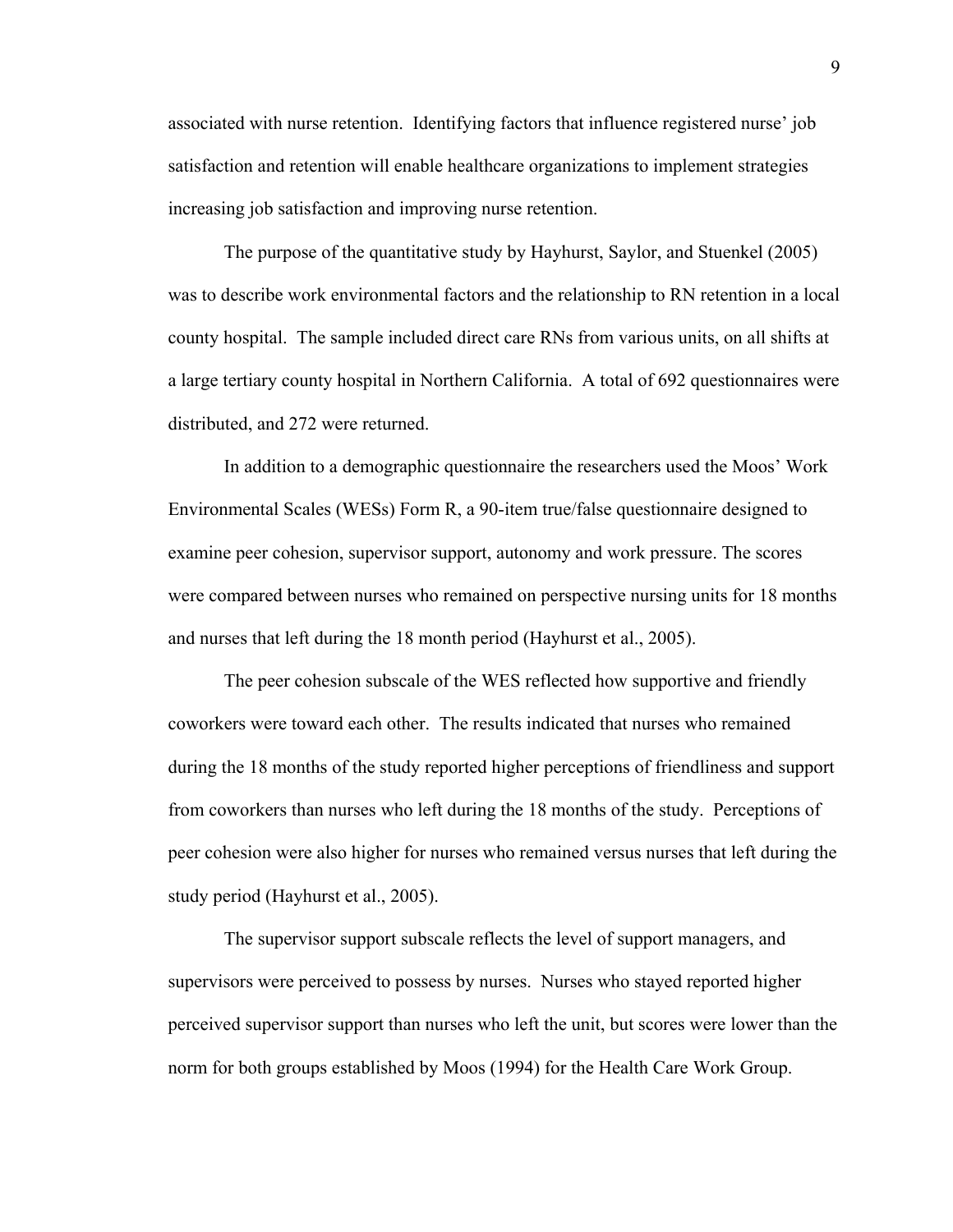The work pressure subscale measures the degree that work demands and time pressure dominate the job. Nurses who remained, reported a lower level of work pressure than nurses that left.

 In conclusion, the variables analyzed had been previously shown to affect nurse's job satisfaction and commitment to remain in their present jobs. The nurses who remained on the units reported less work pressure, and greater peer cohesion, supervisor support and autonomy than nurses who left during the 18 month period.

 Nurses may have elected to stay in current positions because of the social and collegial support even though other factors may not have been ideal. The data suggests that nurses aged 20-29 years old and nurses with less than 2 years experience were more likely to leave the unit. It was found that managers and leaders displaying a nurturing leadership style, physical presence, supportive attitudes toward staff problems, and an ability to resolve nurse's issues and concerns, may also increase nurse's job satisfaction. Managers empowering behavior is related to increased staff productivity and confidence and results in quality patient care, fewer complications and greater patient satisfaction (Hayhurst et al., 2005).

Focusing on a supportive work environment enables nurses to provide quality patient care, enhances self esteem, increases job satisfaction and provides cost savings to healthcare organizations. Multiple characteristics of the work environment may influence RNs' perceptions of job satisfaction and the decisions to remain on a unit or within an organization. Determining how to support a unit's staff may be a challenge for the manager, one that may change as staff and work environment changes (Hayhurst et al., 2005).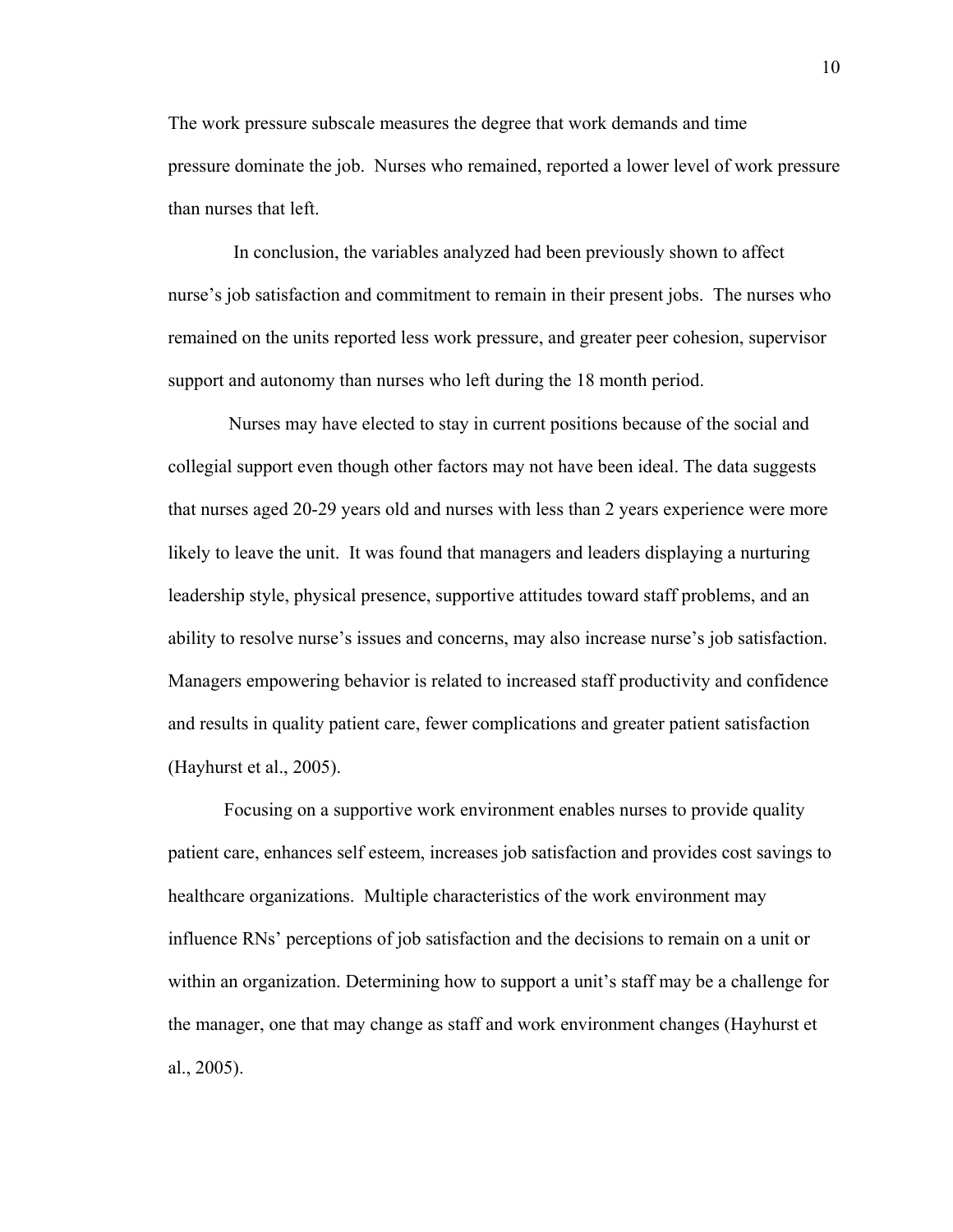Another aspect of the environment was studied by Cohen, Stuenkel, and Nguyen (2009). First, acute care RNs' perceptions of the work environment was compared to established norms. Secondly, perceptions of the work environment for those RNs who left positions with those that remained, were compared to perceptions of the work environment by factors in the work environment that could be modified, then strategies were developed to improve job satisfaction and nurse retention. The sample included all RNs from inpatient acute care units at three large acute care hospitals and one county tertiary hospital in Northern California. The final combined sample consisted of 453 registered nurses. Survey packets were distributed to unit managers and were asked to give the packets to the nurses. Each survey packet included a letter explaining the study's purpose, a WES (Moos' Work Environment Scale) questionnaire, a café coupon and a stamped pre-addressed envelope to return the survey. The study was divided into 2 phases over a 5 year time period. The first phase assessed RNs' perceptions of the work environment using the WES. The second phase assessed the retention rate of the participants every 6 months for 2 years.

 The WES consists of 10 specific work environment subscales categorized into three elements of the work environment. Mean scores for the 10 subscales were compared between the RNs who exited and nurses that remained during a 24 month period. The mean scores were also compared to norms set by Moos (1981) for the healthcare group. Six of the 10 WES subscales (involvement, peer cohesion, task orientation, clarity, control, and physical comfort) resulted in mean scores for both groups of RNs that were higher than those of the normative group. The findings suggested that supervisor support, work pressure, autonomy, and innovation may be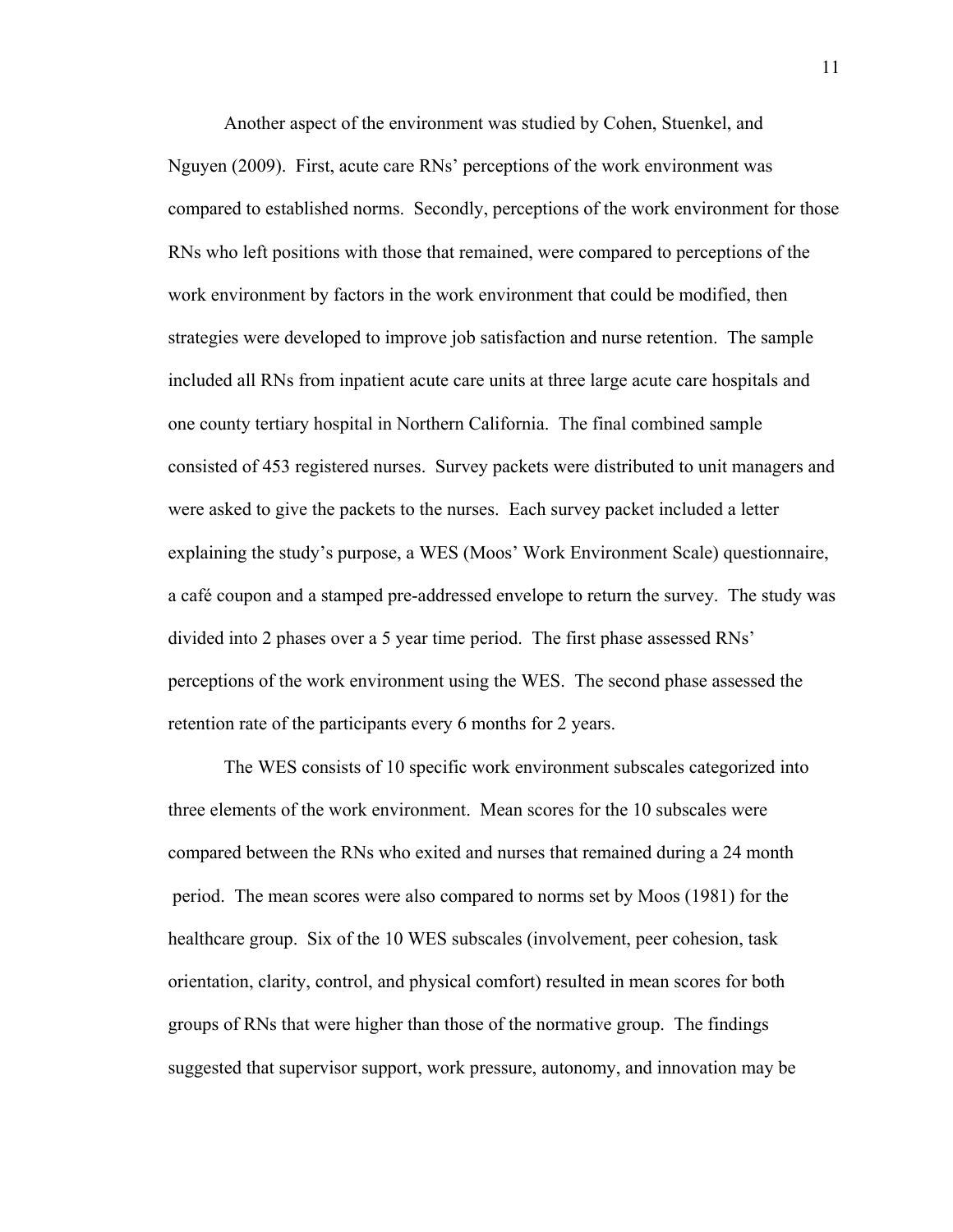factors included in a positive healthy work environment, that could influence nurse retention. Nurses who left the organization or changed units had lower mean scores for innovation and supervisor support than RNs that remained. Results indicated that RNs who exited nursing units lacked support from nurse managers and perceived co-workers to be less receptive to new ideas. Differences in perceptions of the work environment were also noted by age groups. Staff nurses in the 20-39 year old age group perceived a higher degree of autonomy, than nurses in the 40-49 year age group (Cohen et al, 2009).

 Targeting interventions to address the areas of supervisor support, innovation, autonomy and work pressure should be considered. Additional changes to enhance the environment, patient care delivery, and achieving Magnet status can have a powerful impact on healthcare organizations and the retention of registered nurses. The level of control and autonomy that RNs can exert affects job satisfaction levels. Registered nurses allowed to contribute to the decision- making process reported being more empowered. Managers can empower nurses by providing opportunities to be in work group, committees and projects that are pertinent to the practice environment. An ideal work environment embraces teamwork, promotes shared governance minimizes stressors, fosters group cohesion and autonomy, aims for manageable workloads, and encourages supervisor support (Cohen et al, 2009).

 Another method that hospitals have investigated to increase nurse satisfaction are employment incentives. Benefits as incentives are related to job satisfaction, perceived stress, and intent to stay in the current job. The incentive system must be seen as desirable by the staff in order to impact retention (Wieck, Dols, & Northam, 2009).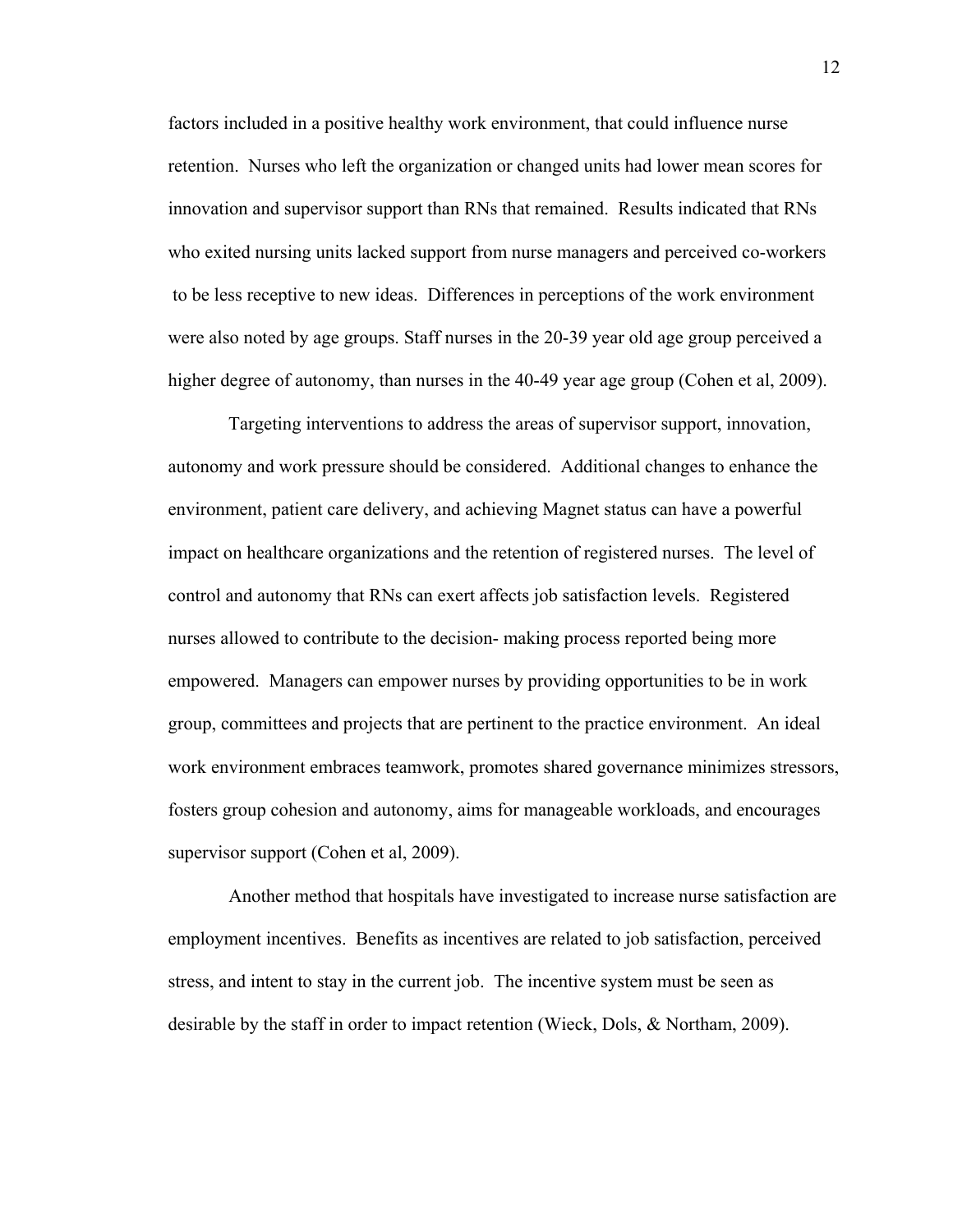The purpose of the Wieck et al.'s study (2009) was to determine nurse satisfaction with current employment incentives and to identify managerial actions that may decrease or delay RN turnover. A non-experimental correlation design was used to determine the relationship between the study variables. These variables included perceived stress, job satisfaction with incentives, floating to another unit, and intent to remain in the current position. In addition, identifying the most important work benefits to nurses, and generational differences in how nurses value benefits and incentives was examined.

 General Systems Theory (1968) was the framework for the study. Managers identified nurse job satisfaction as an area that could be improved. Data collection was conducted at a 22 hospital healthcare system within 4 southern and western states. The non-unionized hospitals ranged in size from 12 beds to over 500 beds. All hospital employed nurses ( $N = 5,176$ ) were e-mailed surveys with a response rate of 30% (N=1559). Respondents were divided into the following groups based on age: Millennial (born 1981-2000) N= 94, Generation X (born 1965-1980), N= 601, and Boomers (born 1946-1964)  $N = 864$ . There were four parts to the survey: demographic data, an incentives index measuring presence and importance of benefits, the perceived stress scale, and job related items including satisfaction levels and intent to stay (Wieck et al., 2009).

 The Nurse Incentives Index included 33 benefits. Nurses identified and rated current benefits. An incentive was defined as an available benefit that the nurse desires. The index indicated the most important benefit to the nurses was the work environment. The work environment was described as a cohesive environment where people helped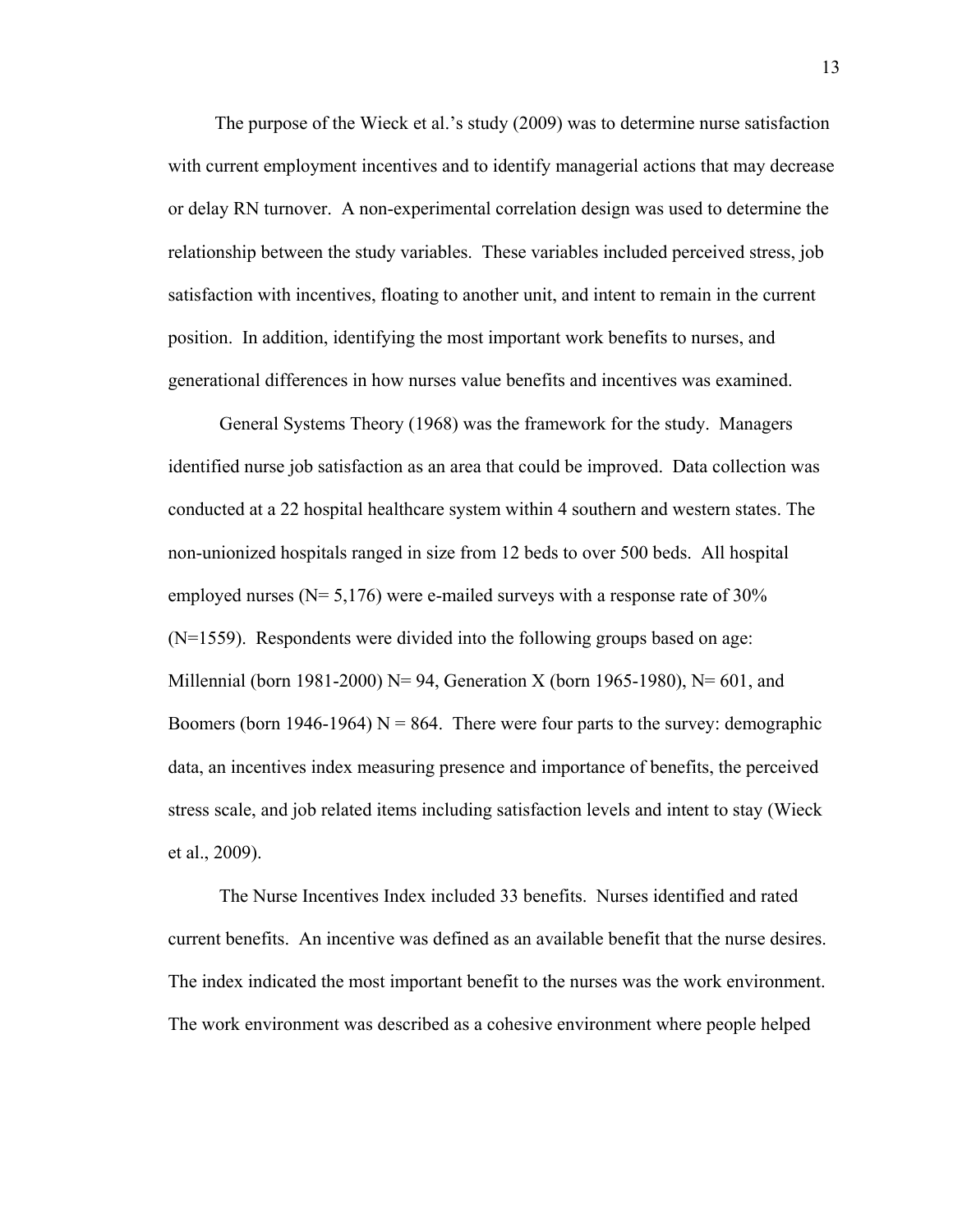each other, shared the workload and worked as a cohesive team. The least important benefits were luxury items, day care and subsidized transportation (Wieck et al., 2009).

 The Perceived Stress Scale is a 10-item scale indicating the amount of stress in nurses' lives. Three-quarters of the nurses indicated lower levels of stress. Those nurses with high stress scores were significantly less satisfied with their jobs. Generation X nurses were more stressed than both the Boomers and the Millennial nurses. The results showed that the youngest nurses were the most stressed and the most likely to leave.

 A single item was used to determine intent to stay. Respondents were asked: "How many more years do you plan on staying with your present employer?" The study findings indicated that Boomers intended to stay an additional 10.3 years while Generation X intended to stay 10 years and the Millennial nurses intended to remain 7 years (Wieck et al., 2009).

 Satisfaction levels were measured by the summed score of four questions. When asked about satisfaction with their current position, 85.5% were generally or highly satisfied. Incentives satisfaction rated how happy or unhappy nurses were with their current job benefits. The findings indicated 78.5% of the nurses were moderately to extremely unhappy with incentives. The Millennial and Generation X nurses both ranked overtime and premium pay as the most important incentives. The Boomer's stressed pension and retirement benefits (Wieck et al., 2009).

Strategies suggested to improve retention based on this study nurse managers will need to: (a) improve the work environment by preparing leaders to build cohesive environments; (b) promote nurse involvement through task forces and speaker series;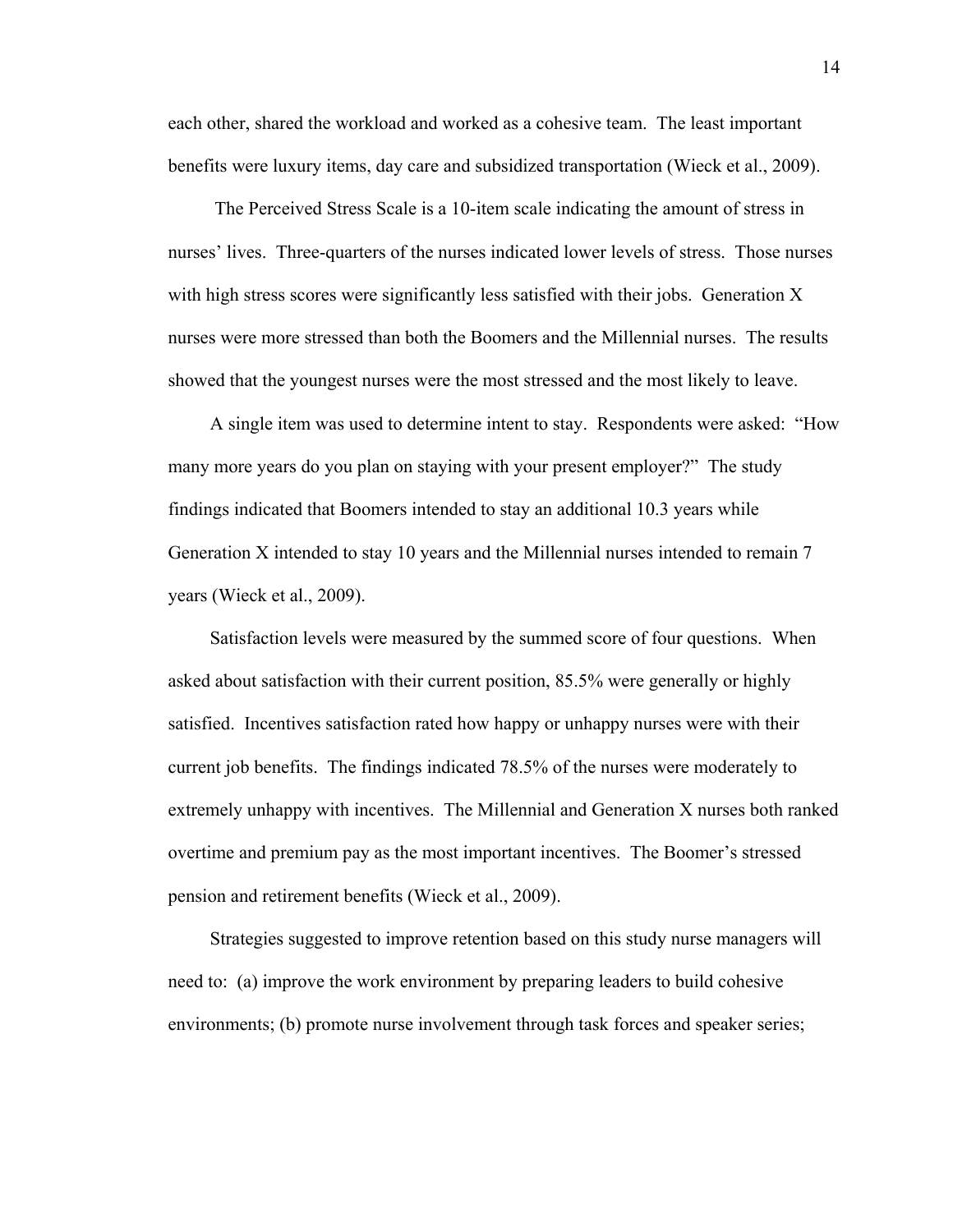(c) allow nurses to select from a menu of benefits; (d) provide mentoring for new graduates; and (e) pay attention to generational differences in regards to the work environment. Other suggestions included discontinuing floating nurses as the first line of coverage for the staffing needs (Wieck et al., 2009).

 Nurses are expressing what they want in their jobs. Nurses want a positive work environment, freedom to select benefits, less stress for new registered nurses, and less floating to other units. Investing in the areas of nurse job satisfaction may lead to improved nurse retention.

#### *Work Environment*

 The purpose of the study by Letvak and Buck (2008) was to determine what relationships exists between demographic variables, workplace variables, job stress, and personal health to work productivity and RNs' intent to remain in nursing. Data was collected by a cross-sectional survey between October 2005 and May 2006. Staff RNs from 3 hospitals in the southern part of the United States completed questionnaires. The first hospital was a 1000 bed tertiary care center, while the remaining two hospitals were 200 bed community based organizations. The 1000 bed hospital participants had a 13% (187) response rate, the second hospital group had a 39% (136) response rate and the third hospital group of participants had 31% (100) response rate. Survey data included, demographics, perceived quality of care, and inability to meet patient needs. The Health Professions Stress Inventory (Wolfgang, 1988), was used to measure job stress on a five point Likert Scale questions. RNs measured personal health Questionnaire (WPAI-GH) was used to measure work productivity.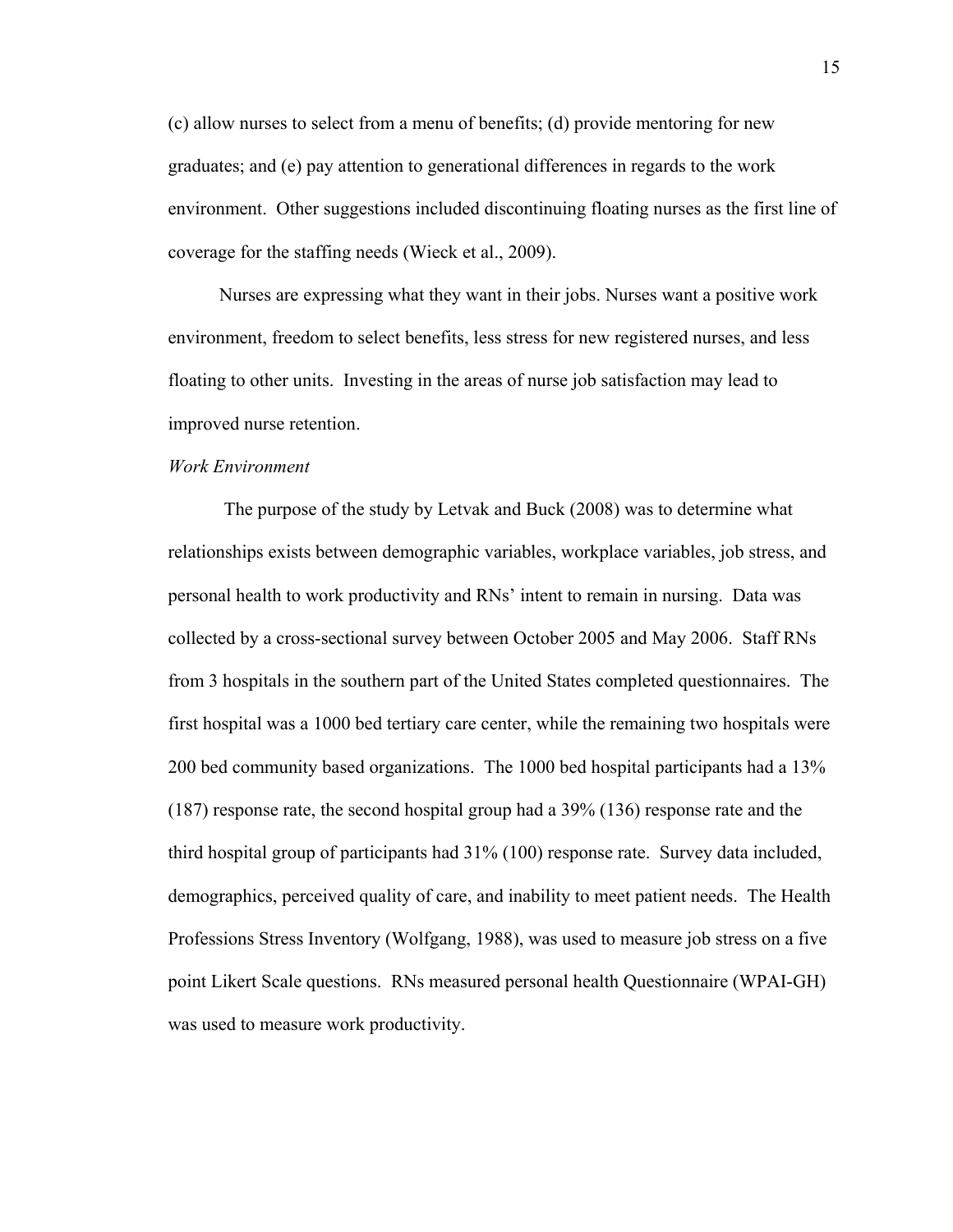The demographic results indicated most RNs worked full time (87%), were 40.15 years old and 12.29 years (mean) of nursing work experience. The average number of hours worked per day was 12.41 (57.9%) hours (12-hour day shift) or 12-hour night shift (27.6%). The mean number of patients cared for was 4.5 patients. The participants believed they were able to meet the needs of the patients 12.7% of the time and 73% believed the provided care was very good to excellent. Most nurses (93%) were satisfied to highly satisfied with their jobs (Letvak & Buck, 2008).

 More than half (58%) of the nurse respondents were overweight resulting in an averaged BMI of 26.1. RNs reported an average health score of 5.72 out of a range of 1-8, one indicating the poorest health and 10 indicating the highest health. Nurses reported a (24.8%) job related injury in the previous 2 years, while 22.4% reported having a health problem. Some of the health problems included: (a) headaches (23.8%); (b) back pain (21.4%); (c) joint pain (16.7%); (d) anxiety (15.8%); (e) stomach problems  $(14.9\%)$ ; (f) hypertension  $(13.9\%)$ ; and  $(g)$  depression  $(12.4\%)$ . The most frequent reported job injuries were: (a) musculoskeletal (23.2%); (b) bruises (12.4%); (c) needle sticks (12.4%); and (d) biohazard exposure (6.4%). There were 75.3% RNs who worried occasionally too often about receiving a job injury. The mean job stress score was 47.9 on a 0 to 120 scale. Higher job stress scores were associated with: (a) sex (being female); (b) hours per day worked (the more hours worked, the higher the score); (c) working day shift; (d) worrying about an injury; and (e) inability to meet patient needs (Letvak  $\&$ Buck, 2008).

 Work productivity was measured by the WPAI-GH resulting in a mean score for work activity impairment of 12.71%. Significant variables included: (a) age; (b) years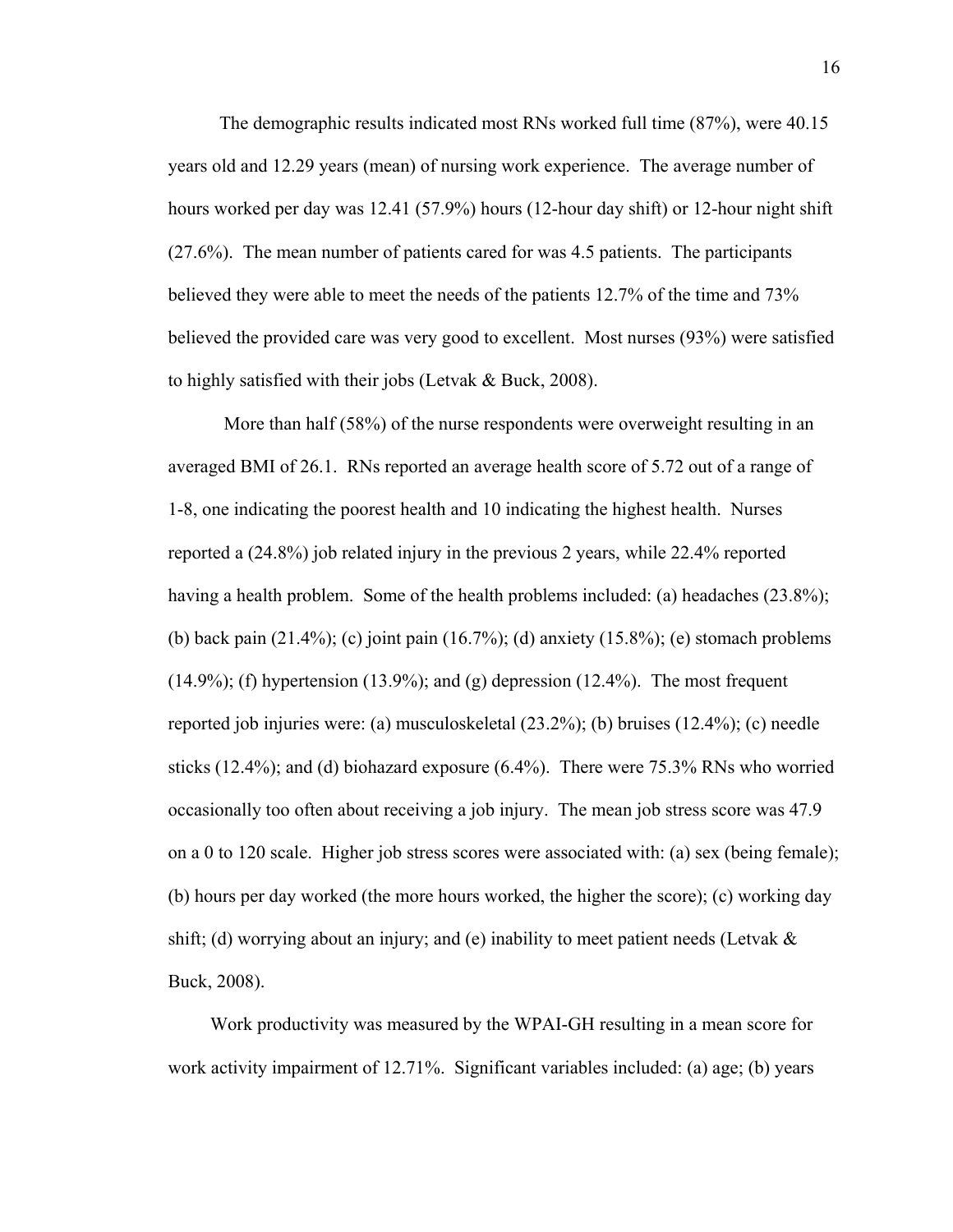worked as an RN; (c) job stress score; (d) quality of care provided; (e) having a health problem; or (f) having had a job injury. Work productivity was measured as an expression of work impairment. The number of years worked as an RN was associated with a decrease in perceived worker productivity (Letvak & Buck, 2008).

 Intent to remain in hospital based nursing for the next 5 years was positive for 60% of respondents. Nurses unsure of their intent to stay were 25% and 15% plan on leaving. Significant variables included: age, years worked in nursing, quality of care provided, and job satisfaction. The most frequent reasons reported for leaving the nursing profession was job stress (28.4%) and retirement (16.3%) (Letvak & Buck, 2008).

 If hospitals are to retain nurses, nurse leaders must advocate for work environment changes to decrease job stress, improve ability to provide quality patient care, and assure the health and safety of nurses. Nurse leaders need to continually assess for hazards within the work environments and provide support for those nurses who have been injured. Improving work environments may also delay the older RNs departure. The increased acuity of hospitalized patients and staffing shortages make job stress reduction unlikely for bedside RNs. Providing adequate staffing so quality of care can be given will improve nurse job satisfaction and increase nurse retention.

 The purpose of Meraviglia et al.'s (2008) study was to implement 12 nursefriendly (NF) criteria into hospital policies and practices creating a positive work environment. The criteria were identified by the Texas Nurses Association Professional Practice Committee with input from nurse leaders and a review of the literature. Some of the NF criteria included safety of the work environment, professional development, and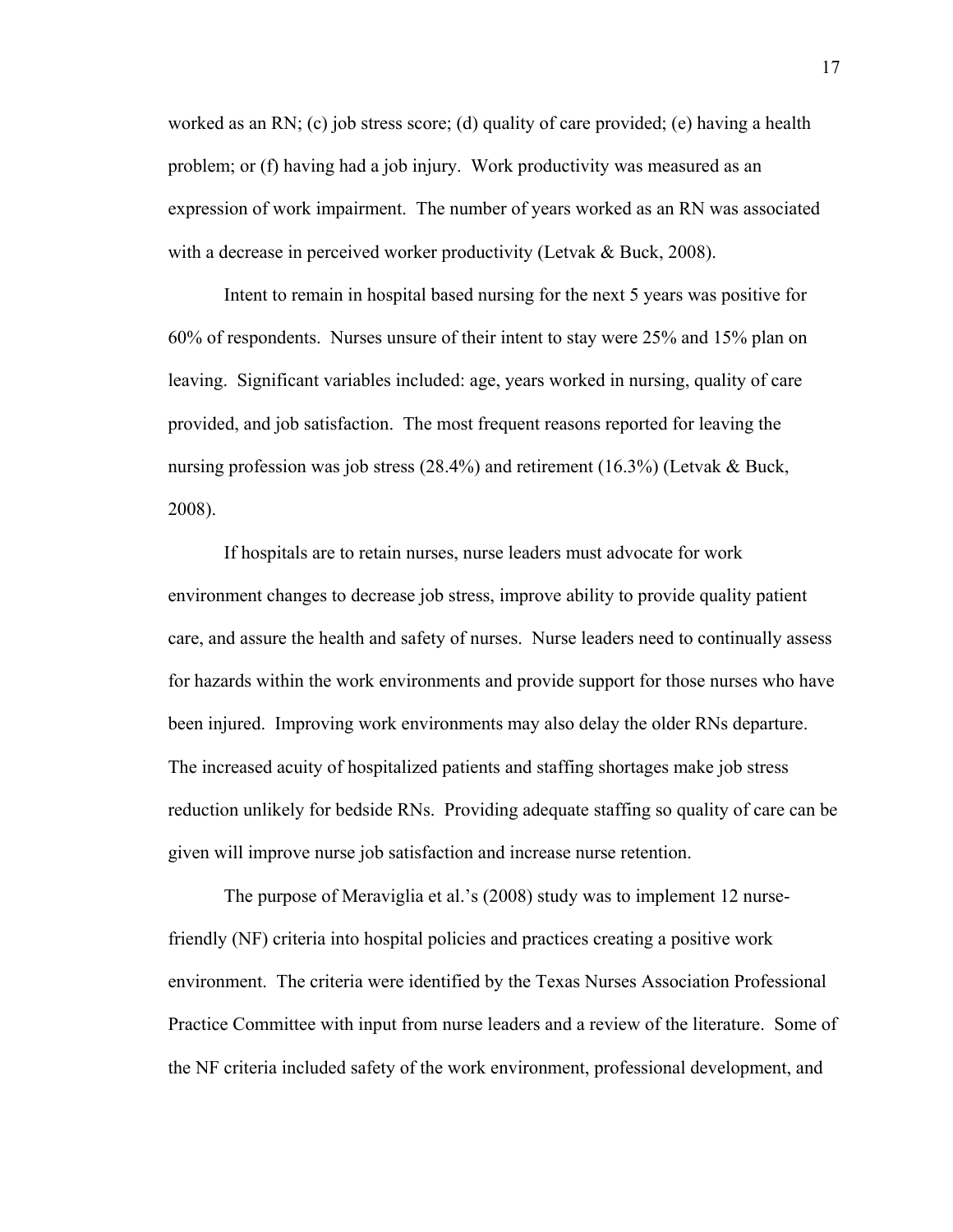nurse recognition. The prediction was that changing the work environment to be nurse friendly would improve the nurse retention rate and the quality of patient care given.

 The sample included 30 rural or small hospitals with an average daily census of less than 100 patients. The hospitals averaged 56 full time RNs and 16 LVNs (or LPNs). Prior to implementation of the NF criteria, 1150 nurses completed a survey to assess perception of the presence of NF criteria at their work facility. The survey consisted of a demographic portion and an Adapted-Revised Nursing Work Index (Meraviglia et al., 2008). Nurse sensitive QI data including pressure ulcer prevalence, patient falls prevalence, hospital-acquired pneumonia prevalence and urinary tract infections were collected. Surveys were completed before NF criteria was introduced, at 6-9 months after implementation of the criteria, and after designation as a NF Hospital. A hospital was designated as nurse friendly if scores improved in 9 out of the12 criteria. Thirty hospitals participated and completed data at baseline, 26 at 6 months and 18 hospitals were designated as NF at the completion of the study.

 Results from the study showed positive changes in nurses' perception of the work environment as indicated by changes in the survey. At the beginning of the project and again after implementation 6-9 months later, mean score rates for competitive wages were  $M=3.28$  to  $M=3.38$ , nurse recognition  $M=3.53$  to  $M=3.66$ , safety of work environment M=3.86 to M=3.97, control of nursing practice M=3.88 to M=3.98, as well as positive changes in other NF criteria. Improvement in nurse retention was indicated by nurse turnover rate (nurses who resigned by total number of nurses) reduction from 15.04% year 1, to 12.32% in year 3 (Meraviglia et al., 2008).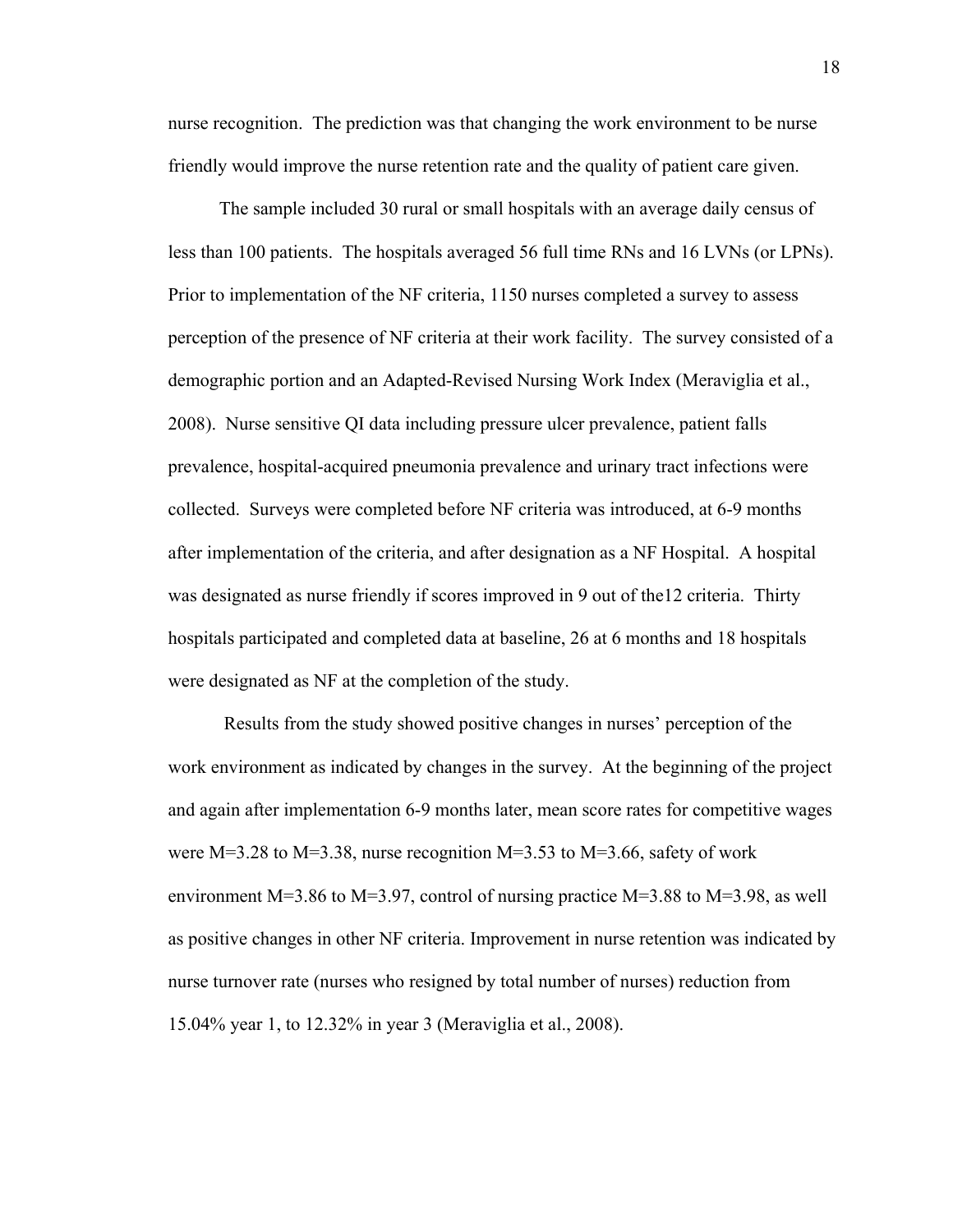Quality Indicators showed improvement in all four areas. Prevalence of pressure ulcers decreased from 3% at baseline to 1.61% after NF designation. Prevalence of patient falls declined from 4.67% at baseline to 4% after designation. Hospital-acquired pneumonia decreased from 3.61% to 1.94% after designation. Urinary tract infection prevalence decreased from 5.91% at baseline to 2.43% after designation. Implementing nurse friendly criteria into the policies and practices of the hospital improved nurses' perception of the work environment. Improvement of the work environment positively affected nurse retention and quality of patient care.

 The Institute of Medicine (2004) reported nurses' work environments contributed to negative patient outcomes as a result of organizational management practices, workforce deployment, work design and organizational culture. A similar report found that nurse staffing and managerial support were crucial to improving the quality of patient care, nurse dissatisfaction and nurse burnout. Research findings indicated that job and workplace characteristics played a key role in nurse satisfaction.

 The purpose of the Hall, Doran, and Pink's (2008) study was to examine the impact that change interventions had on patient and nurse outcomes and on improving the nurse work environment. A quasi-experimental design was used to evaluate change interventions and the impact on patient and nurse outcomes. Baseline data was obtained on participating medical units, the change was implemented then data was obtained at the time of implementation, 3 months and 6 months after implementation.

 Eight acute care hospitals in Ontario, Canada were randomly selected for inclusion into the study. The sample consisted of 16 unit managers, 1137 patients and 296 registered nurses. The same units, nurses and managers were surveyed at three and again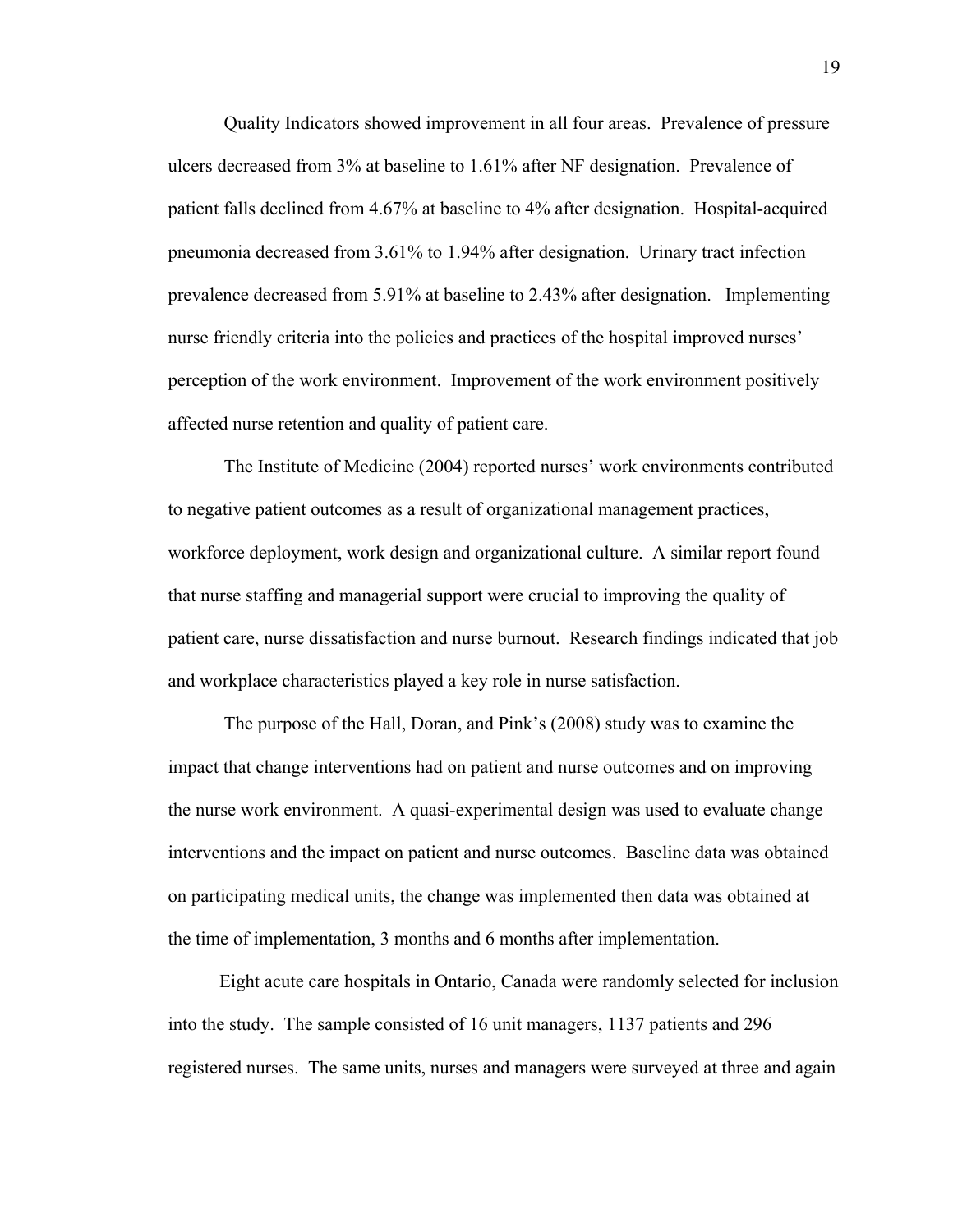at six months. Participating RNs were given questionnaire packages, including surveys for demographic data, the McCloskey-Mueller Satisfaction Scale, Work Quality Index Scale, Perceived Effectiveness of Care Questionnaire, Perceptions of Nursing Leadership, Role Tension Index, and the Stress in General Scale. All questionnaires and scales had established reliability and validity. Participating unit nurses decided what changes to implement on individual units, focusing on the resource availability on patient care units. An adapted framework for quality improvement was used. Key factors that influence Nurses' work life or civility were identified for each unit. A plan was developed to improve the identified work life or civility issue. A nurse facilitator helped during the first 6 months as the change took place. Some change interventions included improving the linen supply, increasing the stock supply of patient medications and implementing a communication strategy for patient unit transfers (Hall et al., 2008).

 Hall et.al. (2008) found that nurse's perceptions of work quality from the first data collection, implementation of the process improvement, and at 4 and 6 months was statistically significant ( $p=0.0214$ ). Nurses on units with higher nurse to patient ratios reported lower perceptions of work quality, lower perceptions of nurse unit leadership and higher job stress. Nurses on units that practiced a team delivery of care approach reported higher perceptions of quality of care than nurses using total patient care model.

 Nurse's age significantly influenced awareness of quality perceptions. Older nurses with higher levels of education had higher perceptions of unit leadership, lower perceptions of work quality and higher perceptions of job stress. Baccalaureate nurses reported higher levels of job stress. Nurses working as needed experienced higher levels of job satisfaction than part-time and full-time nurses.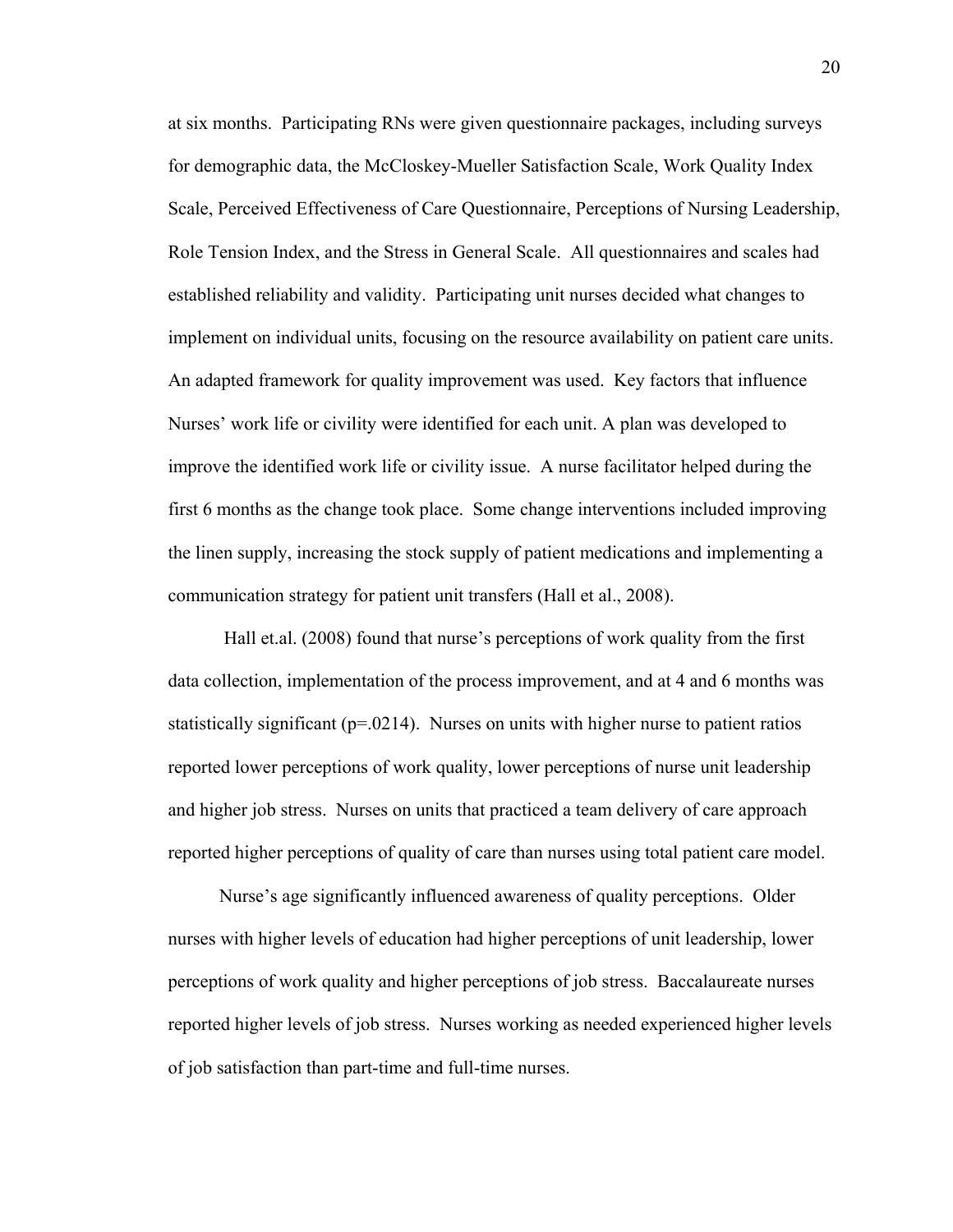The study findings indicated that change intervention can have a positive impact on nurse's perception of work and the work environments. The researchers also found that experienced older nurses had the most job stress, concern for the quality of the work experienced older nurses had the most job stress, concern for the quality of the work and the environment, and supported unit-based nursing leadership. Retention efforts should be directed at acknowledging and giving credit to experienced senior nurses (Hall et al., 2008).

#### *New Registered Nurses*

Research has found that during the first year of professional practice new registered nurses experience turnover rates around 35-61%. Increased turnover is costly to healthcare organizations, reduces quality care and increases nurse stress and burnout. The purpose of the Shermont and Krepcio (2006) study was to improve retention rates of newly employed nurses on three inpatient surgical units at Children's Hospital Boston. Of 25 nurses that were hired during the previous year for the three surgical units, 13 voluntarily terminated employment during the first 12 months of service. Nurse leaders on the surgical units at Children's Hospital Boston, discussed the first year of employment experiences with newly hired nurses. The nurses described experiencing a sense of isolation and lack of support from co-workers and nurse leaders. The leadership team consisted of nurse directors, managers, clinical nurse specialists, and nurse educators representing the surgical areas. They conducted a series of retreats with staff members to determine the reasons behind the high turnover rate and to develop strategies for improvement. The leadership team developed and implemented a program to improve the orientation process and change the culture on the surgical units.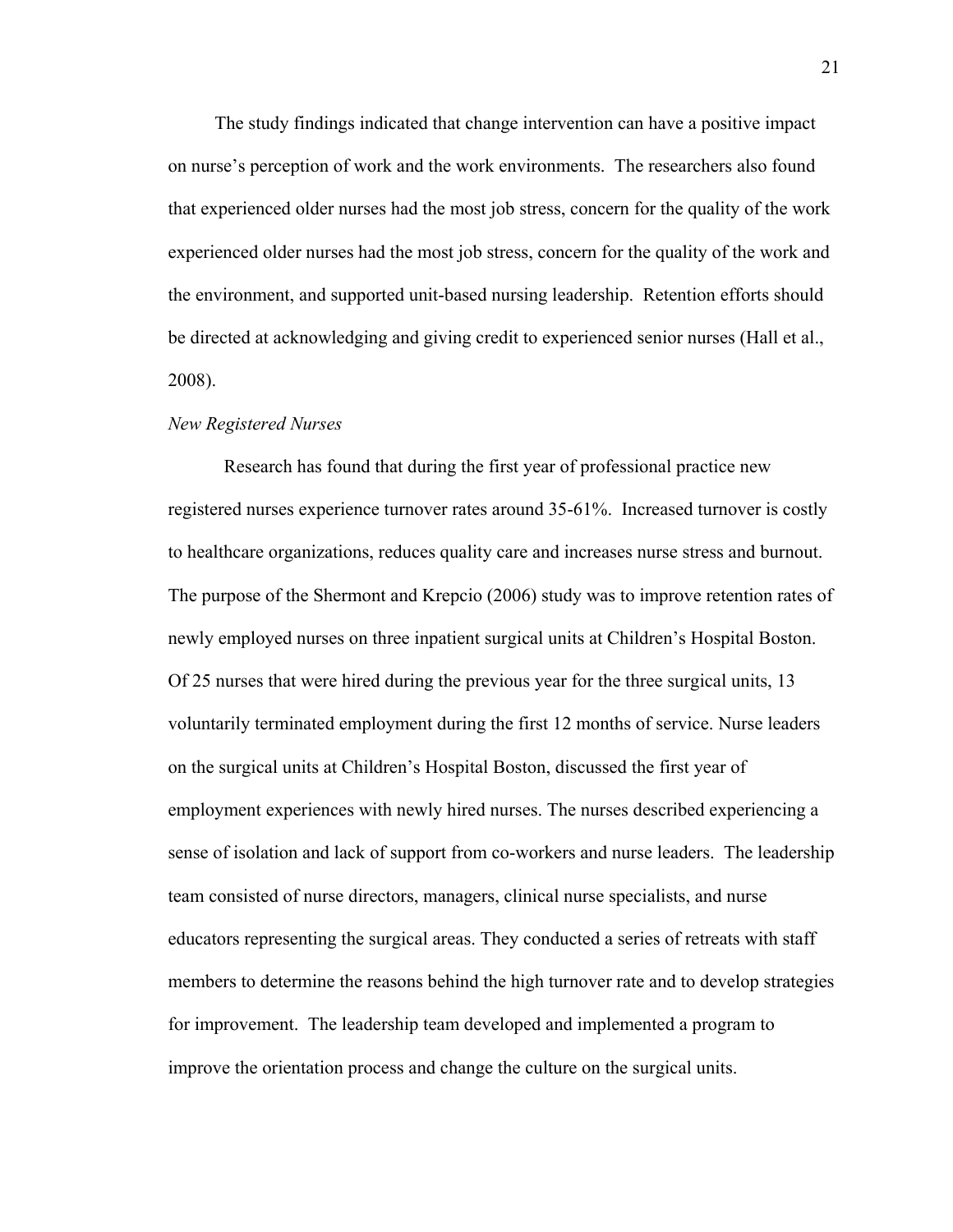The Partnership Unit-Preceptorship (PUP) program was developed to specifically address the unit culture issues identified by nurses and to improve the orientation process for new nurses. Orientation was customized to meet the individual learners needs and weekly support groups were established for new employees. Preceptors developed a support group, attended preceptor seminars and were no longer expected to assume patient assignments. All staff members were expected to participate in the orientation process by coaching, mentoring, and participating in bedside rounds. Veteran nurses began to create a more welcoming environment. Nurse leaders were more visible, facilitated weekly support groups, and weekly meetings with new employees and preceptors to monitor new employee progress.

 As a result, the isolation formerly experienced by new employees was replaced by collegiality, partnership and shared accountability. The environmental and cultural changes dramatically improved retention rates. The previous turnover rate of 54% was decreased to 4% over a 2-year period. Nurses employed in the surgical areas prior to the PUP program implementation remained at a stable 8% turnover rate. Nurse satisfaction scores during and after implementation of the PUP program continued to improve on almost all survey items. Scores related to the PUP program included communicating, providing feedback, coaching, collaborating, and promoting critical thinking skills. Retaining new graduate nurses past the first year is a retention target as more nurses begin retiring (Shermont & Krepcio, 2006).

 Studies have shown that several factors are included in new nurse registered nurses' job satisfaction, work stress, and turnover intentions. Beecroft, Dorey, and Wenten (2008) found that 30% of new registered nurses in the study had high turnover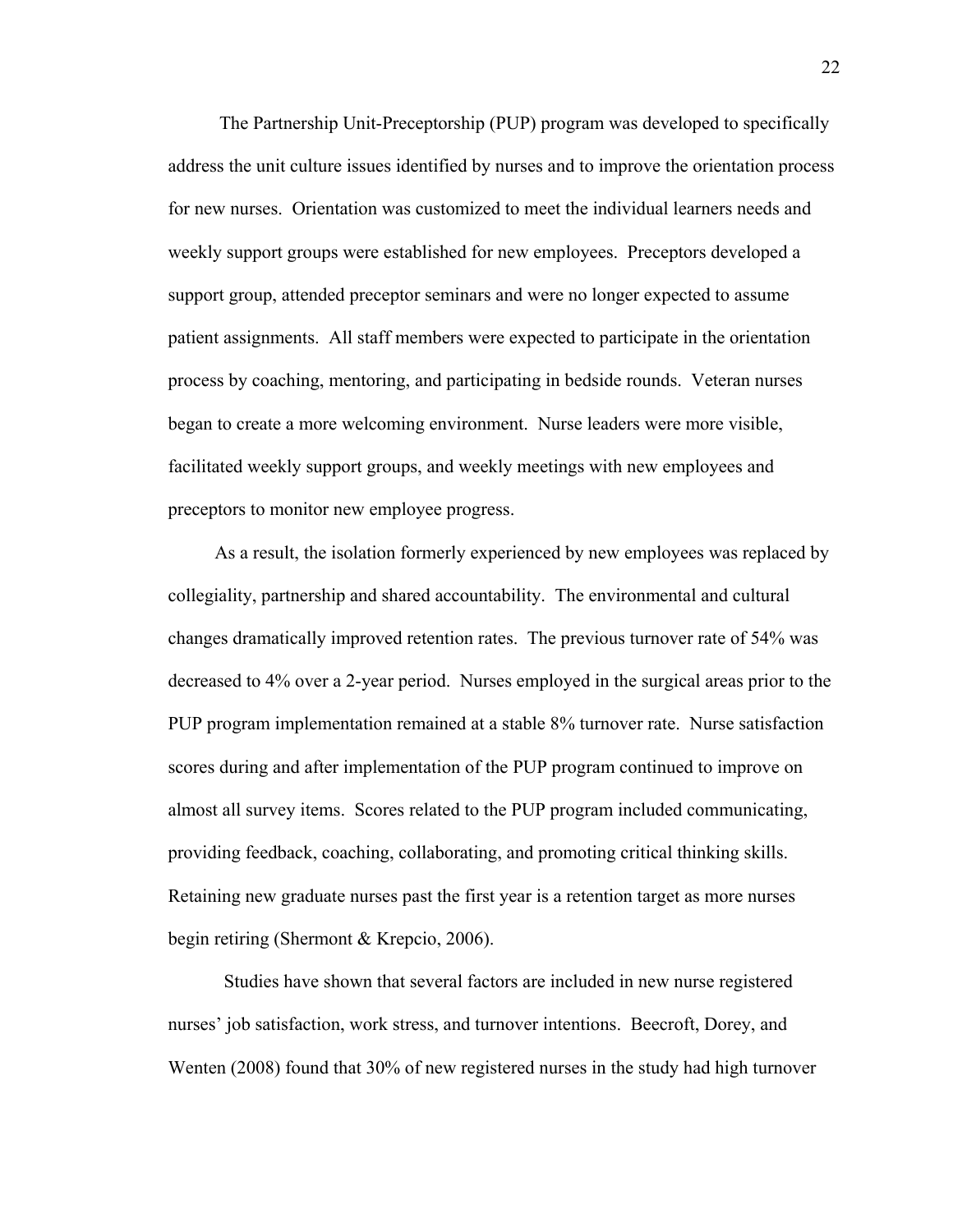intentions, predominantly related to disempowering work environments. Among new nurses, Bowles and Candela (2005) reported an actual turnover rate of 30% in the first year and 57% after 2 years. Supportive supervisors, positive relationships with coworkers, and the perception of a strong sense of community among staff influenced whether new nurses experienced burnout. Cho, Ketefian, Barkauskas, and Smith, (2003) found that a poor fit of new nurses personal standards for professional practice and those in the work settings was also associated with higher levels of burnout.

 Burnout is described as a psychological syndrome of exhaustion, cynicism and inefficacy, which is experienced in response to chronic job stressors (Leiter  $\&$  Maslach, 2004). Uncivil behavior is described as rude, discourteous, and displaying a lack of respect for others. Workplace incivility is defined as, low intensity deviant behavior with ambiguous intent to harm. In recent years, attention has been given to workplace incivility in the nursing profession.

 The purpose of the study by Laschinger, Finegan and Wilk (2009) was to examine supportive practice environments, workplace incivility, and empowerment and the effect on new registered nurses experiences of burnout at work. A strong sense of community among staff influenced whether the new nurse experienced burnout.

 Data collected was from 3180 staff nurses in a large Ontario provincial study that was designed to examine the effect of workplace empowerment on unit and individual nursing outcomes. Staff nurses from 271 inpatient unites received a questionnaire. Nurses ( $N=247$ ) who had been in the profession for less than two years were selected as the new registered nurse sample. The new nurses averaged 28 years of age, with 1.5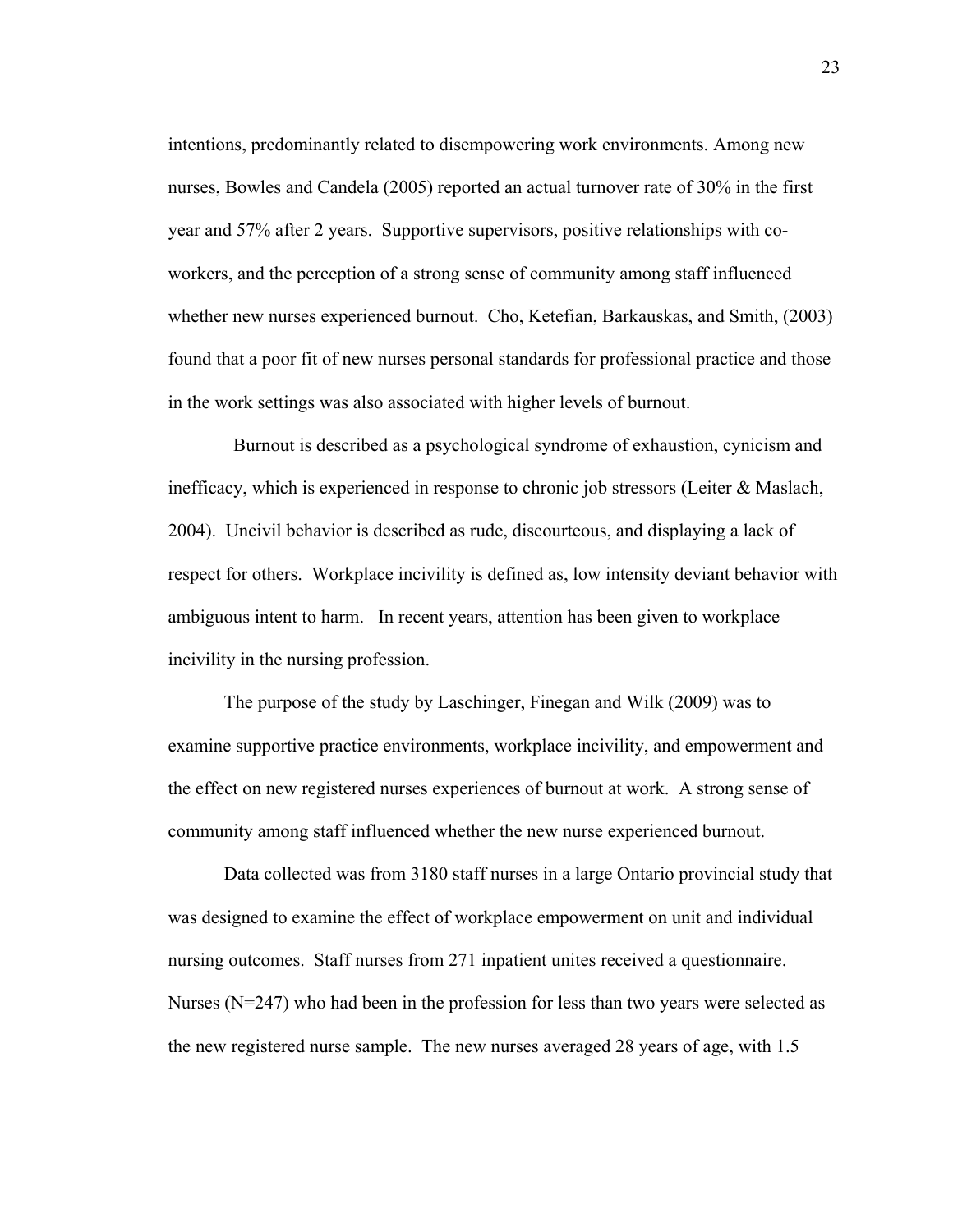years of nursing experience, and current work position of 1.5 years. The nurses were mostly female (94%), held a baccalaureate degree (65%), and worked full-time (65%) on medical-surgical units (59%) or critical care units (21%) (Laschinger et al., 2009).

Data collection was accomplished by using The Practice Environment Scale of the Nursing Work Index (NEW-PES) (Lake, 2002); 4 items from the ICU Nurse-Physician Questionnaire (Shortell, Rousseau, Gillies, Devers, & Simons, 1991); the 2-item Global Empowerment Scale (Laschinger et al., 2001); and the Emotional Exhaustion subscale of the Maslach Burnout Inventory-General Survey (Maslach, 2004). Results showed that new nurses perceived the work environment to have moderate levels of Magnet hospital characteristics ( $M=2.60$ , SD=0.44). New nurses also gave somewhat positive ratings of workplace civility on their units  $(M=3.66, SD=7.88)$ . These nurses reported low levels of conflict among the nurses, but with a wide variation in the scores  $(M=2.33, SD= 1.08)$ . Only 16.5% agreed or strongly agreed that there was a lot of conflict among nurses on their units. The new nurses also reported high levels of emotional exhaustion, with 62% scoring >3, the point for severe burnout. In this study, nurses did not report high levels of incivility or conflict on their units. This is contrary to anecdotal reports in the literature. The study provided perceptions of the working relationships among nursing unit staff (Laschinger et al., 2009).

 The results of this study provide support for the link between supportive professional practice environments, workplace civility, empowerment, and new registered nurses' perception of burnout. New nurses may need to practice in an environment that allows them to practice according to professional standards learned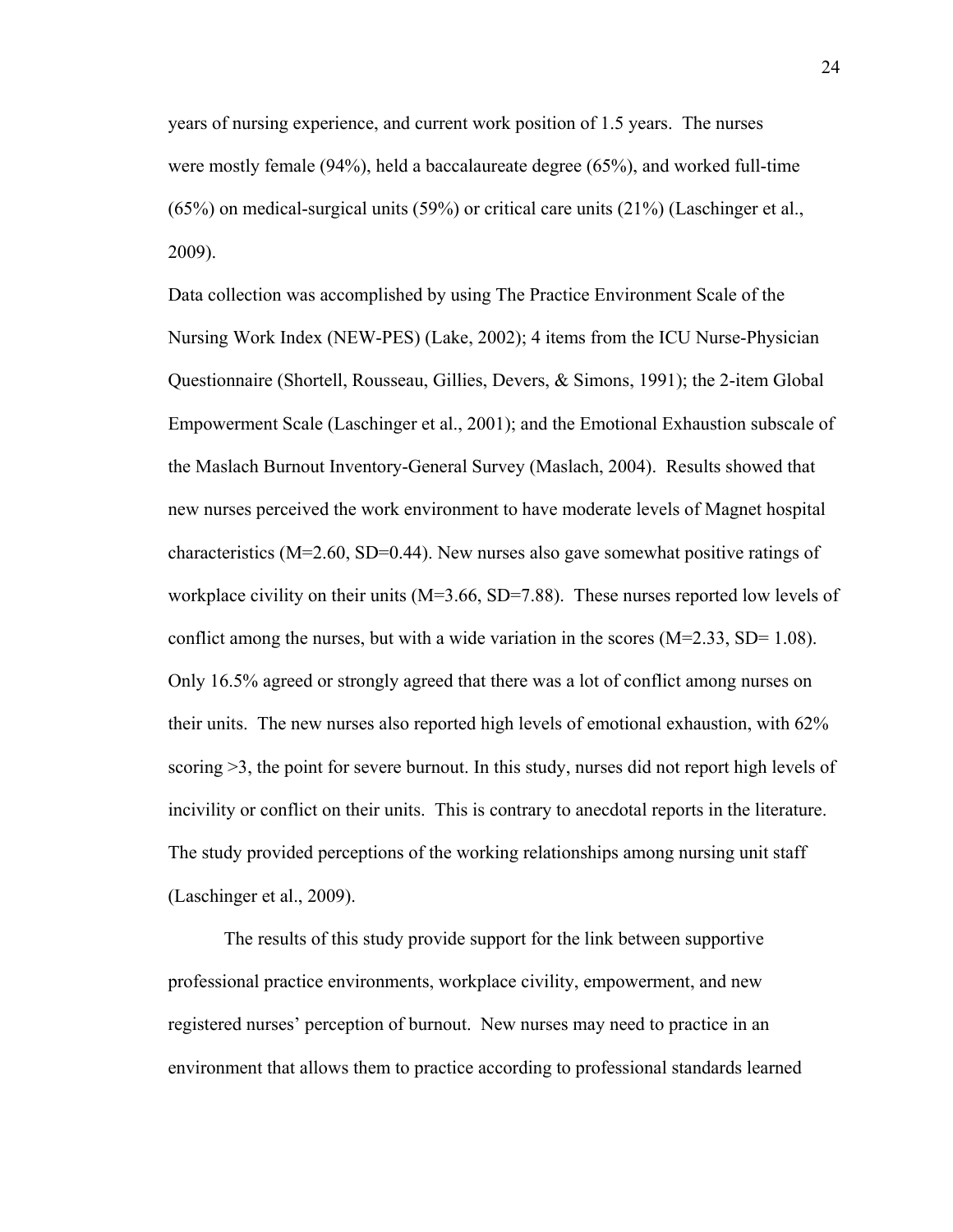during their education, and free of uncivil behaviors between colleagues. Attention to the importance of these items may protect new nurses from burnout.

 With the alarmingly high rates of new registered nurse departure rates within the first 12 months of employment, many hospitals are listening to new nurses' concerns. Some hospitals are providing mentoring programs and other resources for this vulnerable group. New registered nurses are also considering the resources and support employers are offering. In addition, some hospitals are seeking the elite Magnet status to attract and retain RNs.

### *Hospital Types*

 Magnet designation has been accepted as the gold standard for nursing practice in recent years. In 2002, the Joint Commission recommended the adoption of Magnet hospital characteristics for hospitals. The Joint Commission found that Magnet hospitals foster a workplace that empowers and respects nurses. The number of Magnet organizations has doubled since fall of 2003. More than 230 exist and an additional 250 organizations are in the process of pursuing Magnet certification. Magnet hospitals have traditionally reported better outcomes for nurses and patients, higher nurse job satisfaction, more nurse autonomy and control over practice, and decreased nurse turnover than non-magnet hospitals. Registered nurses believe the essentials of a professional nursing environment include: positive nurse-physician relationships, autonomy, a culture of patient-centered concern, clinically competent coworkers, control over nursing practice, adequate staffing, educational support, and support of nursing managers.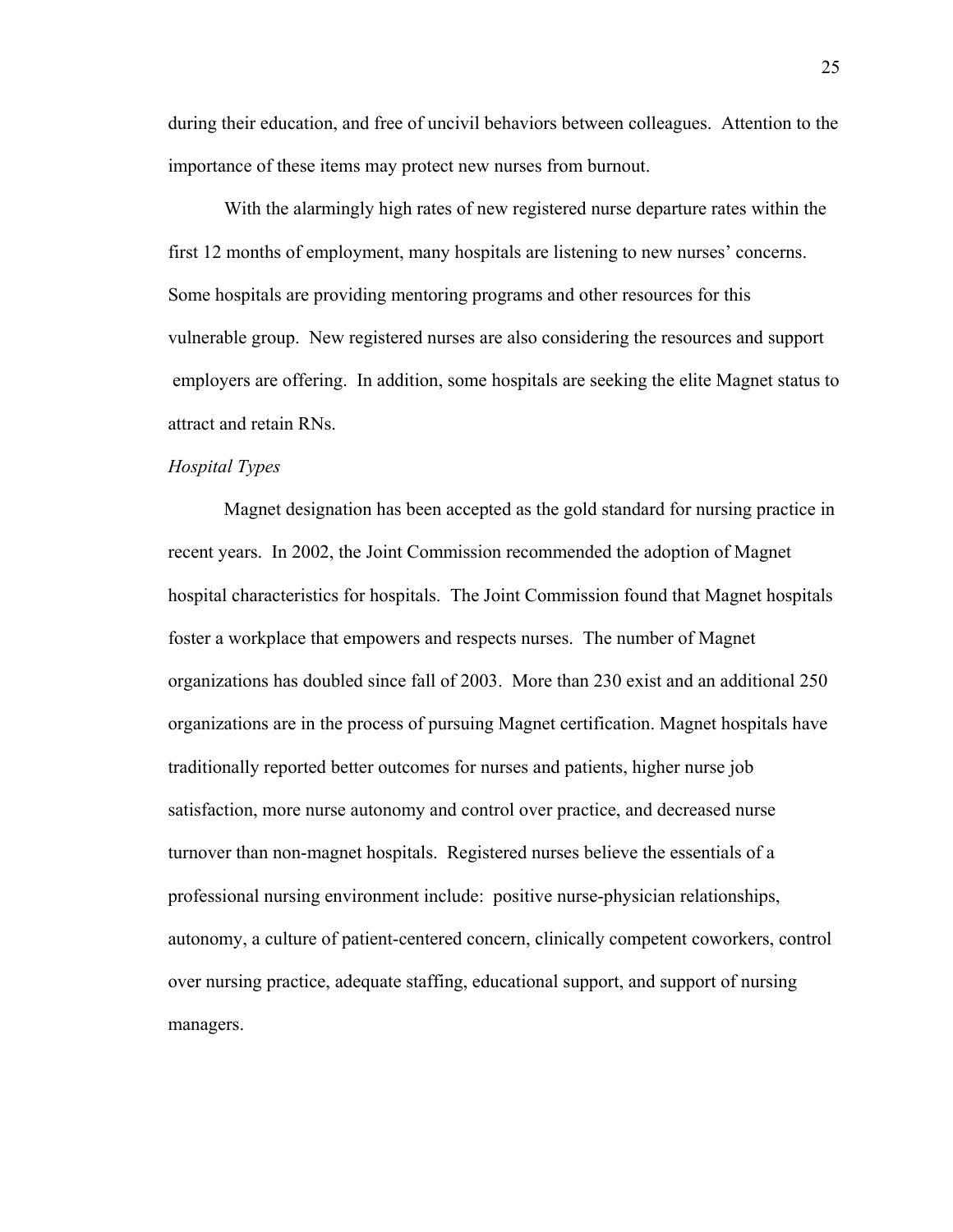The purpose of the study by Ulrich, Buerhaus, Donelan, Norman, and Dittus (2009), was to compare how registered nurses perceived the work environment and the nurse shortage based on the Magnet status of the organizations. Nurses were employed in organizations that had achieved Magnet status, were in the process of applying for Magnet recognition (In Process), or neither had Magnet recognition or was in the process of applying for recognition (non-Magnet).

 A random sample of (3500) RNs currently licensed in the U.S. were drawn from a database. The RNs were sent a letter explaining the study and a questionnaire, which could also be completed online. A total of 1783 surveys were completed and returned for a 53% response rate. The survey responses identified those RNs employed at a Magnet organization ( $N=184$ ), a non-Magnet organization ( $N=297$ ), or at an organization in the process of applying for Magnet status (N=254). RNs responded to questions regarding perceptions about the current nurse shortage effects and the environments where employed based on Magnet status of the organization (Ulrich et al., 2009).

 Registered nurses' views of the organization's priority of patient care were significant. In the Magnet and In-Process organizations, 45% of RNs believed that patient care is a priority. There were only 26% of RNs in non-Magnet organizations agreed that patient care was a priority (Ulrich et al., 2009).

 Additional significant survey question results were in regards to opportunities to influence decisions about the workplace. Nurses (23%) in the In-Process organizations rated the opportunities as excellent or very good while 19% of Magnet and 14% of non-Magnet RNs rated the opportunities as good. Also noted were perceptions of the quality of relationships between nurses and other nurses, LPNs, physicians, support staff, nurse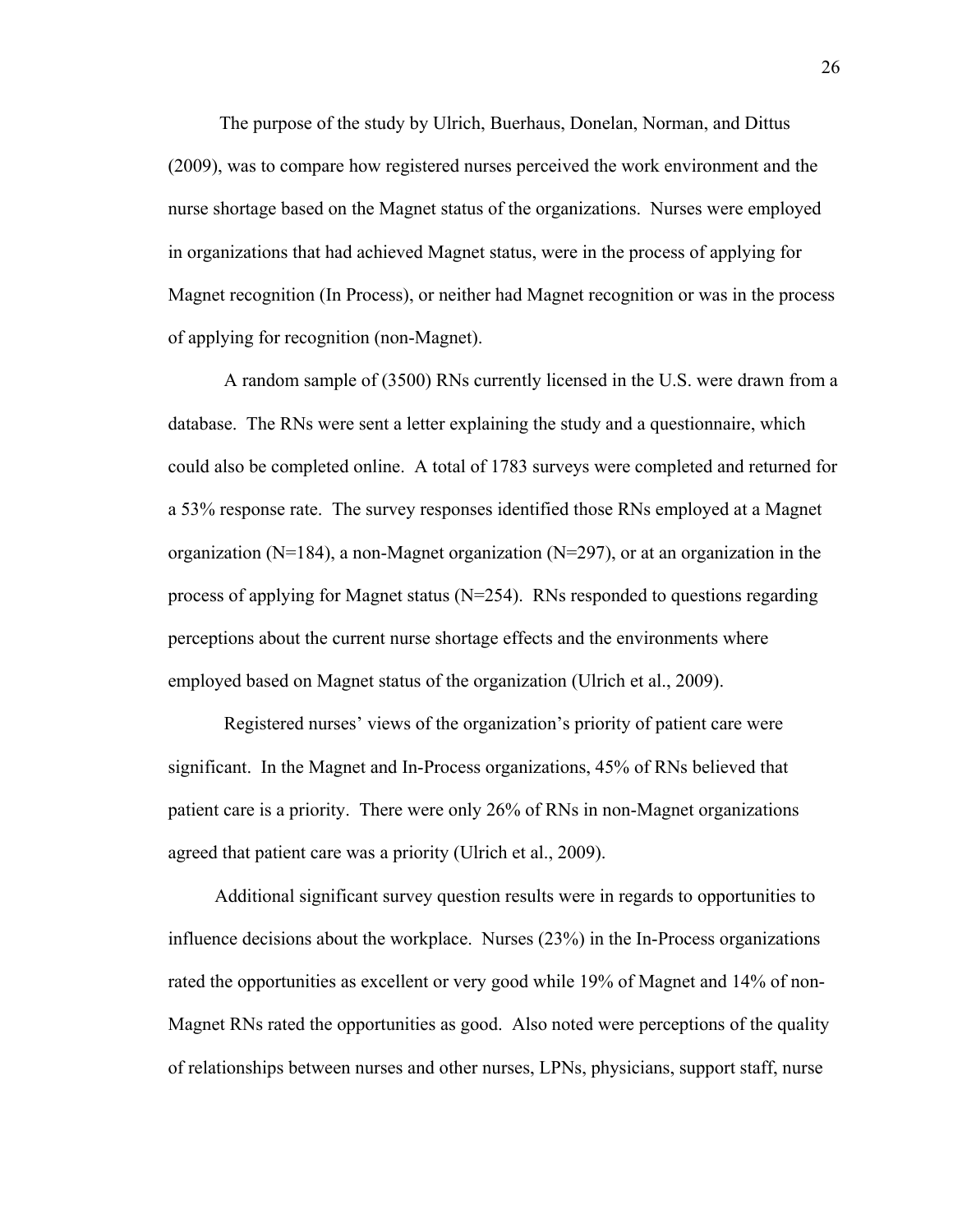managers and management. Nurses in Magnet organizations rated relationships as excellent or very good, 79% compared to 68% of RNs in non-Magnet organizations (Ulrich et al., 2009).

 Recognition of accomplishments and work well done was rated as excellent or very good by 26% of RNs in the In-Process organizations compared to 20% in Magnet organizations, and 16% in non-Magnet organizations. Magnet organizations nurses (42%), In-Process (36%), and non-Magnet (24%) had observed increased efforts to retain nurses (Ulrich et al., 2009).

 Finally, 85% of Magnet RNs reported they were very or somewhat satisfied overall. In-Process RNs (77%) reported they were very or somewhat satisfied overall. Only 75% of non-Magnet RNs were very or somewhat satisfied. When asked if they planned to leave the organization in the next 12 months to 3 years, 43% of non-Magnet nurses, 38% of Magnet nurses, and 32% of In-Process nurses reported such plans (Ulrich et al., 2009).

 Registered nurses employed in hospitals pursuing Magnet recognition perceived better outcomes on specific factors than RNs employed in Magnet hospitals. One might conclude that Magnet hospitals may become complacent once they have achieved Magnet status. Ulrich et al.'s (2009) study indicates the process of applying for Magnet recognition has positive effects before Magnet recognition is ever achieved. There is growing evidence that links nurse work environments and nurse outcomes. The evidence is based on studies focusing on large urban hospitals, making it uncertain whether there is also a link between nurse work environments and nurse outcomes in rural hospitals.

The purpose of Baernholdt and Mark's (2009) study was to compare hospital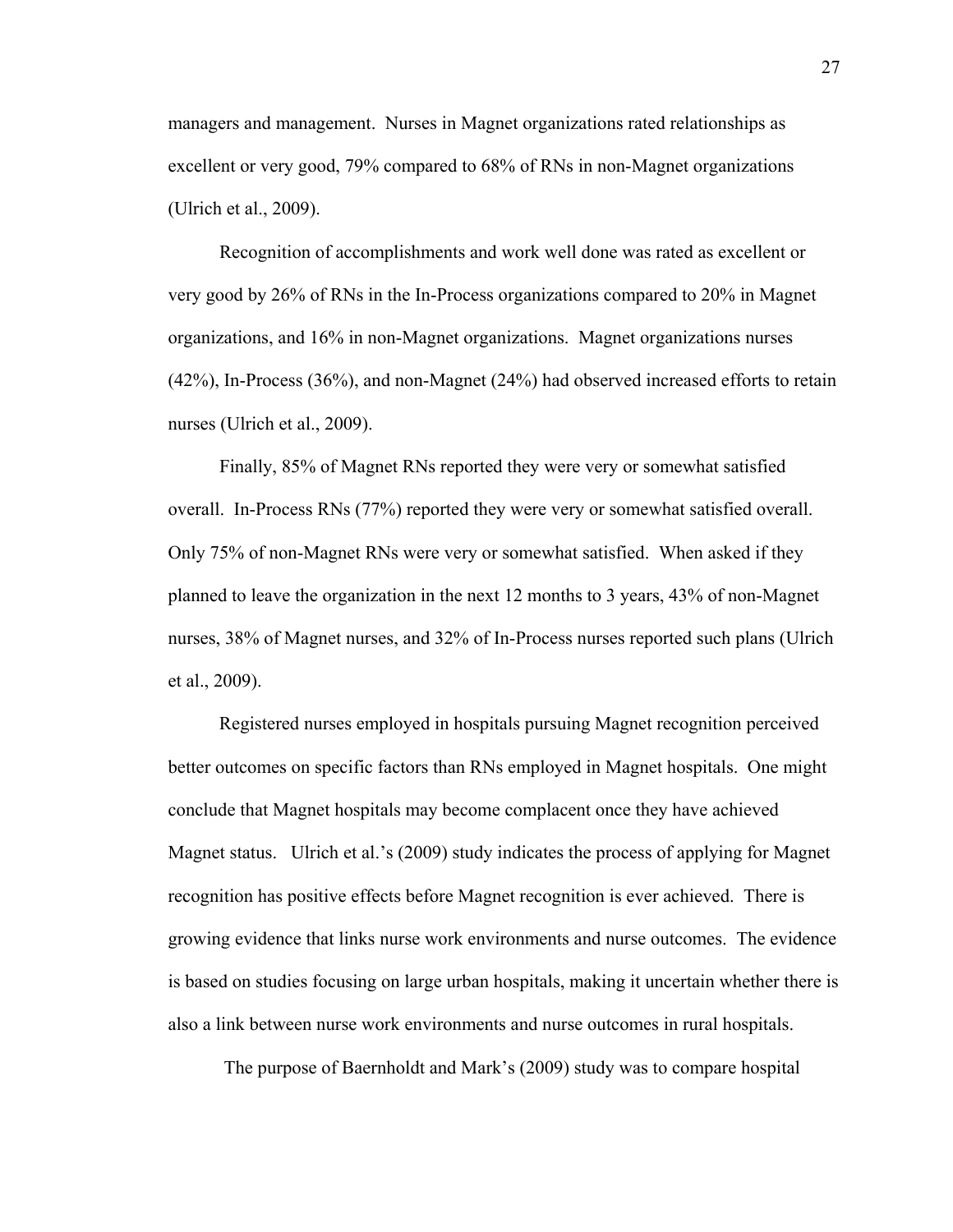characteristics, nursing unit characteristics, nurse work environment, job satisfaction and turnover rates in rural and urban nursing units. Data was collected using a random sample of 97 hospitals located within the United States having 99 to 450 patient beds. Of the 97 hospitals, 22 were rural, 75 were urban, and 194 nursing units were represented. American Hospital Association (AHA provided hospital characteristic data from an annual survey. Hospital appointed coordinators provided nursing unit characteristics data from RN surveys that were completed at three specific time points.

 Study measures included hospital characteristics, nursing unit characteristics, the nurse work environment, and nurse outcomes. Hospital characteristics included hospital size, technological complexity, member of integrated network and magnet status. Nursing unit characteristics included size, work complexity, availability of support services and safety climate. The nurse work environment included staffing adequacy, which is defined by proportion of RNs, vacancy rate, experience, education, expertise and commitment to care. The nurse work environment also included professional practice, which measured decentralization, autonomy, and relational coordination. The nurse outcomes were nurse job satisfaction and nurse turnover (Baernholdt & Mark, 2009).

 Data analysis of hospital characteristics in rural and urban hospitals showed few significant differences. Rural hospitals were technologically lower in complexity than urban hospitals. Magnet status and membership of an integrated network was not statistically significant between rural and urban hospitals. Nursing unit characteristics comparison of urban and rural hospitals revealed significantly smaller units in rural than urban hospitals (29.4 beds vs. 33.8 beds). Work complexity, availability of support services and safety climate were similar in the two groups (Baernholdt & Mark, 2009).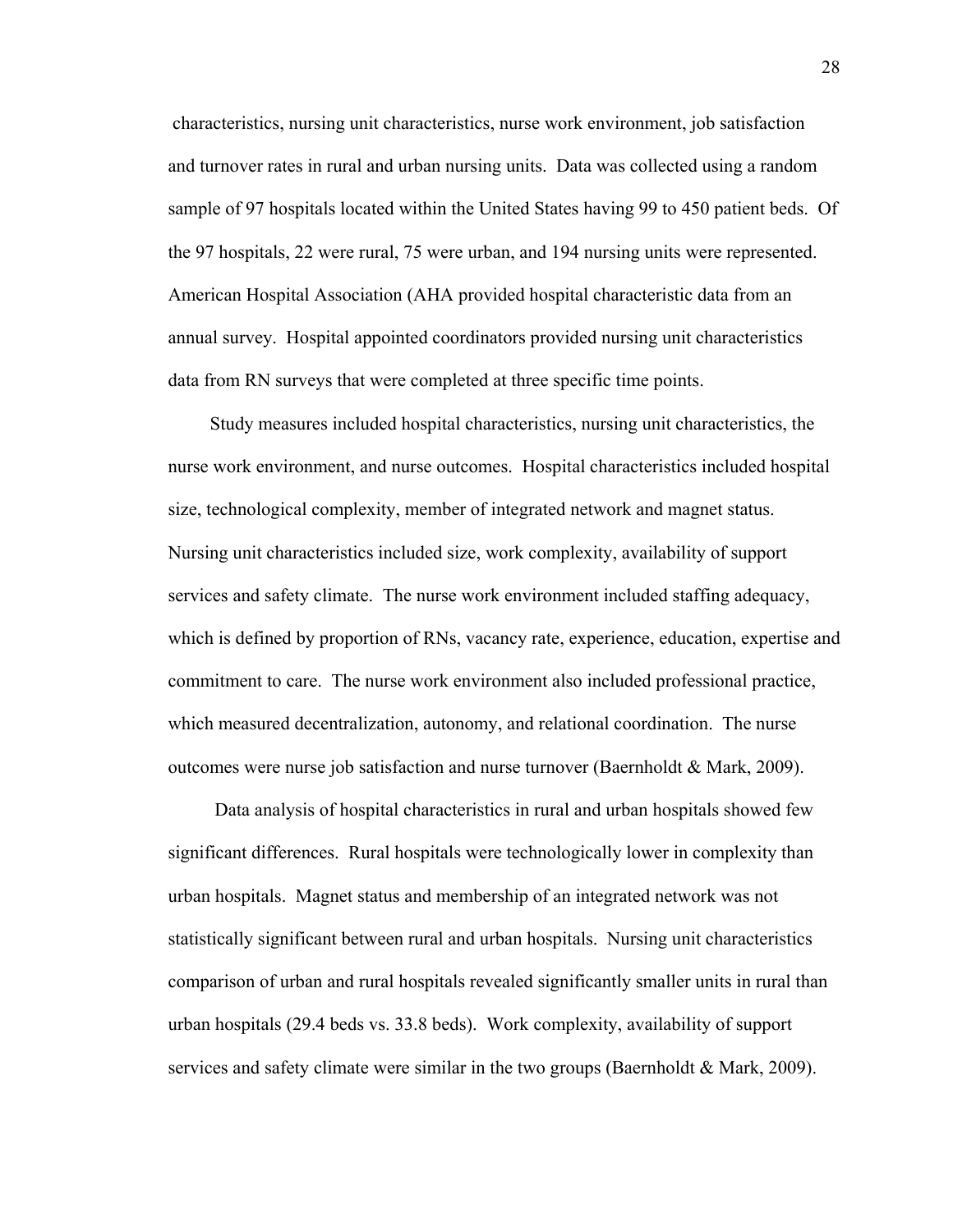The three variables of the nurse work environment differed significantly. The proportion of RNs was lower in all rural hospitals compared with units in urban hospitals (50.1% vs. 59.6%). Rural hospitals units had a lower proportion of RNs with baccalaureate or higher degree than urban hospital units (27.2% vs. 35.3%). Vacancy rates were lower in nursing units in rural hospitals (8.5% vs. 12.7%). RNs experience, expertise, commitment to care, professional practice variables, decentralization, autonomy, and relational coordination were almost identical in the two groups (Baernholdt & Mark, 2009).

 Nursing outcomes revealed that availability of support services, commitment to care and autonomy had a positive influence on nurse job satisfaction. A positive influence was found between turnover rate, work complexity and unit vacancy rates. Rural/urban location was not significantly associated with nurse job satisfaction.

 In summary, nurses in Magnet hospitals or those seeking Magnet status are more satisfied than non-Magnet hospitals. However, it does not matter whether that hospital is in a rural or urban area. Hospitals meeting the nurses needs of autonomy, adequate staffing, support services, patient centered focus, collegial relationships, manager support, and educational support will have satisfied nurses. Nurse leaders need to be aware of nurses needs which will require ongoing investigation to improve job satisfaction and overall nurse retention rates.

#### *Nurse Leaders*

 The purpose of O'Brien-Pallas, Duffield, and Hayes (2006) study was to compare views of the importance of retention strategies between nurse executives and nurses who left the nursing profession. This study is a comparison of the results of two separate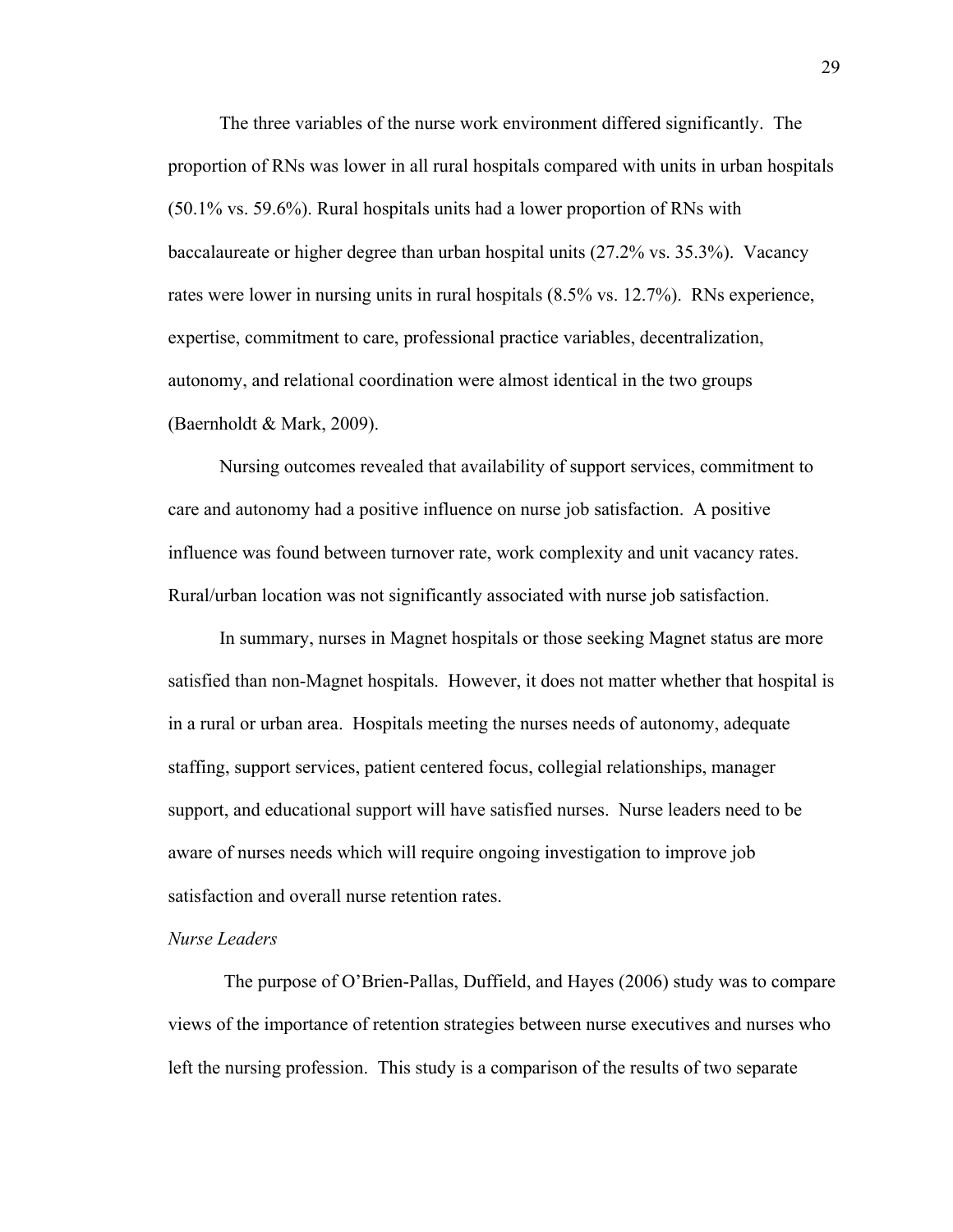studies. The two studies shared an item in the instrument, which was 53 items related to retention and reasons for leaving nursing.

 The first study presented data from hospitals that responded to the National Review of Nursing Education (2001) survey. The study focused on questionnaire responses from 432 hospitals and charitable institution's nurse executives throughout Australia. The health facilities ranged in size from 10-900 patient beds. The questionnaire contained 53 items covering work aspects, structural aspects, team support, salary, employer care, and legal concerns. Questions were rated using a four point Likert Scale (O'Brien et al., 2006).

 The second study examined the responses of 154 surveys in 2004 completed by nurses who had left the profession. The participants were recruited through the national press advertisement. To qualify, participants must have previously been a registered nurse and currently working in a position outside of nursing. Respondents were asked how important each of the 53 items, also identified in the first study, were in the decision to leave nursing. In this study, nurses that had left nursing answered questions about why they became a nurse, how long they were employed as a nurse, why they left nursing, and what position they moved to (O'Brien et al., 2006).

 O'Brien et al. (2006) compared reasons nurses left the nursing profession with reasons nurse executives believed were important to retain nurses. The nurses who had left nursing rated the professional practice environment as the most important reason for leaving. Factors included in the professional practice environment were influence over the quality of care; levels of skill utilization; participation in policy development; overtime pay; and called in to work on scheduled days off. Nurse executives have

30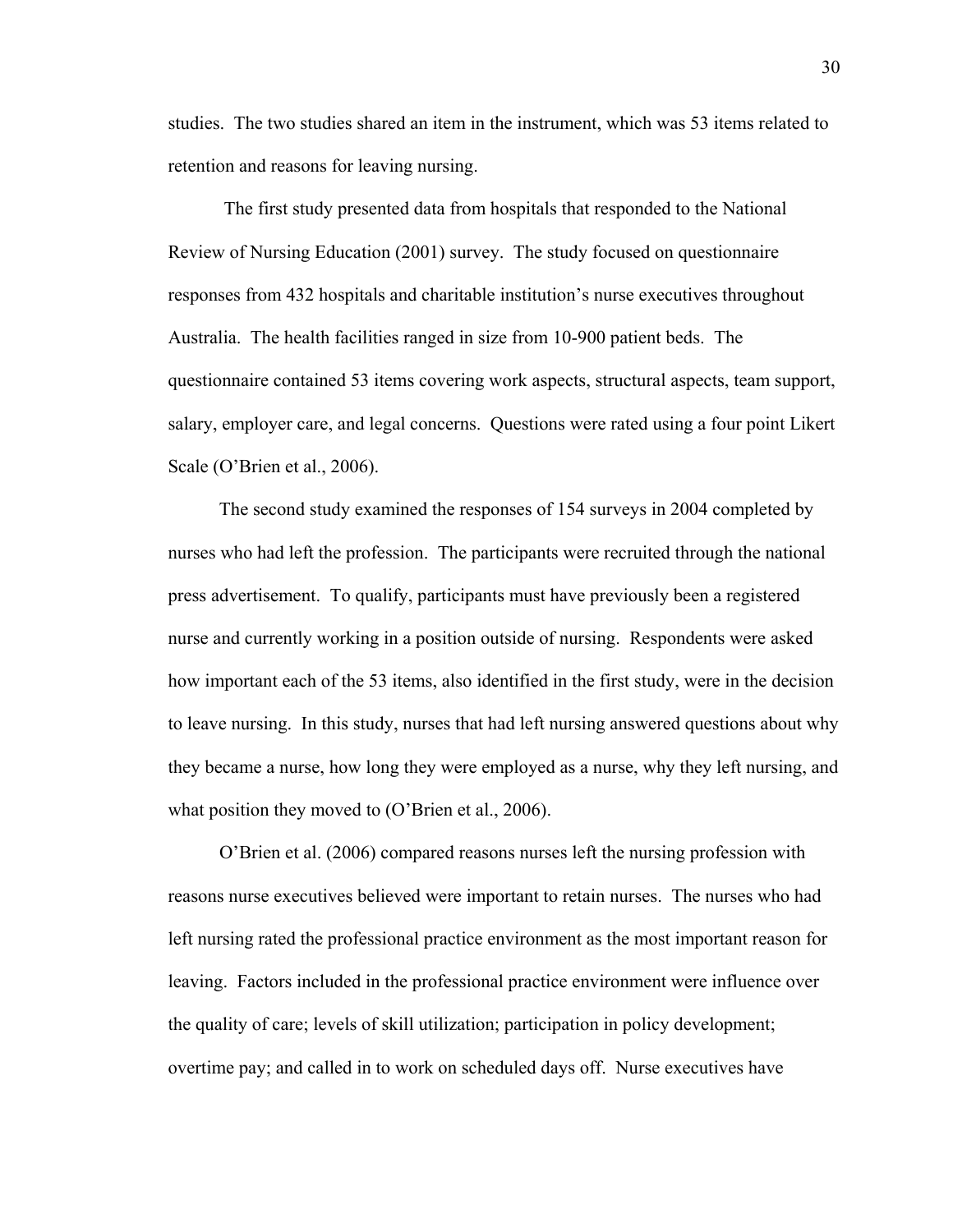influence over these factors, which may influence nurses' intent to stay in the profession. Nurse executives' believed there were factors beyond their control such as those factors that influence society's perceptions of nursing are most important in nurses decisions to remain or leave the job or profession.

 While nurse executives are usually charged with the responsibility of nurse retention, unit managers have the most knowledge of what is important to retain nurses. Nurse executives must support unit managers and efforts to retain nurses, as they are more aware of the nurses' desires. Appointing skilled unit managers to ensure appropriate retention strategies are followed is an important strategy. They must also provide resources and support services for nurses and unit managers. Retaining nurses has become more of a challenge with four different generations found in the workplace. Each of these generations has identified different needs and priorities in the workplace. The key to retaining nurses is to identify and meet the needs of each of these generations.

 The purpose of the study by Wieck, Dols, and Landrum (2010) was a generational analysis of job satisfaction, work environment and desired management characteristics, in an effort to improve nurse retention. The study assessed what each generation of nurses wants and values from their managers and employers. The study will identify skills needed by nurse managers to address the needs and desires of the different generations of nurses, ultimately improving retention rates.

 Data was collected over a 2-month period through an online survey that was voluntary and anonymous. The survey consisted of three parts: demographic questions, the Nurse Manager Desired Traits survey (Wieck et al., 2002), and the Nursing Work Index (Aiken & Patrician, 2000). Invitations for the online survey were prominently

31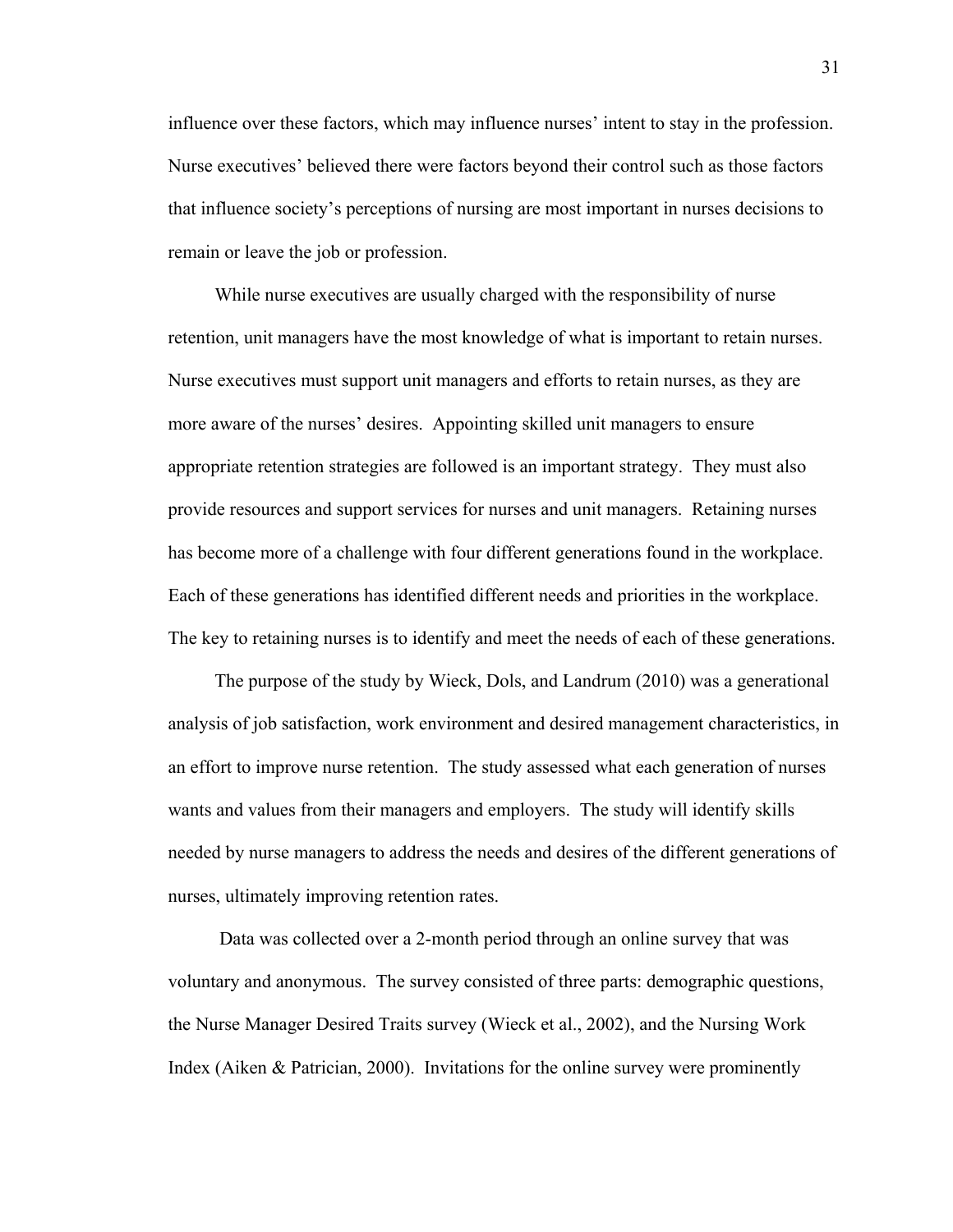displayed at 22 hospitals in a large multistate system. A response of 1773 usable surveys equaled a return rate of 31.9%. Of those respondents, 58% were over age 40 (Baby boomers), 35% were 27-40 years old (Generation X), and 7% were 18-26 years old (Millenial) (Wieck et al, 2010).

 Results of "Desired Traits in a Manager," concluded that all of the generations want to work for a "people" person. The younger generation nurses would like a manager who is a team player, values employee participation on the work team, and offers praise and gratitude. The senior nurses also wanted a manager that was professional and respectful.

 Next, the Nurse Work Index-Revised (Aiken &Patrician, 2000) was used to measure nurses' satisfaction with the hospital work environment. The mean score was 160.10 out of 228 if everyone was completely satisfied. All three groups were most satisfied with the nurse/physician relationships. The millennials (age 18-26 years) were least satisfied with the control over practice and organizational support. The Generation X group was least satisfied with autonomy and control over practice. While the baby boomer group was most satisfied in almost all areas, they were least satisfied with control over practice and satisfaction with work environment (Wieck et al, 2010).

 Four questions were asked to measure nurse's perception of their safety. Nurses reported themselves in good physical condition (87-90% in each age group). Over 60% of all the nurses reported that they or their coworkers are in a position of being at risk for injury over 2 times per week. Only 13% of the millennial and baby boomers and 21% of the Generation X population, believed patients were at risk daily. These rates increased to 33.9% (millennial), 37.2% (Gen. X), and 28.8% (baby boomers), when asked if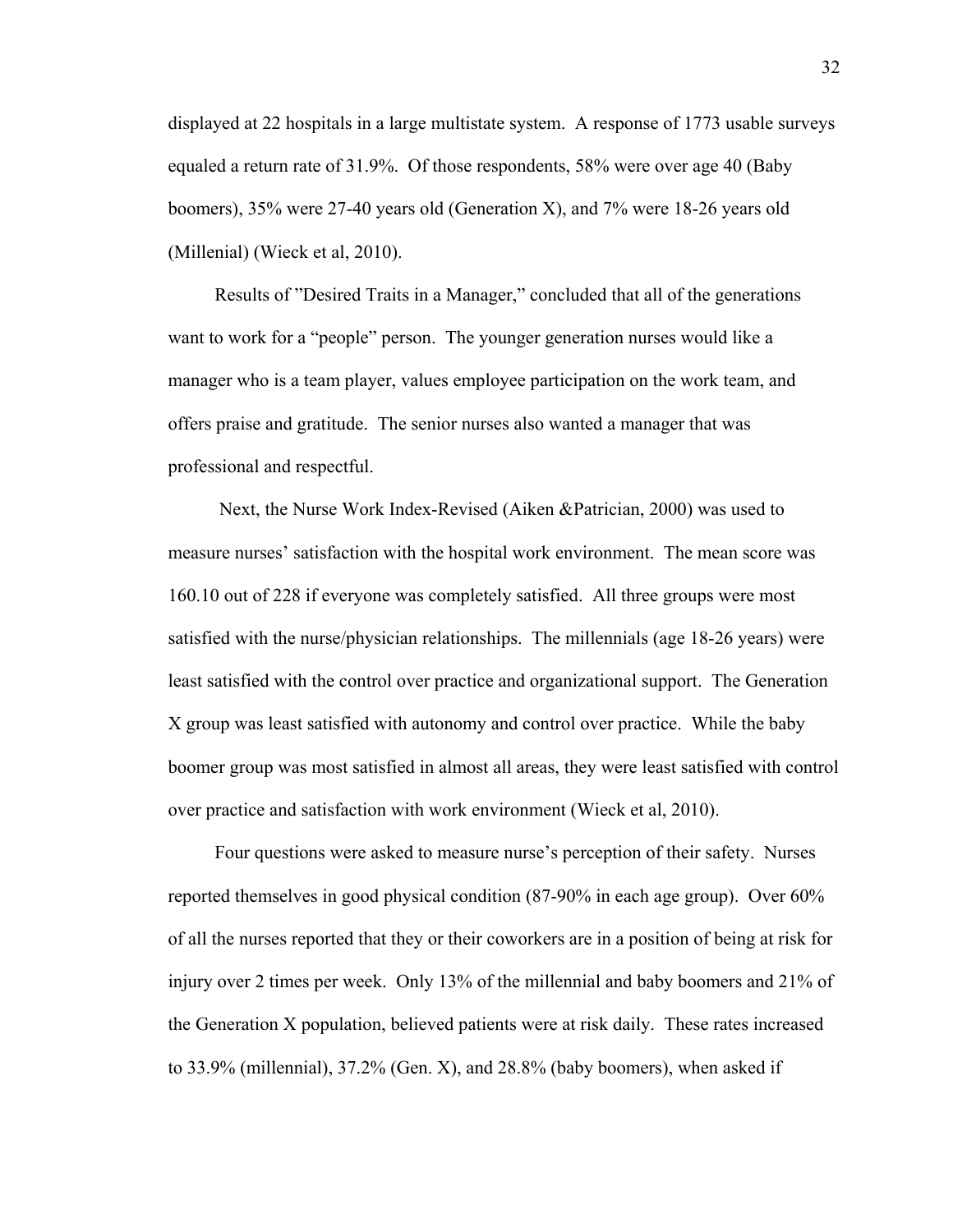patients were put at risk more than one to two times per week. One third of the millennial group of nurses planned to leave the job within 2 years. Of all the nurses surveyed, 61% planned to leave the job within 10 years. Between 2011 and 2015, 21% of the baby boomers plan to retire, and 33% plan to retire between 2016 and 2020.

 Recommendations for retention of nurses begin with creating model managers. Hospitals must provide manager training and development. Managers must listen to staff and attend to the generational differences of staff nurses. They must also recognize critical factors in the work environment that affect nurse satisfaction and positive patient outcomes. Secondly, hospitals should empower staff nurse councils. Thirdly, hospitals should stabilize staffing and revamp incentives by eliminating the use of agency nurses, and creating a staff pool where nurses can sign up for premium pay. Hospitals may want to consider developing a menu of incentives for nurses to choose from, meet the outcome and receive the reward. Finally, the focus on patient safety is paramount (Wieck et al., 2010).

#### *Summary*

 In conclusion, hospital administrators and managers should build trust and cooperation by creating an environment of openness and acceptance. By providing an environment where nurses are valued and happy will give administration, managers and nurses what they are seeking; job satisfaction, improved registered nurse retention and positive patient outcomes.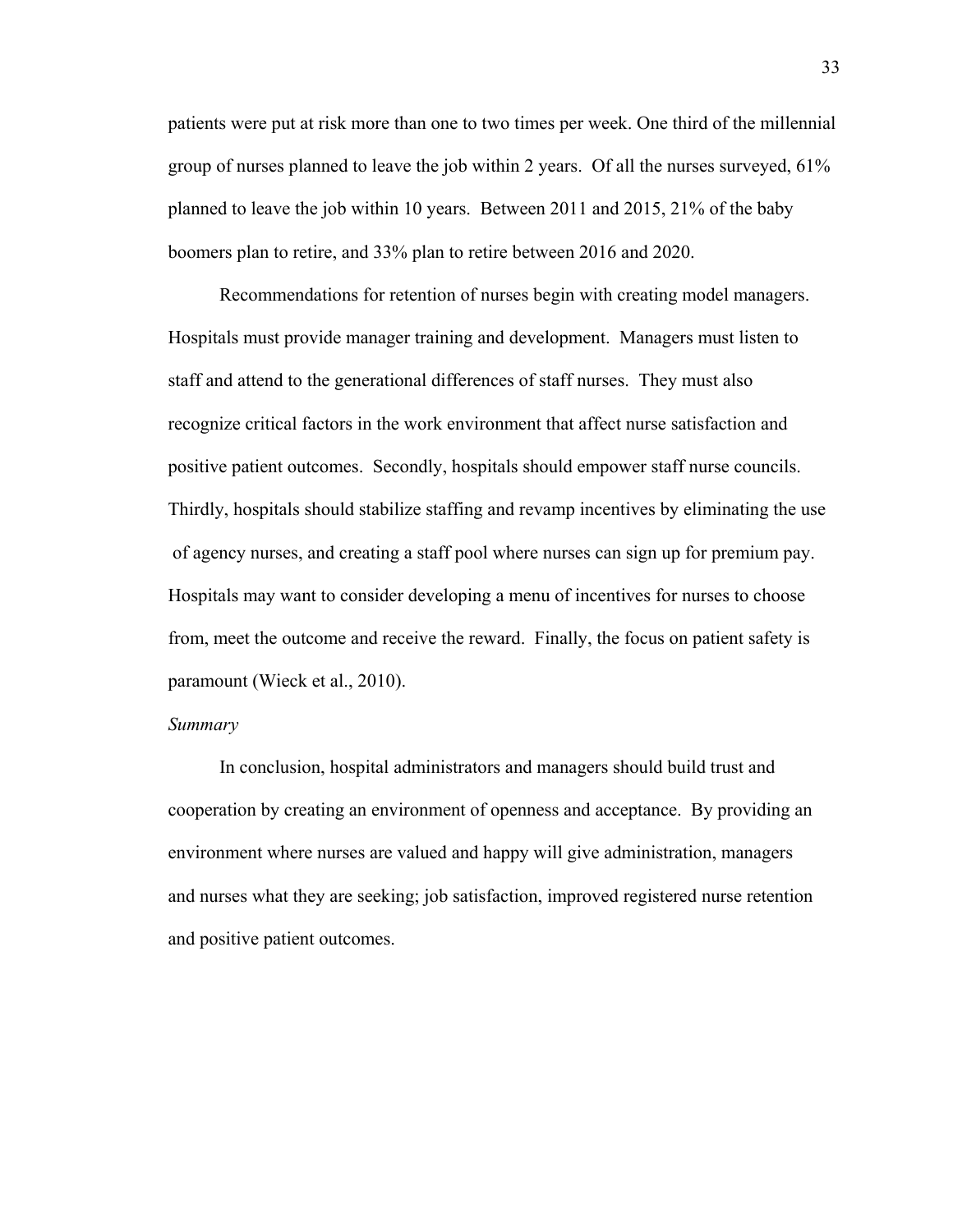### Chapter III

### *Methodology*

## *Introduction*

The retention of hospital staff nurses has become a priority for nursing management. Turnover of nursing staff is in many ways costly to healthcare organizations and reduces the quality of care provided to patients. Turnover expenditures are up to two times a nurse's salary. The average national salary for a medical-surgical nurse is \$46, 832; resulting in a replacement cost of \$92,442 for one registered nurse. The replacement cost for a specialty nurse, may exceed \$145,000 (Atencio et al., 2003). When nursing units are staffed challenged, the ultimate cost may be displayed in patient safety and outcomes. Needleman, Buerhaus, Mattke, Stewart, and Zelevinsy (2002) and Atencio et al. (2003) reported that increased RN presence was associated with, shorter lengths of stays, lower rates of urinary tract infections, pneumonia, upper gastrointestinal bleeding, shock or cardiac rest, and failure to rescue. To reduce staff nurse turnover, nursing leadership must identify items that are staff dissatisfiers and lead to increased turnover. Job satisfaction and/or dissatisfaction is the strongest predictor of intent to remain or exit employment (Atencio et al., 2003)

### *Research Question*

Is there a relationship between organizational environmental factors and registered nurse retention?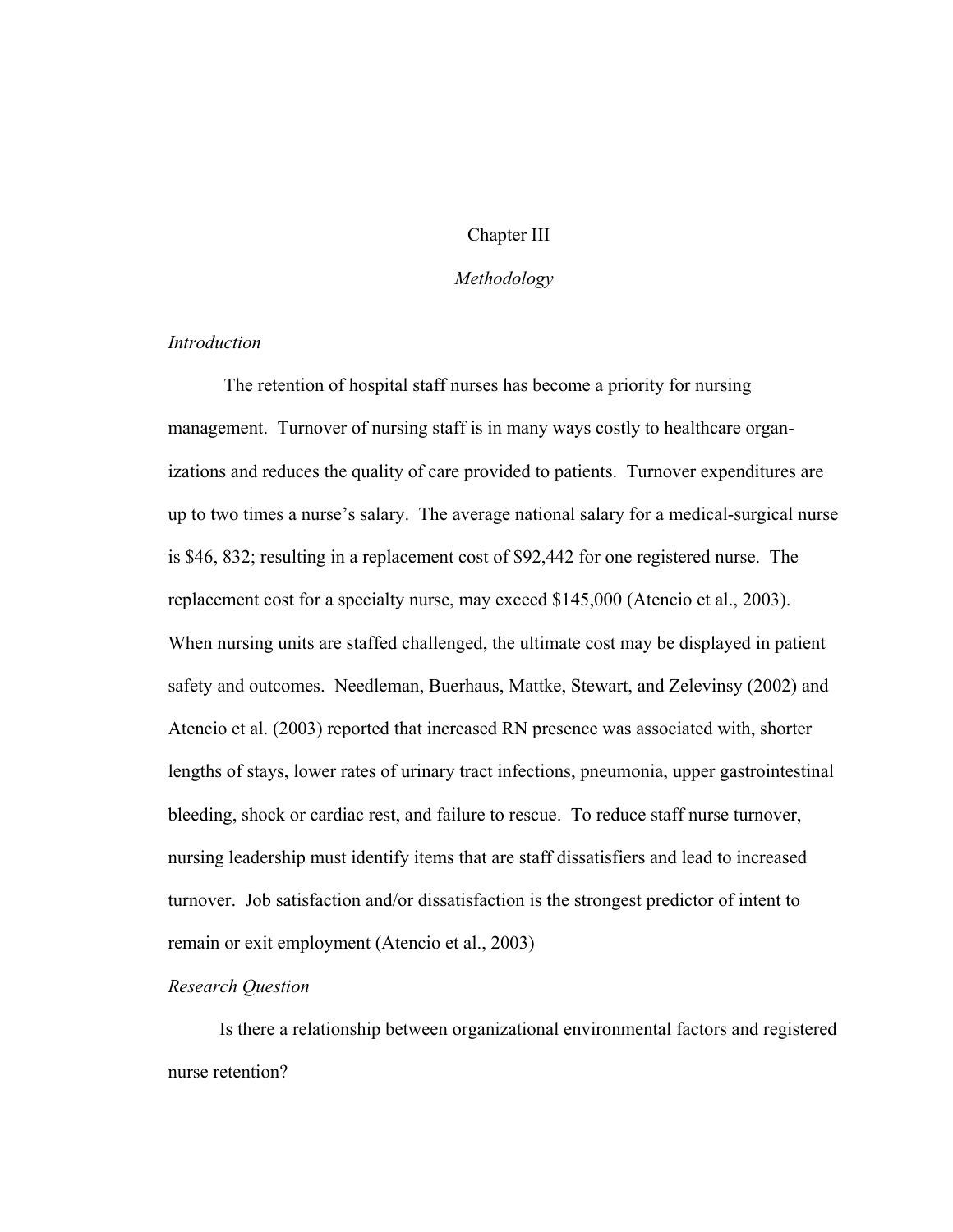### *Population, Sample and Setting*

A 550 bed acute care facility in Indiana will serve as the study environment. The sample will include registered nurses employed for at least one year, in medicalsurgical practice areas. The anticipated sample is (N=400) registered nurses representing 7 medical-surgical units. An explanation of the study requirements, and questionnaire will be provided to all potential participants. Exclusion requirements include PRN or outside agency nurses. Demographic data will also be collected. Participants will be surveyed every 6 months for 24 months tracking unit and hospital retention.

### *Protection of Human Rights*

Participating in research is paramount if nurses are to remain current on evidence based practice and to expand the knowledge of nursing science.Participation in the study is voluntary and all information will remain, anonymous, and confidential. There are no identified risks to participate in the study, nor repercussions or penalties inflicted on those choosing not to participate. Study approval will be sought from the Ball State University Institutional Review Board (IRB) as well as the Hospital, IRB.

### *Procedures*

Following the approval of the Ball State University and Hospital IRB a letter will be sent to the Hospital Chief Nursing Officer (CNO) explaining the study intent and seeking permission to conduct the study. Once approval received, information about the study and study instrument utilized will be presented to the participating hospital unit nursing leadership. Study information will be disseminated to staff nurses at unit meetings participating in the study. Participants will receive a packet containing a letter explaining the study, demographic and study questionnaires. A self-addressed stamped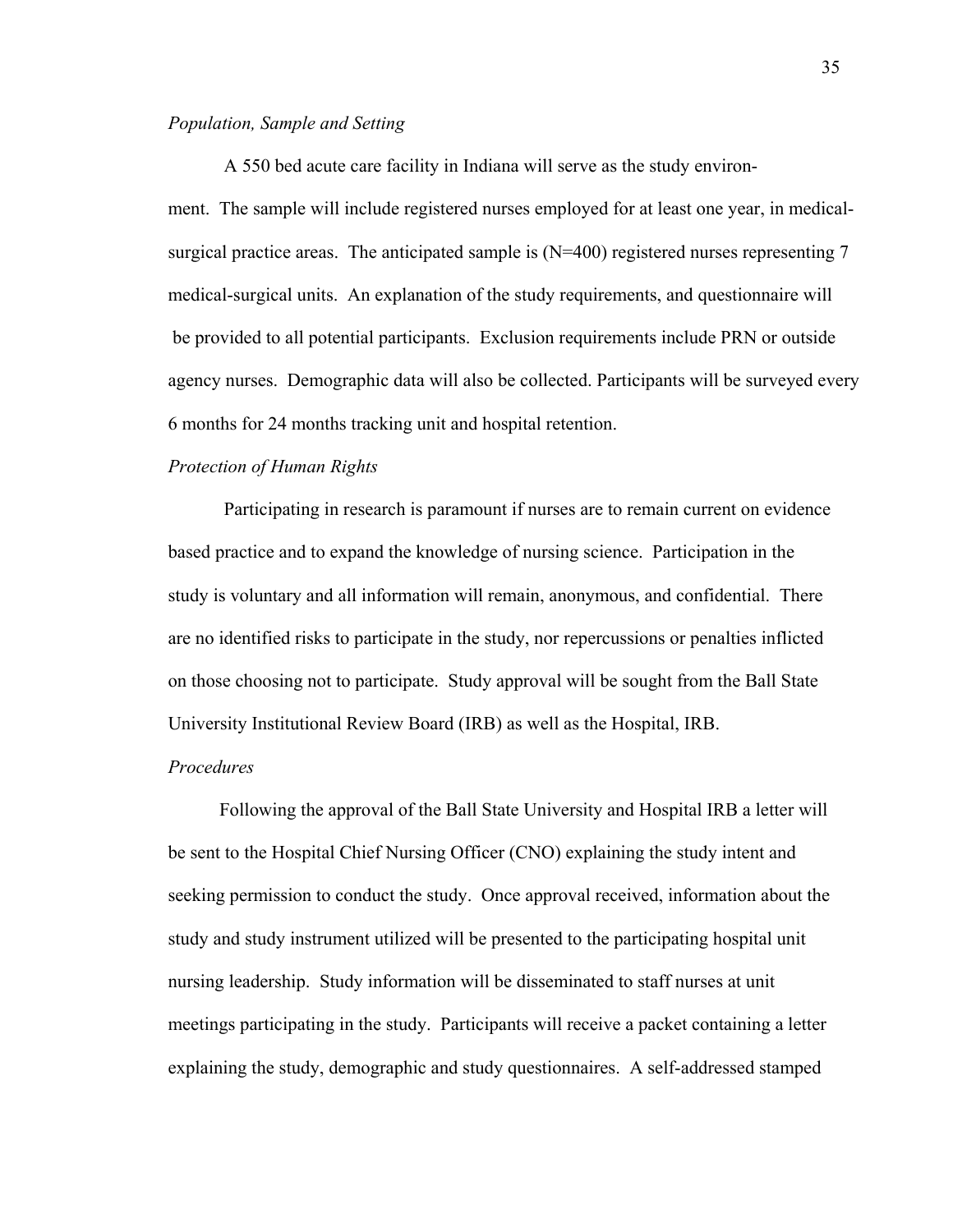envelope will be provided to return the study documents. Confidentiality will be maintained by coding the data and the data reported in the aggregate. The individual data will be secured in a locked file in the researcher's office at the Ball State School of Nursing and destroyed at the completion of the study. A statistician will collate the demographic questionnaire and study instrument responses.

### *Research Design*

The study design will be longitudinal and descriptive in nature. A longitudinal design examines changes in the same subjects over an extended period of time. A descriptive design is used to gain more information about characteristics within a particular field of study (Burns & Grove, 2005). All respondents in the study will be followed every 6 months for 24 months to track unit and hospital retention.

### *Instruments*

 A demographic and background characteristic survey, as well as the Insel and Moos' Work Environment Scale (WES) Form R (Moos, 1994) are self administered surveys and will be included in the packet. The Insel and Moos' Work Environmental Scales (WES) Form R, is a 90 item true/false questionnaire designed to examine peer cohesion, supervisor support, autonomy, and work pressure. The WES measures 3 dimensions of the work environment: personal growth/goal orientation, relationships, and system maintenance/ system change. Each dimension is divided into several subscales (Antencio et al., 2003). The study focuses on the personal growth and goal orientation subscales of autonomy, task orientation and work pressure. The autonomy subscale measures the extent to which nurses are encouraged to make their own decisions and be self-sufficient. The task orientation subscale measures the degree or emphasis on good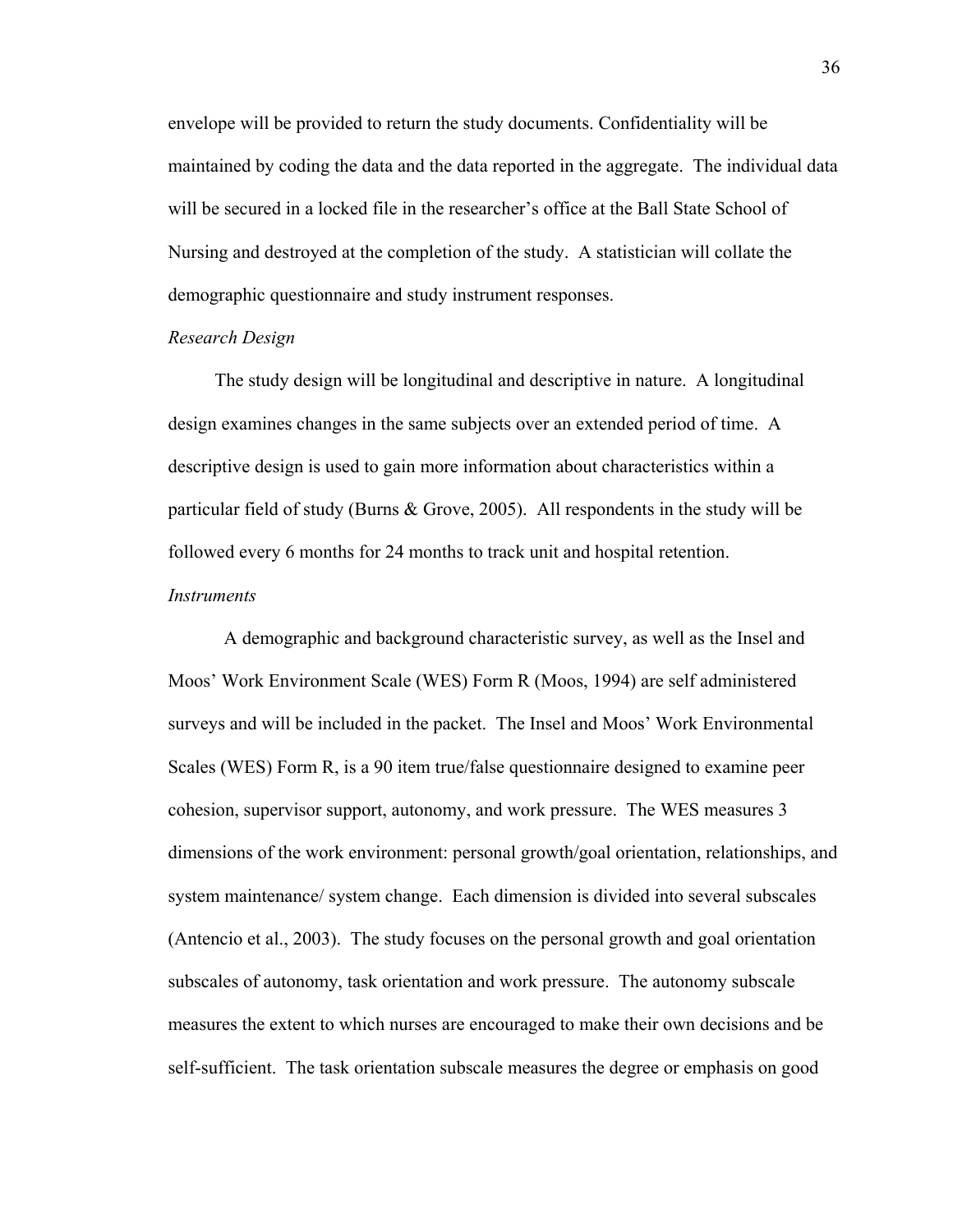planning, efficiency and the ability to get the job done. The work pressure subscale measures the degree that work demands and time pressure dominates the job. The Insel and Moos' Work Environmental Scale (WES) Form R has been tested for validity and reliability (Antencio et al., 2003; Flarey, 1991, 1993; Moos, 1994).

#### *Data Analysis*

Analysis of collected data will determine if relationships exists between the work environment and demographic data. Descriptive and multivariate statistics will be used to summarize the demographic and work environment data. Relationships among the WES subscales and the demographic data will be examined using t-tests and ANOVA analysis to test for differences between the groups (Antencio et al., 2003).

#### *Summary*

As revealed by the review of the literature, the work environment may be a cause of job dissatisfaction leading to turnover by hospital staff nurses. The intent of the study will be to measure nurses perceptions of factors in the work environment. The results of the study may aid nurse leaders in identifying the perceived negative environmental work factors, as well as those environmental work factors that are perceived as positive. The implications for nurse managers are to implement changes to create a healthy work environment that will recruit and retain nurses (Ritter, 2011).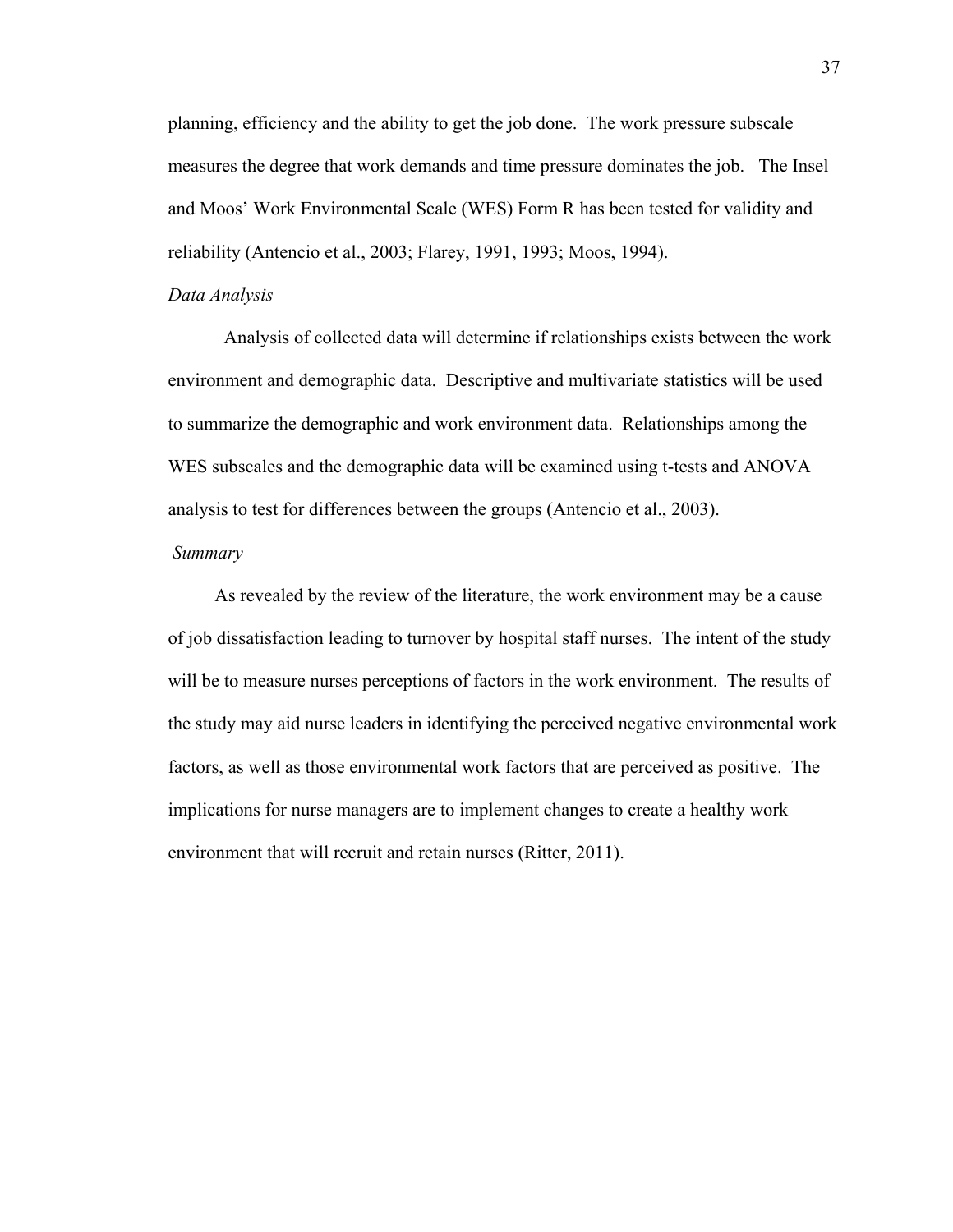#### *References*

- Aiken, L. H., & Patrician, P. (2000). Measuring organizational traits of hospitals: The Revised Nursing Work Index. *Nursing Research, 49*, 146-153.
- Atencio, B. L., Cohen, J., & Gorenberg, B. (2003). Nurse retention: Is it worth it? *Nursing Economics, 21*(6), 262-268.
- Bae, S. H., Mark, B., & Fried, B. (2010). Impact of Nursing Unit turnover on patient out comes in hospitals. *Journal of Nursing Scholarship, 42*(2) 40-49.
- Baernholdt, M., & Mark, B. A. (2009). The nurse work environment, job satisfaction and turnover rates in rural and urban nursing units. *Journal of Nursing Management, 17,* 994-1001*.*
- Beecroft, P. C., Dorey, F., & Wenten, M. (2008). Turnover intention in new graduate nurses: A multivariate analysis.. *The Journal of Advanced Nursing, 62*(1), 41-52.
- Bowles, C. E., & Candela, L. E. (2005). First job experiences of recent RN graduates: Improving the work environment. *The Journal of Nursing Administration, 35*(3), 130-137.
- Buerhaus, P. I., Staiger, D. O., & Auerback, D. I. (2003). Trends: Is the current shortage of hospital nurses ending? *Health Affairs, 22*(6), 191-198.
- Burns, N., & Groove, S. K. (2005) *The Practice of Nursing Research* (5th.ed.). St. Louis: Elsevier Saunders.
- Cho, S. H., Ketefian, S., Barkauskas, V. H., & Smith, D. G. (2003). The effects of nurse staffing on adverse events, morbidity, mortality, and medical costs. *Nursing Research, 52*(2), 71-79.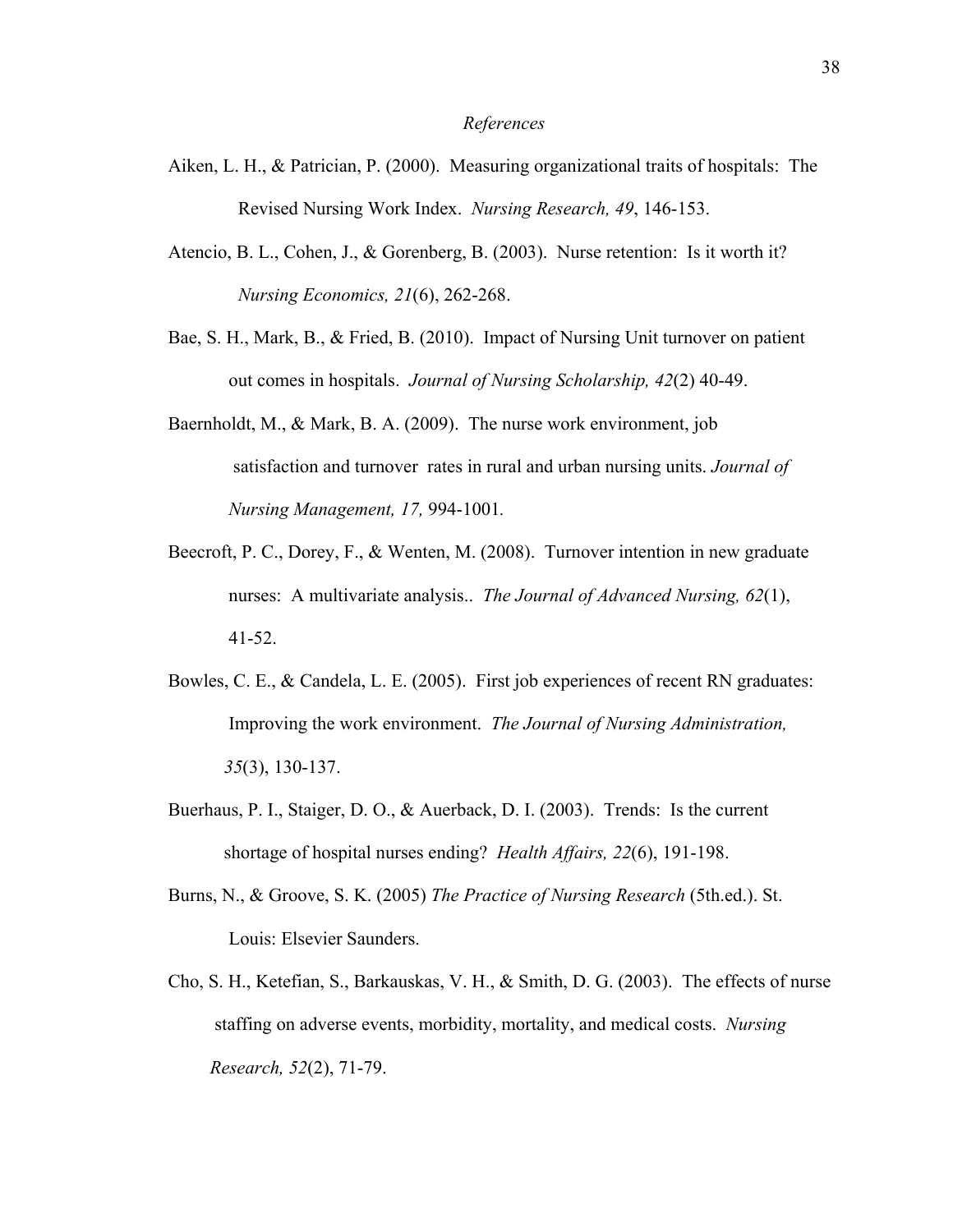- Cohen, J., Stuenkel, D., & Nguyen, Q. (2009). Providing a healthy work environment for nurses: The influence on retention. *Journal of Nursing Care Quality, 24*(4), 308-315.
- Flarey, D. L. (1991). The social climate scale: A tool for organizational change and development. *Journal of Nursing Administration ,* 21(4), 37-44.
- Groff Paris, L., & Terhaar, M. (2010). Using Maslow's pyramid and the National Database of Nursing Quality Indicators to attain a healthier work environment. *The Online Journal of Issues in Nursing, 16*(1), 1-8.
- Hall, L. M., Doran, D., & Pink, L. (2008). Outcomes of interventions to improve hospital nursing work environments. *The Journal of Nursing Administration, 38*(1)*, 40-46.*
- Hayhurst, A., Saylor, C., & Stuenkel, D. (2005). Work environmental factors and retention of nurses. *Journal of Nursing Care Quality, 20*(3), 283-288.
- Joint Commission on Accreditation of Healthcare Organizations. (2002). *Healthcare at the crossroads: Strategies for addressing the evolving nursing crisis*. Oakbrook Terrace, Ill: Joint Commission on Accreditation of Healthcare Organizations.
- Kovner, C. T., Brewer, C .S., Greene, W., & Fairchild, S. (2009). Understanding new registered nurses' intent to stay at their jobs. *Nursing Economics*, *27*(2), 81-98.
- Lake, E. (2002). Development of the practice environment scale of the nursing work index. *Research in Nursing & Health, 25*(3), 176-188.
- Laschinger, H. K. S., Finegan, J., Shamian, J., & Wilk, P. (2001). Impact of structural and psychological empowerment on job strain in nursing work settings: Expanding Kanter's model. *Journal of Nursing Administration, 31*(5), 260-272.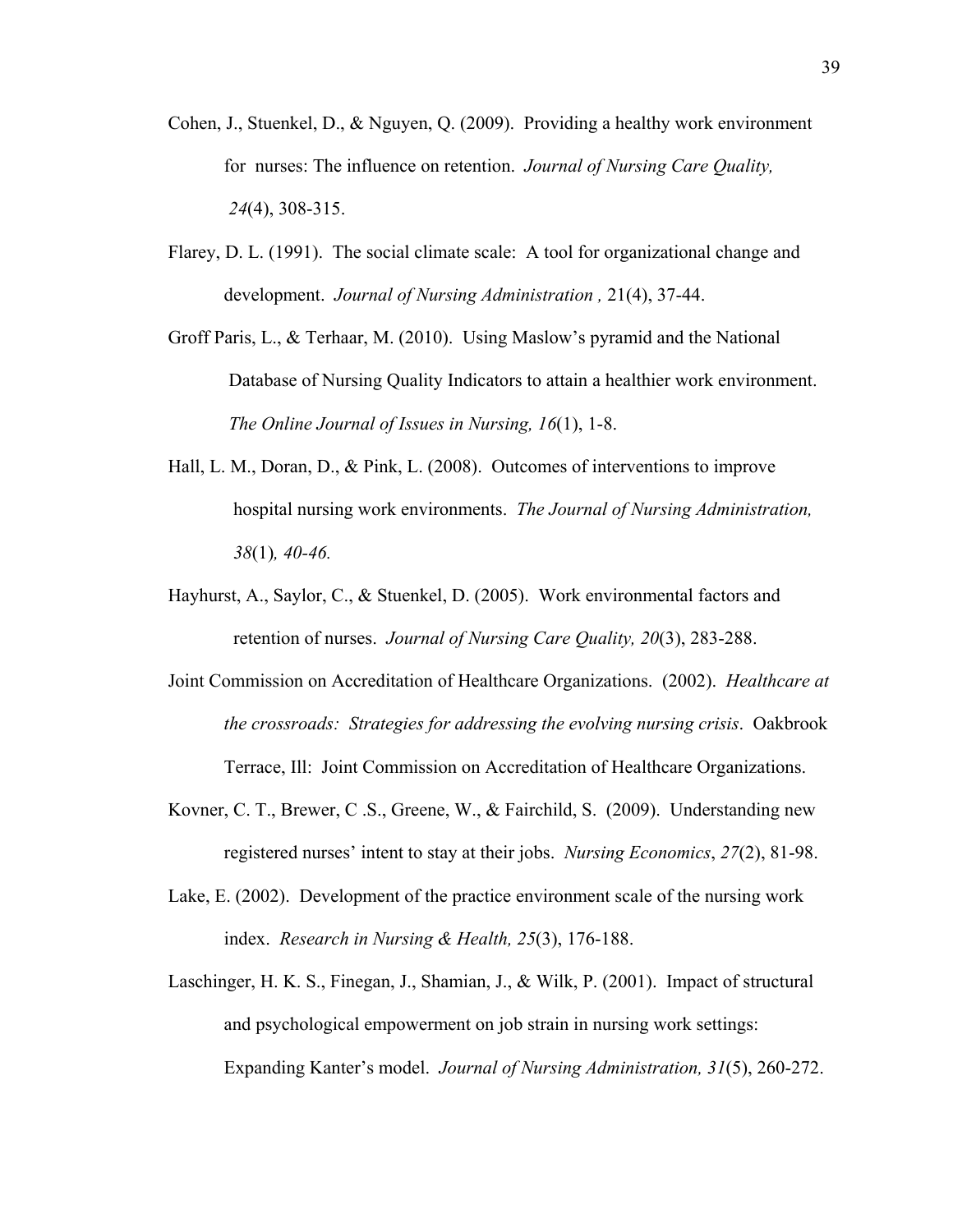- Laschinger, H. K. S., Finegan, J., & Wilk, P. (2009). New graduate burnout: The impact of professional practice environment, workplace civility, and empowerment. *Nursing* Economics*, 27*(6), 377-383.
- Leiter, M. P., & Maslach, C. (2004). Areas of worklife: A structured approach to organizational predictors of job burnout, In P. L. Perrewe & D. C. Ganster (Eds.), *Research in occupational stress and well-being* (Vol.3, 91-134). Oxford: Elsevier.
- Letvak, S., & Buck, R. (2008). Factors influencing work productivity and intent to stay in nursing. *Nursing Economics 26*(3), 159-164.
- Meraviglia, M., Grobe, S. J., Tabone, S., Wainwright, M., Shelton, S., Yu, L., & Jordan, C. (2008). Nurse-Friendly hospital project: Enhancing nurse retention and quality of care. *Journal of Nursing Care Quality, 23*(4), 305- 313.
- Maslach, C. (2004). Different perspectives on job burnout. *Contemporary Psychology: APA Review of Books, 49*(2), 168-170.
- Moos, R. H., & Schaefer, J. A. (1987). Evaluating health care work settings: A holistic conceptual framework. *Psychology & Health, 1*(2), 97-122.
- Moos, R. H. (1994). Work environment scale manual: A social climate scale: Development, applications, research  $(3<sup>rd</sup>$  ed.). Palo Alto, CA: Consulting Psychologists Press.
- Needleman, J., Buerhaus, P., Mattke, S., Stewart, M., & Zelevinsy, K. (2002). Nurse staffing levels and the quality of care in hospitals. *New England Journal of Medicine, 346, 1715*-1722.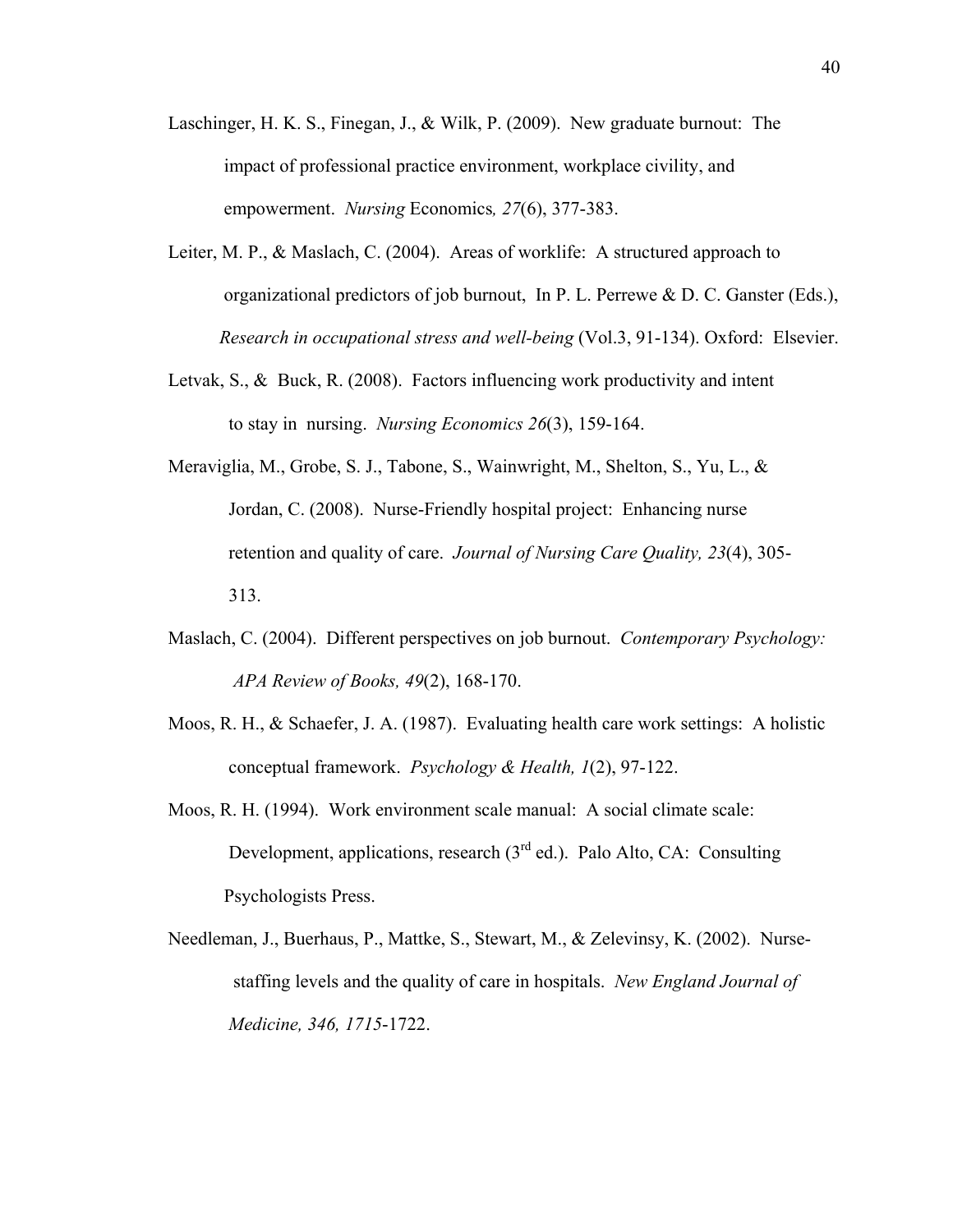- O'Brien-Pallas, L., Duffeld, C. & Hayes, L. (2006). Do we really understand how to retain nurses? *Journal of Nursing Management, 14,* 262-270.
- Ritter, D. (2011). The relationship between healthy work environments and retention of nurses in a hospital setting. *Journal of Nursing Management, 19*(1), 27-32.
- Rother, J., & Lavizzo-Mourey, R. (2009). Addressing the nursing workforce: A critical element for health reform. *Health Affairs*, *28*(4), 620-624.
- Schaefer, J., & Moos, R. (1991). *Work stressors and coping among staff in long-term care*. Palo Alto, CA: Department of Veterans Affairs Medical Center, Center for Health Care Evaluation.
- Shemont, H., & Krepcio, D. (2006). The impact of culture change on nurse retention. *The Journal of Nursing Administration, 36*(9), 407-415.
- Shortell, S. M., Rousseau, D. M., Gillies, R. R., Devers, K. J., & Simons, T. L. (1991). Organizational assessment in intensive care units (ICUs): Construct development, reliability, and validity of the ICU nurse-physician questionnaire. *Medical Care, 29*(8), 709-726.
- Ulrich, B. T., Buerhaus, P. I., Donelan, K., Norman, L., & Dittus, R. (2009). Magnet status and registered nurse views of the work environment and nursing as a career. *The Journal of Nursing Administration, 37*(5), 212-229.

Von Bertaianffy, L. (1998). *General systems theory.* New York: Braziller.

Wieck, K.L., Dols, J., & Landrum, P. (2010). Reten tionpriorities for the intergenerational nurse workforce. *Nursing Forum, 45*(1), 7-17.